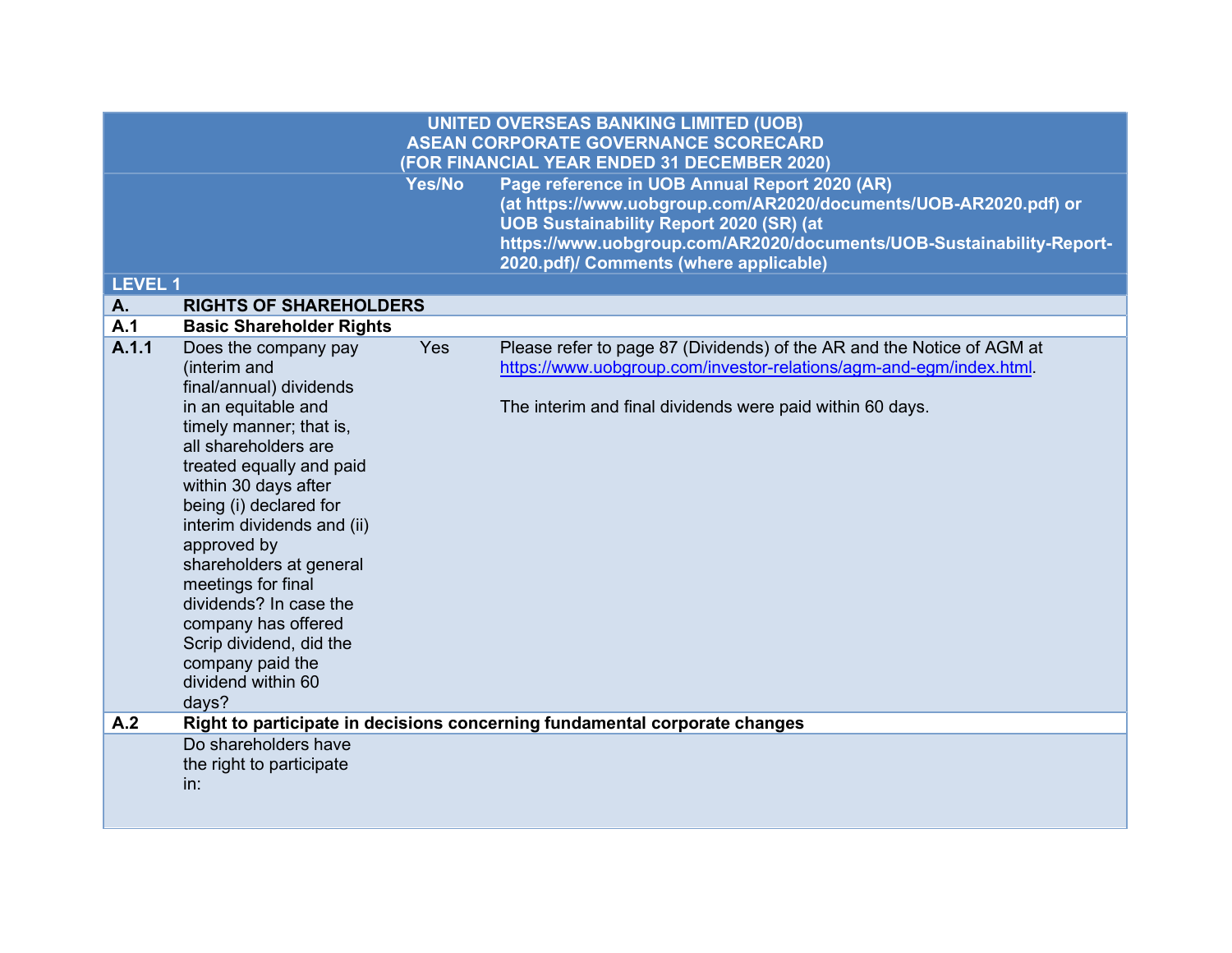|                    |                                                                                                                                                                                                                          |            | <b>UNITED OVERSEAS BANKING LIMITED (UOB)</b>                                                                                                                                                                                                                                                                           |
|--------------------|--------------------------------------------------------------------------------------------------------------------------------------------------------------------------------------------------------------------------|------------|------------------------------------------------------------------------------------------------------------------------------------------------------------------------------------------------------------------------------------------------------------------------------------------------------------------------|
|                    |                                                                                                                                                                                                                          |            | <b>ASEAN CORPORATE GOVERNANCE SCORECARD</b>                                                                                                                                                                                                                                                                            |
|                    |                                                                                                                                                                                                                          |            | (FOR FINANCIAL YEAR ENDED 31 DECEMBER 2020)                                                                                                                                                                                                                                                                            |
|                    |                                                                                                                                                                                                                          | Yes/No     | Page reference in UOB Annual Report 2020 (AR)<br>(at https://www.uobgroup.com/AR2020/documents/UOB-AR2020.pdf) or<br><b>UOB Sustainability Report 2020 (SR) (at</b><br>https://www.uobgroup.com/AR2020/documents/UOB-Sustainability-Report-<br>2020.pdf)/ Comments (where applicable)                                  |
| LEVEL <sub>1</sub> |                                                                                                                                                                                                                          |            |                                                                                                                                                                                                                                                                                                                        |
| A.2.1              | Amendments to the<br>company's constitution?                                                                                                                                                                             | Yes        | Singapore Companies Act, Cap 50 requires amendments to the company's<br>Constitution to be approved by the shareholders by way of special resolution. The<br>current Constitution was tabled at the 2016 AGM for shareholders' approval.                                                                               |
| A.2.2              | The authorisation of<br>additional shares?                                                                                                                                                                               | Yes        | Please refer to the Notice of AGM at https://www.uobgroup.com/investor-<br>relations/agm-and-egm/index.html.                                                                                                                                                                                                           |
|                    |                                                                                                                                                                                                                          |            | Resolutions 8 and 9 are to seek shareholders' approval to authorise the Board of<br>Directors to issue ordinary shares in the company.                                                                                                                                                                                 |
| A.2.3              | The transfer of all or<br>substantially all assets,<br>which in effect results in<br>the sale of the<br>company?                                                                                                         | Yes        | Shareholders' approval is required for such a transfer under the relevant<br>regulations such as the Companies Act, SGX-ST Listing Rules and the Singapore<br>Code on Takeovers and Mergers.                                                                                                                           |
| A.3                |                                                                                                                                                                                                                          |            | Right to participate effectively in and vote in general shareholder meetings and should be informed of the rules,<br>including voting procedures, that govern general shareholder meetings.                                                                                                                            |
| A.3.1              | Do shareholders have<br>the opportunity,<br>evidenced by an<br>agenda item, to approve<br>remuneration (fees,<br>allowances, benefit-in-<br>kind and other<br>emoluments) or any<br>increases in<br>remuneration for the | <b>Yes</b> | Please refer to the Notice of AGM at https://www.uobgroup.com/investor-<br>relations/agm-and-egm/index.html<br>Resolution 3 is to seek shareholders' approval for the directors' fees payable to<br>non-executive directors of the company. The breakdown of the directors' fees can<br>be found on page 80 of the AR. |
|                    | non-executive directors/<br>commissioners?                                                                                                                                                                               |            |                                                                                                                                                                                                                                                                                                                        |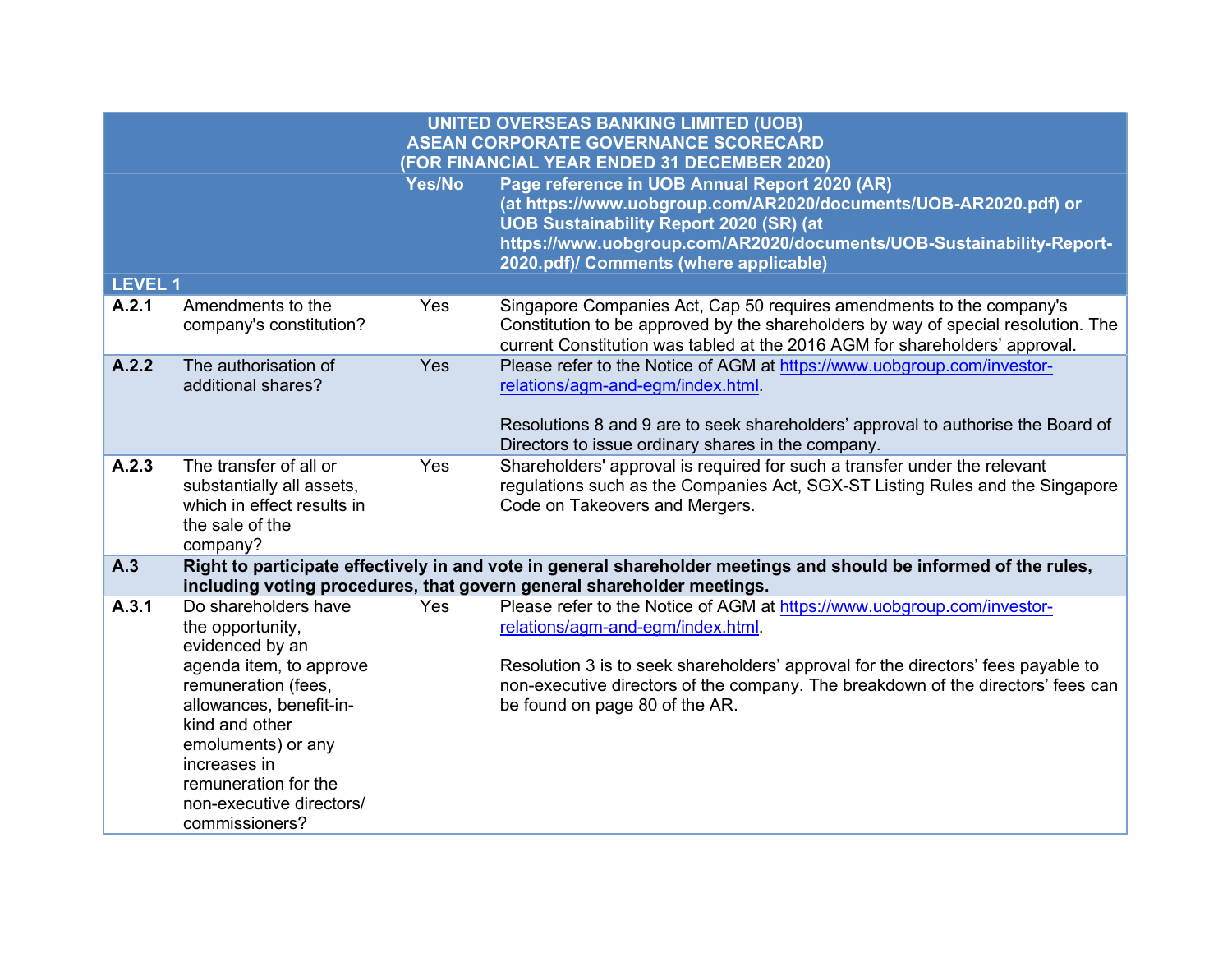|                |                                                                                                                                            |        | <b>UNITED OVERSEAS BANKING LIMITED (UOB)</b><br><b>ASEAN CORPORATE GOVERNANCE SCORECARD</b><br>(FOR FINANCIAL YEAR ENDED 31 DECEMBER 2020)                                                                                                                                                                                                                                                                                                                                                                                      |
|----------------|--------------------------------------------------------------------------------------------------------------------------------------------|--------|---------------------------------------------------------------------------------------------------------------------------------------------------------------------------------------------------------------------------------------------------------------------------------------------------------------------------------------------------------------------------------------------------------------------------------------------------------------------------------------------------------------------------------|
|                |                                                                                                                                            | Yes/No | Page reference in UOB Annual Report 2020 (AR)<br>(at https://www.uobgroup.com/AR2020/documents/UOB-AR2020.pdf) or<br><b>UOB Sustainability Report 2020 (SR) (at</b><br>https://www.uobgroup.com/AR2020/documents/UOB-Sustainability-Report-<br>2020.pdf)/ Comments (where applicable)                                                                                                                                                                                                                                           |
| <b>LEVEL 1</b> |                                                                                                                                            |        |                                                                                                                                                                                                                                                                                                                                                                                                                                                                                                                                 |
| A.3.2          | Does the company<br>provide non-controlling<br>shareholders a right to<br>nominate candidates for<br>board of directors/<br>commissioners? | Yes    | Article 104 of the UOB's Constitution allows any member to nominate a director in<br>accordance with the procedure set out in the Constitution at<br>https://www.uobgroup.com/investor-relations/assets/pdfs/investor/corporate-<br>governance/Constitution-United-Overseas-Bank-Limited-21-Apr-2016.pdf<br>Such nominated candidate will have to be reviewed by the Nominating<br>Committee, who would make its recommendation to the Board. Appointment is<br>subject to the approval of the Monetary Authority of Singapore. |
| A.3.3          | Does the company allow<br>shareholders to elect<br>directors/commissioners<br>individually?                                                | Yes    | Please refer to the Notice of AGM at https://www.uobgroup.com/investor-<br>relations/agm-and-egm/index.html<br>Resolutions 5 to 7 were to seek shareholders to approve the re-appointment of<br>Directors. At each AGM, one-third of the Directors will retire and be eligible to<br>seek re-election.                                                                                                                                                                                                                          |
| A.3.4          | Does the company<br>disclose the voting<br>procedures used before<br>the start of meeting?                                                 | Yes    | Please refer to page 86 (Shareholders' Rights and Conduct of General Meetings),<br>of the UOB Annual Report 2020 (AR) and the Notes to Notice of AGM and the<br>Proxy Form (Notes to Proxy Form) the Notice of AGM at<br>https://www.uobgroup.com/investor-relations/agm-and-egm/index.html.<br>There was no live voting in 2021. Voting instructions were provided to<br>shareholders via https://www.uobgroup.com/investor-relations/agm-and-<br>egm/index.html                                                               |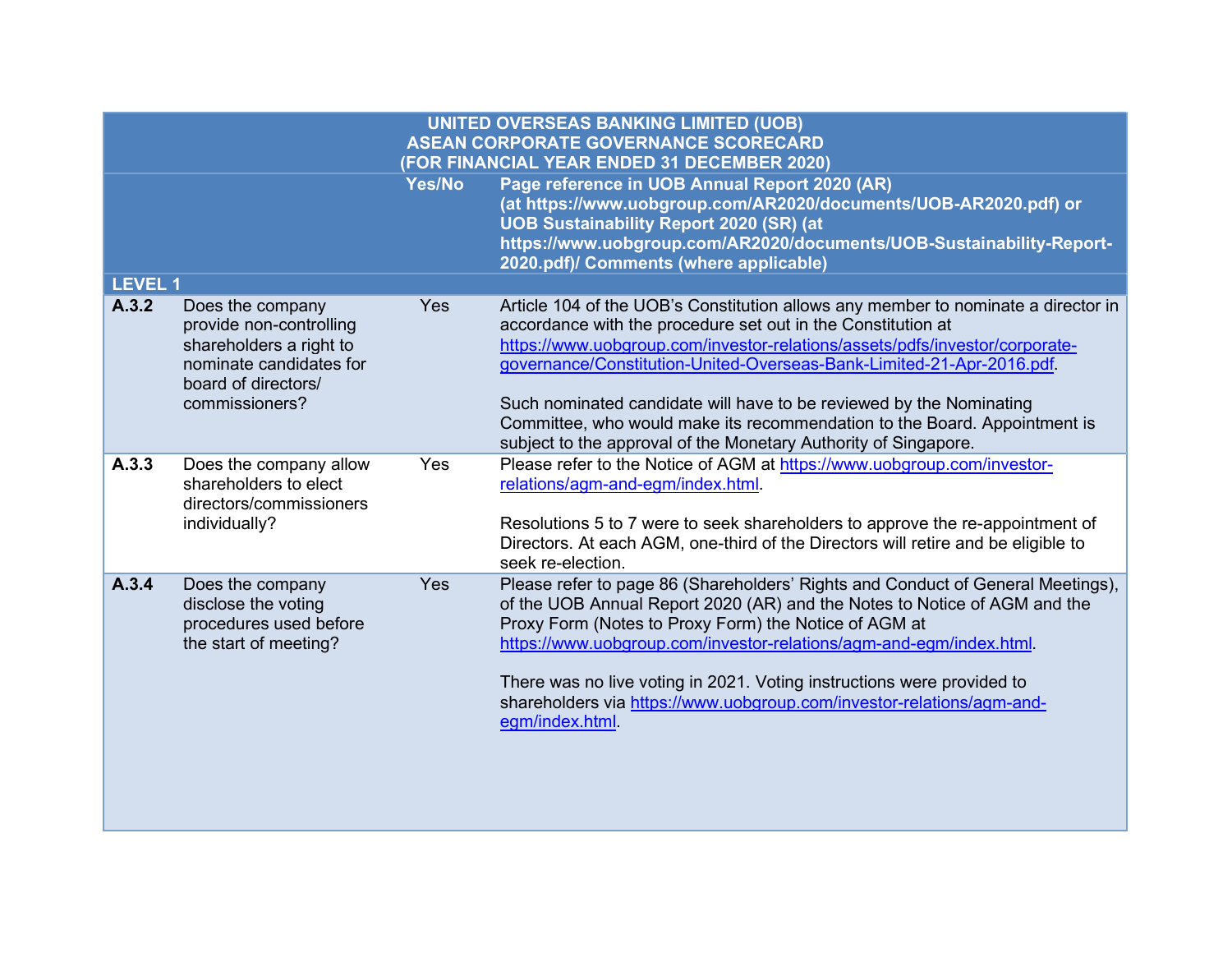|                |                                                                                                                                                                                                                |        | <b>UNITED OVERSEAS BANKING LIMITED (UOB)</b><br><b>ASEAN CORPORATE GOVERNANCE SCORECARD</b>                                                                                                                                                                                                                                                                                                                                                                                                                                                                                                                                                                                                                                                                                |
|----------------|----------------------------------------------------------------------------------------------------------------------------------------------------------------------------------------------------------------|--------|----------------------------------------------------------------------------------------------------------------------------------------------------------------------------------------------------------------------------------------------------------------------------------------------------------------------------------------------------------------------------------------------------------------------------------------------------------------------------------------------------------------------------------------------------------------------------------------------------------------------------------------------------------------------------------------------------------------------------------------------------------------------------|
|                |                                                                                                                                                                                                                |        | (FOR FINANCIAL YEAR ENDED 31 DECEMBER 2020)                                                                                                                                                                                                                                                                                                                                                                                                                                                                                                                                                                                                                                                                                                                                |
|                |                                                                                                                                                                                                                | Yes/No | Page reference in UOB Annual Report 2020 (AR)<br>(at https://www.uobgroup.com/AR2020/documents/UOB-AR2020.pdf) or<br><b>UOB Sustainability Report 2020 (SR) (at</b><br>https://www.uobgroup.com/AR2020/documents/UOB-Sustainability-Report-<br>2020.pdf)/ Comments (where applicable)                                                                                                                                                                                                                                                                                                                                                                                                                                                                                      |
| <b>LEVEL 1</b> |                                                                                                                                                                                                                |        |                                                                                                                                                                                                                                                                                                                                                                                                                                                                                                                                                                                                                                                                                                                                                                            |
| A.3.5          | Do the minutes of the<br>most recent AGM record<br>that the shareholders<br>were given the<br>opportunity to ask<br>questions and the<br>questions raised by<br>shareholders and<br>answers given<br>recorded? | Yes    | Shareholders have the opportunity to ask questions before and during the<br>meeting. The questions and answers are available on the UOB corporate website<br>and in the minutes of AGM which can be found at<br>(https://www.uobgroup.com/investor-relations/agm-and-egm/index.html).<br>For the 2021 AGM, shareholders were invited to send in their questions prior to<br>the AGM. The responses to the questions received were published on 26 April<br>2021, ahead of the proxy submission deadline (27 Apr 2021). The responses can<br>be found can be found on the UOB corporate website<br>(https://www.uobgroup.com/investor-relations/agm-and-egm/index.html) and the<br>SGX website at https://links.sgx.com/1.0.0/corporate-<br>announcements/C965LUTQ5ZNH1VPE. |
| A.3.6          | Does the company<br>disclose the voting<br>results including<br>approving, dissenting,<br>and abstaining votes for<br>all resolutions/each<br>(agenda item for the<br>most recent AGM?                         | Yes    | The voting results of the AGM can be found on UOB corporate website<br>(https://www.uobgroup.com/investor-relations/agm-and-egm/index.html) and on<br>the SGX website at https://links.sgx.com/1.0.0/corporate-<br>announcements/0YNST1QVIVLWM5KK.                                                                                                                                                                                                                                                                                                                                                                                                                                                                                                                         |
| A.3.7          | Does the company<br>disclose the list of board<br>members who attended<br>the most recent AGM?                                                                                                                 | Yes    | The names of board members who attended the AGM are recorded in the<br>minutes of AGM which can be found on the UOB corporate website<br>(https://www.uobgroup.com/investor-relations/agm-and-egm/index.html) and at<br>the SGX website at https://links.sgx.com/1.0.0/corporate-<br>announcements/1JGZOM34XY0ZW9NJ/6dcbdfa1a9b53e97408d287b207e66a6c<br>3355bb62219983e7410c577ecf74bd7.                                                                                                                                                                                                                                                                                                                                                                                  |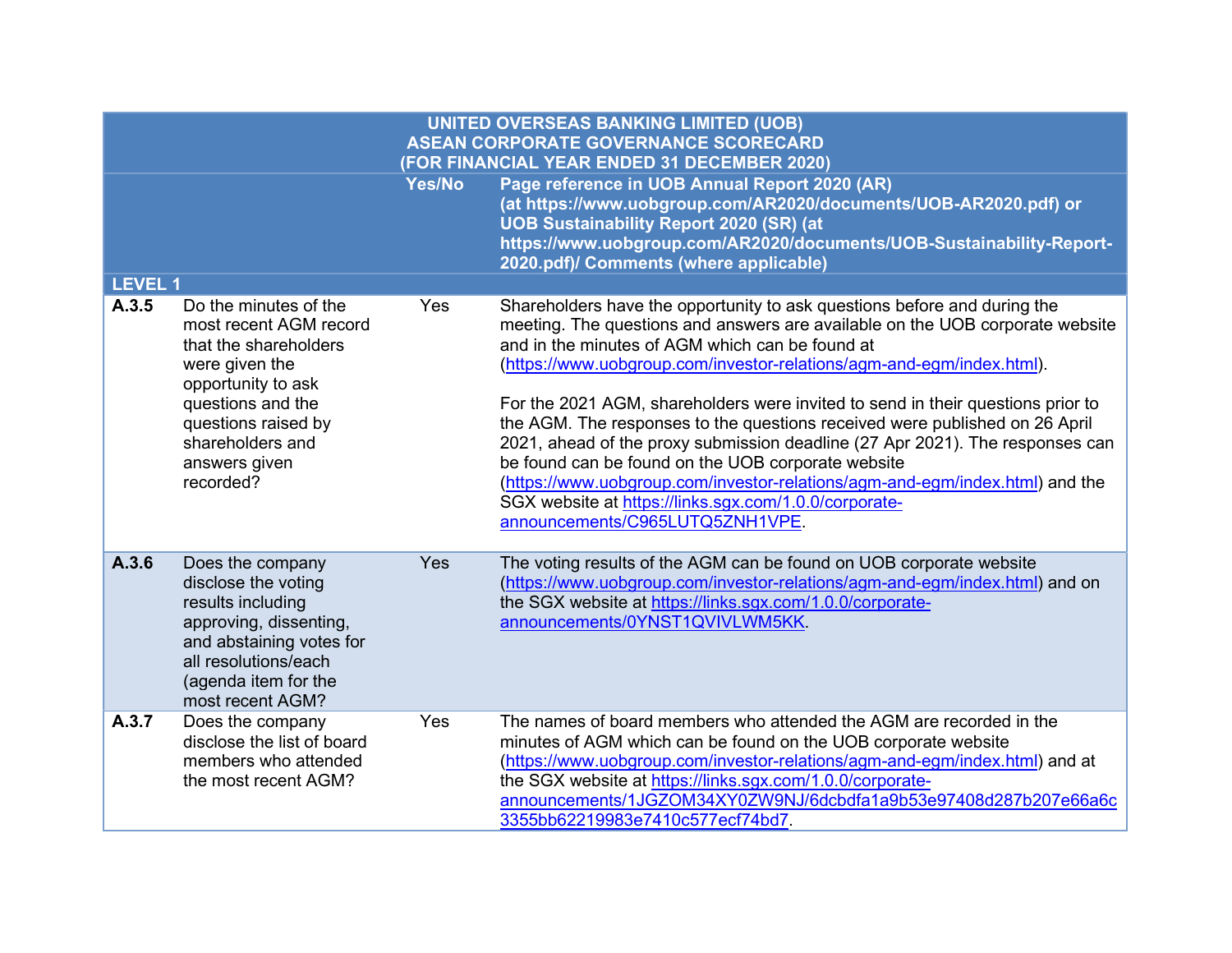|                |                                                                                                                                         |        | <b>UNITED OVERSEAS BANKING LIMITED (UOB)</b><br><b>ASEAN CORPORATE GOVERNANCE SCORECARD</b><br>(FOR FINANCIAL YEAR ENDED 31 DECEMBER 2020)                                                                                                                                                                                                                                                                                                                                                                                                                                                               |
|----------------|-----------------------------------------------------------------------------------------------------------------------------------------|--------|----------------------------------------------------------------------------------------------------------------------------------------------------------------------------------------------------------------------------------------------------------------------------------------------------------------------------------------------------------------------------------------------------------------------------------------------------------------------------------------------------------------------------------------------------------------------------------------------------------|
|                |                                                                                                                                         | Yes/No | Page reference in UOB Annual Report 2020 (AR)<br>(at https://www.uobgroup.com/AR2020/documents/UOB-AR2020.pdf) or<br>UOB Sustainability Report 2020 (SR) (at<br>https://www.uobgroup.com/AR2020/documents/UOB-Sustainability-Report-<br>2020.pdf)/ Comments (where applicable)                                                                                                                                                                                                                                                                                                                           |
| <b>LEVEL 1</b> |                                                                                                                                         |        |                                                                                                                                                                                                                                                                                                                                                                                                                                                                                                                                                                                                          |
| A.3.8          | Does the company<br>disclose that all board<br>members and the CEO<br>(if he is not a board<br>member) attended the<br>most recent AGM? | Yes    | The CEO is also a Director of the company.<br>The names of Board members who attended the AGM are recorded in the<br>minutes of AGM which can be found on the UOB corporate website<br>(https://www.uobgroup.com/investor-relations/agm-and-egm/index.html) and at<br>the SGX website at https://links.sgx.com/1.0.0/corporate-<br>announcements/1JGZOM34XY0ZW9NJ/6dcbdfa1a9b53e97408d287b207e66a6c<br>3355bb62219983e7410c577ecf74bd7. Two directors were absent from the 2021<br>AGM. One was on medical leave but watched the proceedings as an observer<br>while the other was on bereavement leave. |
| A.3.9          | Does the company allow<br>voting in absentia?                                                                                           | Yes    | Please refer to pages 85 and 86 (Shareholders' Rights and Conduct of General<br>Meetings) of the AR.<br>Shareholders are allowed to appoint proxy(ies) to attend the AGM or to appoint<br>the Chairman of the AGM to cast the votes on their behalf.                                                                                                                                                                                                                                                                                                                                                     |
| A.3.10         | Did the company vote<br>by poll (as opposed to<br>by show of hands) for all<br>resolutions at the most<br>recent AGM?                   | Yes    | Please refer to pages 85 and 86 (Shareholders' Rights and General Conduct of<br>Meetings) of the AR.<br>Under normal circumstances, all resolutions at the AGM are voted by poll via<br>electronic voting devices. In 2021, there was no live voting due to the COVID-19<br>safe distancing restrictions.                                                                                                                                                                                                                                                                                                |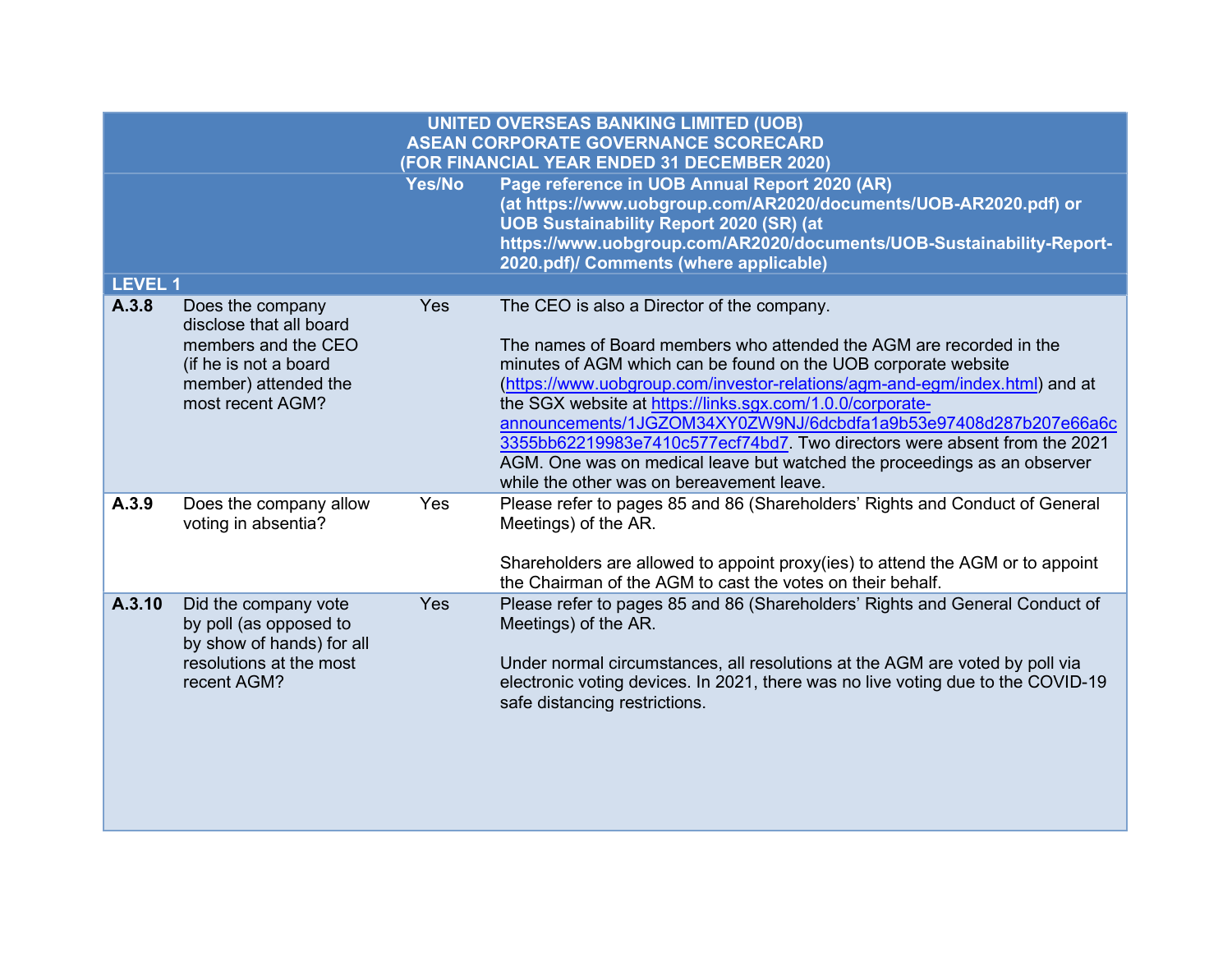|                |                                                                                                                                                                      |        | <b>UNITED OVERSEAS BANKING LIMITED (UOB)</b><br><b>ASEAN CORPORATE GOVERNANCE SCORECARD</b><br>(FOR FINANCIAL YEAR ENDED 31 DECEMBER 2020)                                                                                                                                                                                                                                                                                                                                               |
|----------------|----------------------------------------------------------------------------------------------------------------------------------------------------------------------|--------|------------------------------------------------------------------------------------------------------------------------------------------------------------------------------------------------------------------------------------------------------------------------------------------------------------------------------------------------------------------------------------------------------------------------------------------------------------------------------------------|
|                |                                                                                                                                                                      | Yes/No | Page reference in UOB Annual Report 2020 (AR)<br>(at https://www.uobgroup.com/AR2020/documents/UOB-AR2020.pdf) or<br><b>UOB Sustainability Report 2020 (SR) (at</b><br>https://www.uobgroup.com/AR2020/documents/UOB-Sustainability-Report-<br>2020.pdf)/ Comments (where applicable)                                                                                                                                                                                                    |
| <b>LEVEL 1</b> |                                                                                                                                                                      |        |                                                                                                                                                                                                                                                                                                                                                                                                                                                                                          |
| A.3.11         | Does the company<br>disclose that it has<br>appointed an<br>independent party<br>(scrutineers/inspectors)<br>to count and/or validate<br>the votes at the AGM?       | Yes    | Please refer to pages 85 and 86 (Shareholders' Rights and Conduct of General<br>Meetings) of the AR.<br>An independent scrutineer was appointed to validate the voting results at the<br>AGM. Please refer to the minutes of the AGM at<br>https://www.uobgroup.com/investor-relations/agm-and-egm/index.html and at the<br>SGX website at https://links.sgx.com/1.0.0/corporate-<br>announcements/1JGZOM34XY0ZW9NJ/6dcbdfa1a9b53e97408d287b207e66a6c<br>3355bb62219983e7410c577ecf74bd7 |
| A.3.12         | Does the company<br>make publicly available<br>by the next working day<br>the result of the votes<br>taken during the most<br>recent AGM/EGM for all<br>resolutions? | Yes    | Please refer to pages 85 and 86 (Shareholders' Rights and Conduct of General<br>Meetings) of the AR.<br>The voting results are announced on the SGX website as well as UOB corporate<br>website (https://www.uobgroup.com/investor-relations/agm-and-egm/index.html)<br>and on the SGX website at https://links.sgx.com/1.0.0/corporate-<br>announcements/0YNST1QVIVLWM5KK on the same day after the conclusion of<br>the AGM.                                                           |
| A.3.13         | Does the company<br>provide at least 21 days'<br>notice for all AGMs and<br>EGMs?                                                                                    | Yes    | Please refer to the Notice of AGM at https://www.uobgroup.com/investor-<br>relations/agm-and-egm/index.html and on the SGX website at<br>https://links.sgx.com/1.0.0/corporate-announcements/EDK8SRIXNJL5650R#<br>Date of Notice: 31 March 2021<br>Date of AGM: 30 April 2021                                                                                                                                                                                                            |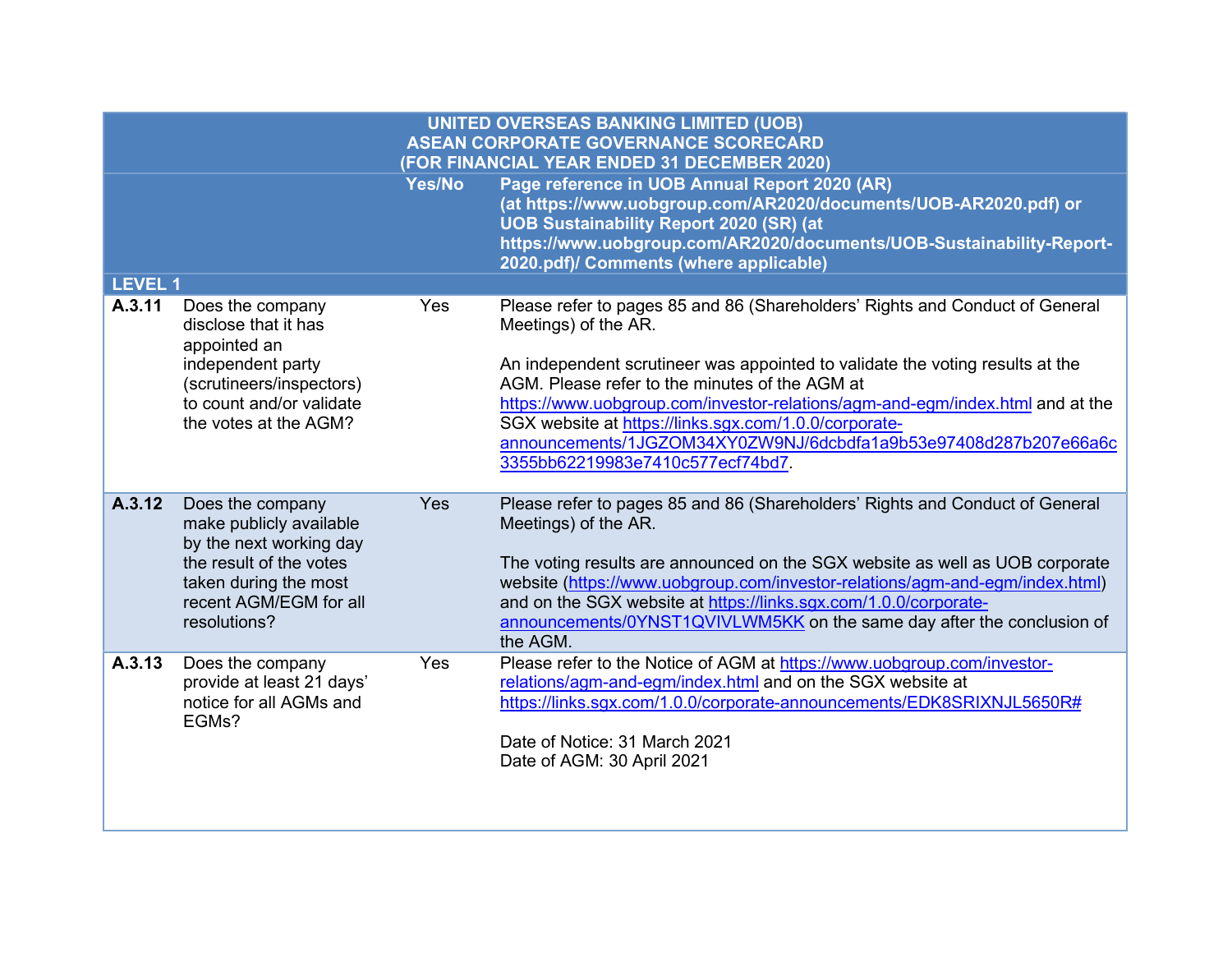|                |                                              |        | <b>UNITED OVERSEAS BANKING LIMITED (UOB)</b>                                                                   |
|----------------|----------------------------------------------|--------|----------------------------------------------------------------------------------------------------------------|
|                |                                              |        | <b>ASEAN CORPORATE GOVERNANCE SCORECARD</b>                                                                    |
|                |                                              |        | (FOR FINANCIAL YEAR ENDED 31 DECEMBER 2020)                                                                    |
|                |                                              | Yes/No | Page reference in UOB Annual Report 2020 (AR)                                                                  |
|                |                                              |        | (at https://www.uobgroup.com/AR2020/documents/UOB-AR2020.pdf) or                                               |
|                |                                              |        | <b>UOB Sustainability Report 2020 (SR) (at</b>                                                                 |
|                |                                              |        | https://www.uobgroup.com/AR2020/documents/UOB-Sustainability-Report-<br>2020.pdf)/ Comments (where applicable) |
| <b>LEVEL 1</b> |                                              |        |                                                                                                                |
| A.3.14         | Does the company                             | Yes    | Please refer to pages 93 (External Auditor), 79 (Directors' Remuneration) and the                              |
|                | provide the rationale                        |        | Notes to the Notice of AGM at https://www.uobgroup.com/investor-relations/agm-                                 |
|                | and explanation for                          |        | and-egm/index.html and on the SGX website at                                                                   |
|                | each agenda item which                       |        | https://links.sgx.com/1.0.0/corporate-announcements/EDK8SRIXNJL5650R#                                          |
|                | require shareholders'                        |        |                                                                                                                |
|                | approval in the notice of                    |        |                                                                                                                |
|                | AGM/circulars and/or                         |        |                                                                                                                |
|                | the accompanying<br>statement?               |        |                                                                                                                |
| A.3.15         | Does the company give                        | Yes    | Shareholders may place item(s) on the AGM agenda in accordance with the                                        |
|                | the opportunity for                          |        | Companies Act.                                                                                                 |
|                | shareholder to place                         |        |                                                                                                                |
|                | item/s on the agenda of                      |        |                                                                                                                |
|                | AGM?                                         |        |                                                                                                                |
| A.4            |                                              |        | Markets for corporate control should be allowed to function in an efficient and transparent manner.            |
| A.4.1          | In cases of mergers,                         | Yes    | UOB would do so as required by the Singapore Code on Take-overs and                                            |
|                | acquisitions and/or                          |        | Mergers.                                                                                                       |
|                | takeovers requiring                          |        |                                                                                                                |
|                | shareholders' approval,<br>does the board of |        |                                                                                                                |
|                | directors/commissioners                      |        |                                                                                                                |
|                | of the company appoint                       |        |                                                                                                                |
|                | an independent party to                      |        |                                                                                                                |
|                | evaluate the fairness of                     |        |                                                                                                                |
|                | the transaction price?                       |        |                                                                                                                |
|                |                                              |        |                                                                                                                |
|                |                                              |        |                                                                                                                |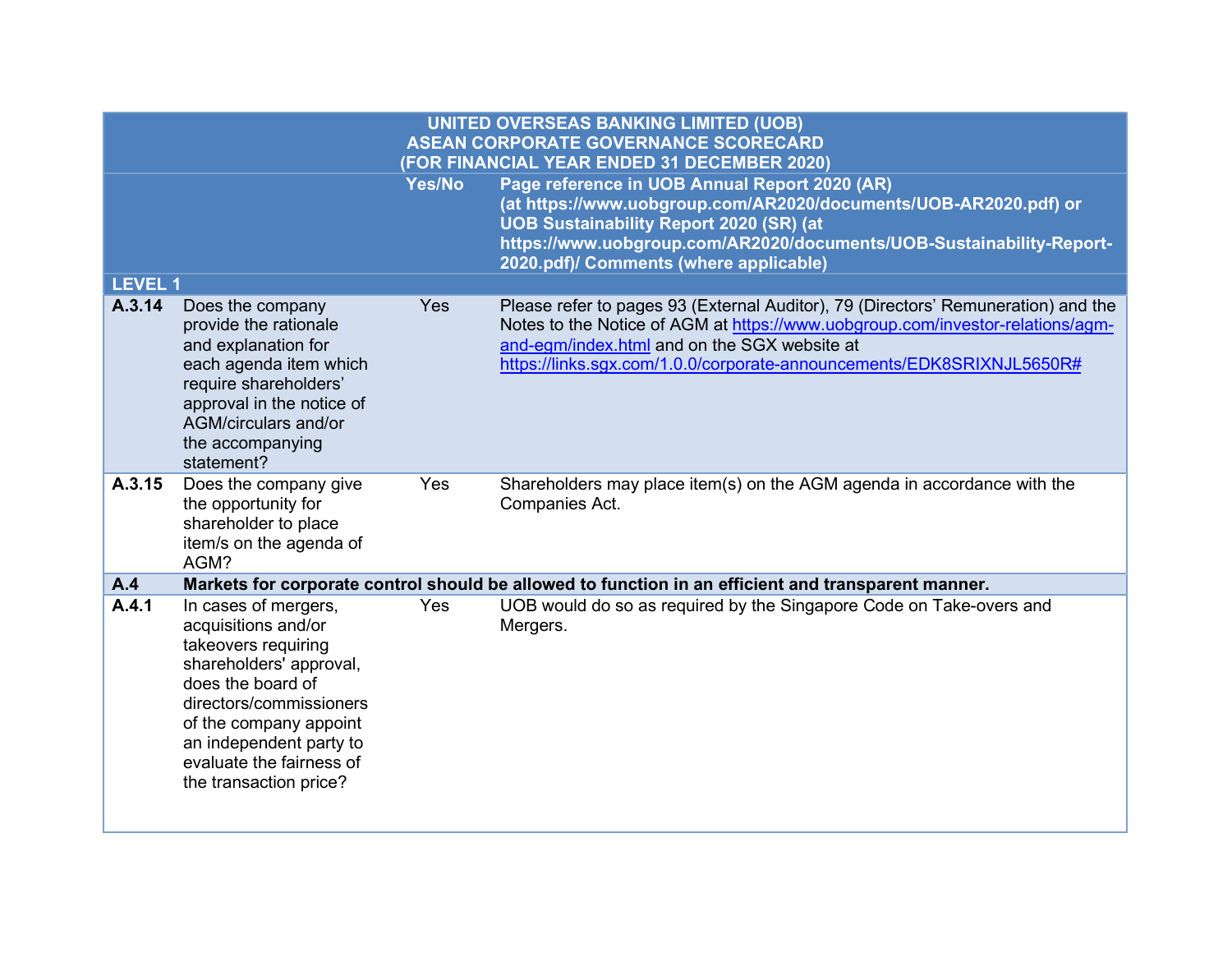|                |                                                                                                                                                                                                                                                             |                          | <b>UNITED OVERSEAS BANKING LIMITED (UOB)</b>                                                                                                                                                                                                                                          |
|----------------|-------------------------------------------------------------------------------------------------------------------------------------------------------------------------------------------------------------------------------------------------------------|--------------------------|---------------------------------------------------------------------------------------------------------------------------------------------------------------------------------------------------------------------------------------------------------------------------------------|
|                |                                                                                                                                                                                                                                                             |                          | <b>ASEAN CORPORATE GOVERNANCE SCORECARD</b>                                                                                                                                                                                                                                           |
|                |                                                                                                                                                                                                                                                             |                          | (FOR FINANCIAL YEAR ENDED 31 DECEMBER 2020)                                                                                                                                                                                                                                           |
|                |                                                                                                                                                                                                                                                             | Yes/No                   | Page reference in UOB Annual Report 2020 (AR)<br>(at https://www.uobgroup.com/AR2020/documents/UOB-AR2020.pdf) or<br><b>UOB Sustainability Report 2020 (SR) (at</b><br>https://www.uobgroup.com/AR2020/documents/UOB-Sustainability-Report-<br>2020.pdf)/ Comments (where applicable) |
| <b>LEVEL 1</b> |                                                                                                                                                                                                                                                             |                          |                                                                                                                                                                                                                                                                                       |
| A.5            |                                                                                                                                                                                                                                                             |                          | The exercise of ownership rights by all shareholders, including institutional investors, should be facilitated.                                                                                                                                                                       |
| A.5.1          | Does the company<br>disclose its practices to<br>encourage shareholders<br>to engage the company<br>beyond AGM?                                                                                                                                             | Yes                      | Please refer to page 87 (Engagement with Shareholders and Other Stakeholders)<br>of the AR.                                                                                                                                                                                           |
| <b>B.</b>      | <b>EQUITABLE TREATMENT OF SHAREHOLDERS</b>                                                                                                                                                                                                                  |                          |                                                                                                                                                                                                                                                                                       |
| B.1            | <b>Shares and Voting Rights</b>                                                                                                                                                                                                                             |                          |                                                                                                                                                                                                                                                                                       |
| <b>B.1.1</b>   | Does the company's<br>ordinary or common<br>shares have one vote                                                                                                                                                                                            | Yes                      | Please refer to pages 85 and 86 (Shareholder Rights and Conduct of General<br>Meetings) of the AR.                                                                                                                                                                                    |
|                | for one share?                                                                                                                                                                                                                                              |                          | Each ordinary share carries one vote.                                                                                                                                                                                                                                                 |
| <b>B.1.2</b>   | Where the company has<br>more than one class of<br>shares, does the<br>company publicise the<br>voting rights attached to<br>each class of shares<br>(e.g. through the<br>company website /<br>reports/ the stock<br>exchange/ the<br>regulator's website)? | <b>Not</b><br>applicable | UOB only has one class of shares.                                                                                                                                                                                                                                                     |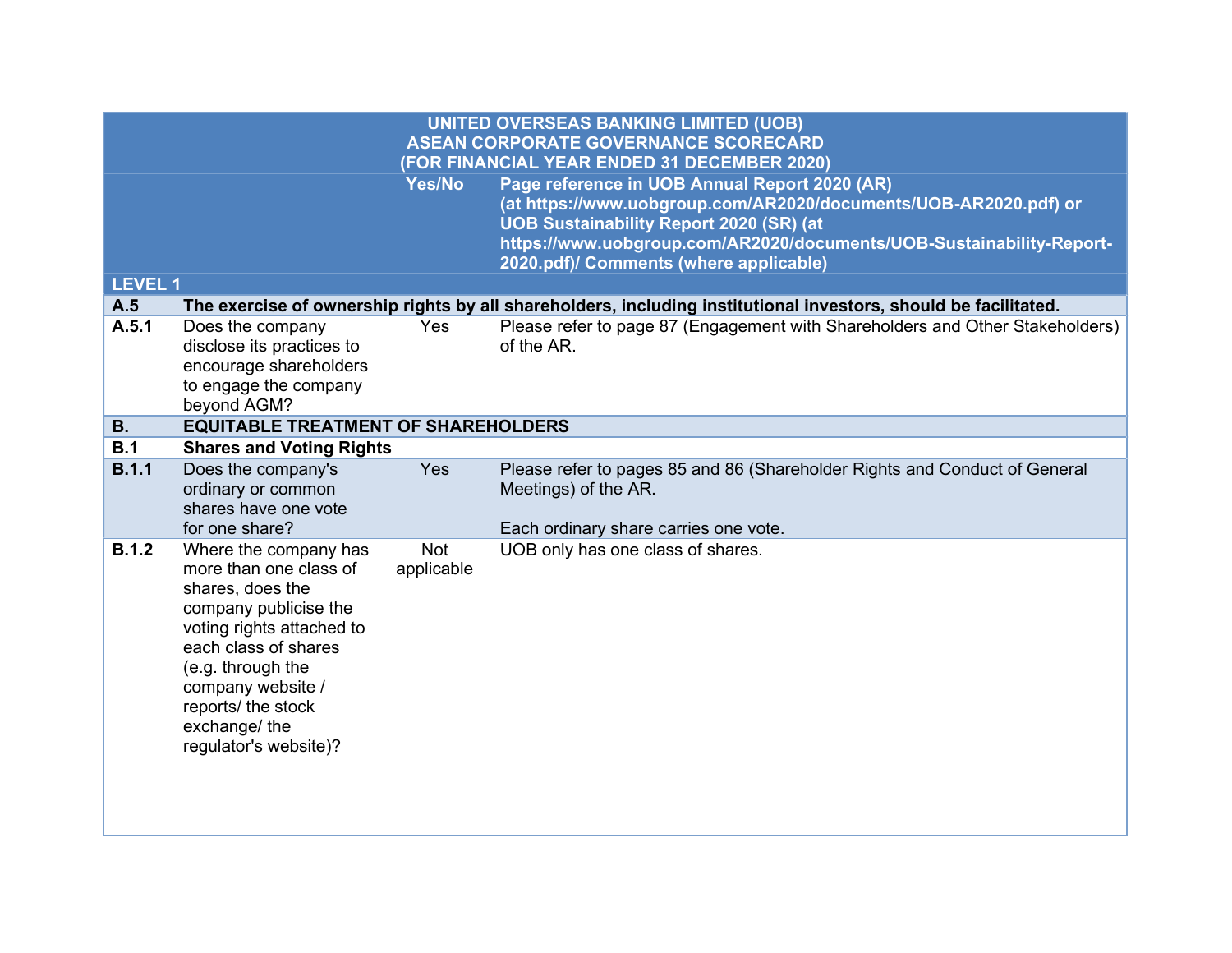|                |                                                                                                                                                                                                                                        |                          | <b>UNITED OVERSEAS BANKING LIMITED (UOB)</b><br><b>ASEAN CORPORATE GOVERNANCE SCORECARD</b><br>(FOR FINANCIAL YEAR ENDED 31 DECEMBER 2020)                                                                                                                                            |
|----------------|----------------------------------------------------------------------------------------------------------------------------------------------------------------------------------------------------------------------------------------|--------------------------|---------------------------------------------------------------------------------------------------------------------------------------------------------------------------------------------------------------------------------------------------------------------------------------|
|                |                                                                                                                                                                                                                                        | Yes/No                   | Page reference in UOB Annual Report 2020 (AR)<br>(at https://www.uobgroup.com/AR2020/documents/UOB-AR2020.pdf) or<br><b>UOB Sustainability Report 2020 (SR) (at</b><br>https://www.uobgroup.com/AR2020/documents/UOB-Sustainability-Report-<br>2020.pdf)/ Comments (where applicable) |
| <b>LEVEL 1</b> |                                                                                                                                                                                                                                        |                          |                                                                                                                                                                                                                                                                                       |
| B.2            | <b>Notice of AGM</b>                                                                                                                                                                                                                   |                          |                                                                                                                                                                                                                                                                                       |
| B.2.1          | Does each resolution in<br>the most recent AGM<br>deal with only one item,<br>i.e., there is no bundling<br>of several items into the<br>same resolution?                                                                              | Yes                      | Please refer to the Notice of AGM at https://www.uobgroup.com/investor-<br>relations/agm-and-egm/index.html or on the SGX website at<br>https://links.sgx.com/1.0.0/corporate-announcements/EDK8SRIXNJL5650R#.                                                                        |
| B.2.2          | Are the company's<br>notice of the most<br>recent AGM/circulars<br>fully translated into<br>English and published<br>on the same date as the<br>local-language version?                                                                | <b>Not</b><br>applicable | The Notice and other AGM-related documents are published in English. They are<br>available at https://www.uobgroup.com/investor-relations/agm-and-<br>egm/index.html and on the SGX website at https://links.sgx.com/1.0.0/corporate-<br>announcements/EDK8SRIXNJL5650R#              |
|                | Does the notice of<br>AGM/circulars have the<br>following details:                                                                                                                                                                     |                          |                                                                                                                                                                                                                                                                                       |
| B.2.3          | Are the profiles of<br>directors/commissioners<br>(at least age, academic<br>qualification, date of<br>appointment,<br>experience, and<br>directorships in other<br>listed companies) in<br>seeking election/re-<br>election included? | <b>Yes</b>               | The full profiles of the directors can be found on pages 10 to 15 of the AR and on<br>the UOB website<br>https://www.uobgroup.com/uobgroup/about/management/board-of-<br>directors.page#boardofdirectors.                                                                             |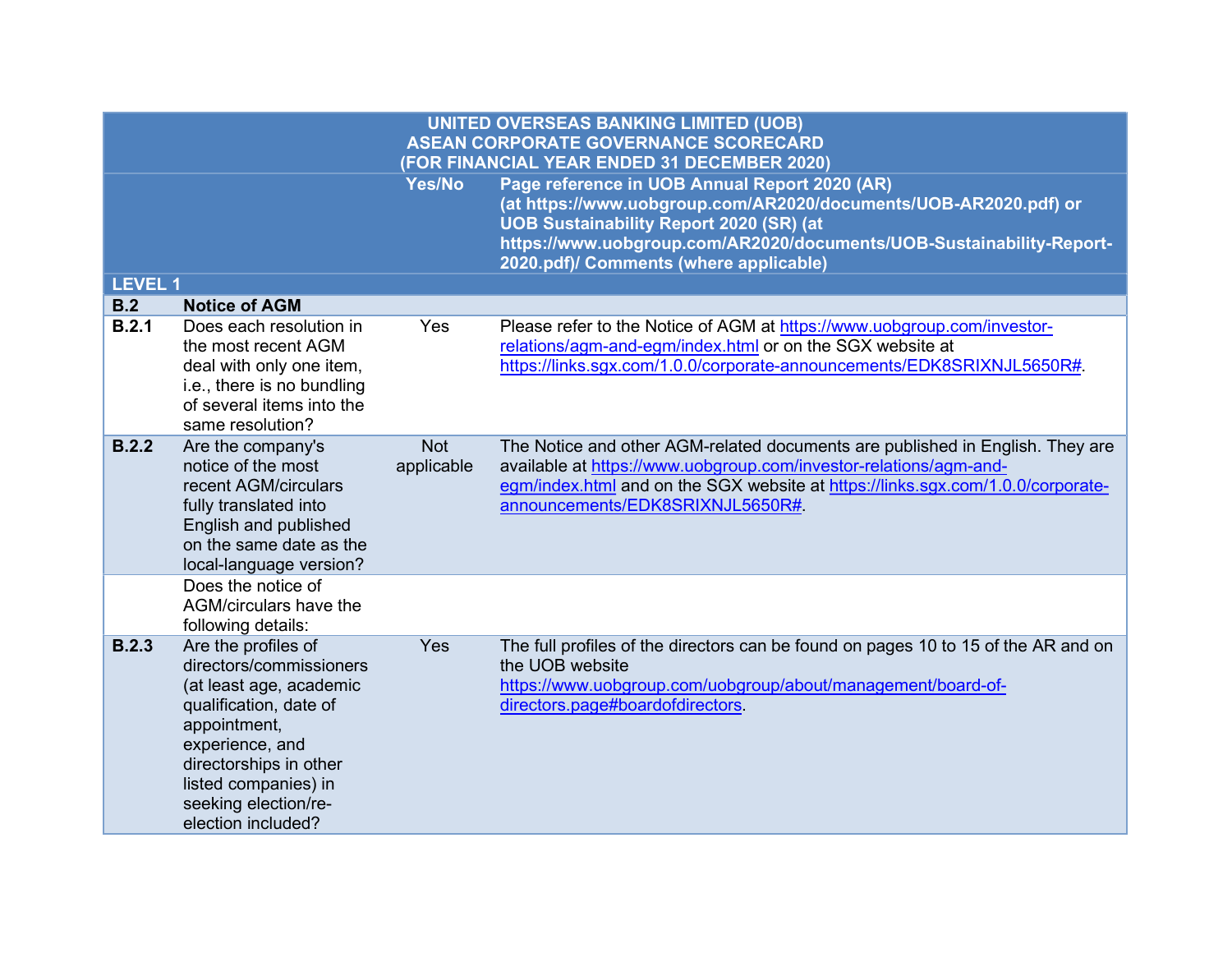|                |                                                                |        | <b>UNITED OVERSEAS BANKING LIMITED (UOB)</b>                                                                                          |
|----------------|----------------------------------------------------------------|--------|---------------------------------------------------------------------------------------------------------------------------------------|
|                |                                                                |        | <b>ASEAN CORPORATE GOVERNANCE SCORECARD</b>                                                                                           |
|                |                                                                |        | (FOR FINANCIAL YEAR ENDED 31 DECEMBER 2020)                                                                                           |
|                |                                                                | Yes/No | Page reference in UOB Annual Report 2020 (AR)                                                                                         |
|                |                                                                |        | (at https://www.uobgroup.com/AR2020/documents/UOB-AR2020.pdf) or                                                                      |
|                |                                                                |        | <b>UOB Sustainability Report 2020 (SR) (at</b>                                                                                        |
|                |                                                                |        | https://www.uobgroup.com/AR2020/documents/UOB-Sustainability-Report-                                                                  |
|                |                                                                |        | 2020.pdf)/ Comments (where applicable)                                                                                                |
| <b>LEVEL 1</b> |                                                                |        |                                                                                                                                       |
| B.2.4          | Are the auditors seeking                                       | Yes    | Please refer to page 83 (External Auditor) and the Notice of AGM at                                                                   |
|                | appointment/re-                                                |        | https://www.uobgroup.com/investor-relations/agm-and-egm/index.html or on the<br>SGX website at https://links.sgx.com/1.0.0/corporate- |
|                | appointment clearly<br>identified?                             |        | announcements/EDK8SRIXNJL5650R#.                                                                                                      |
|                |                                                                |        |                                                                                                                                       |
| B.2.5          | Were the proxy                                                 | Yes    | The soft copy of the instrument to appoint proxy(ies) can be found at                                                                 |
|                | documents made easily                                          |        | https://www.uobgroup.com/investor-relations/agm-and-egm/index.html or on the                                                          |
|                | available?                                                     |        | SGX website at https://links.sgx.com/1.0.0/corporate-                                                                                 |
|                |                                                                |        | announcements/EDK8SRIXNJL5650R#                                                                                                       |
| <b>B.3</b>     | Insider trading and abusive self-dealing should be prohibited. |        |                                                                                                                                       |
| <b>B.3.1</b>   | Does the company have                                          | Yes    | Please refer to page 89 (Securities Dealing) of the AR.                                                                               |
|                | policies and/or rules                                          |        |                                                                                                                                       |
|                | prohibiting                                                    |        |                                                                                                                                       |
|                | directors/commissioners                                        |        |                                                                                                                                       |
|                | and employees to                                               |        |                                                                                                                                       |
|                | benefit from knowledge                                         |        |                                                                                                                                       |
|                | which is not generally                                         |        |                                                                                                                                       |
|                | available to the market?                                       |        |                                                                                                                                       |
| <b>B.3.2</b>   | Are the directors /<br>commissioners required                  | Yes    | Please refer to page 89 (Securities Dealing) of the AR.                                                                               |
|                | to report their dealings                                       |        | Every Director and the CEO must notify the Bank of his interests in the securities                                                    |
|                | in company shares                                              |        | of UOB and its related corporations within 2 business days after he acquires or                                                       |
|                | within 3 business days?                                        |        | disposes of such interests or becomes aware of any change in interests.                                                               |
|                |                                                                |        |                                                                                                                                       |
|                |                                                                |        |                                                                                                                                       |
|                |                                                                |        |                                                                                                                                       |
|                |                                                                |        |                                                                                                                                       |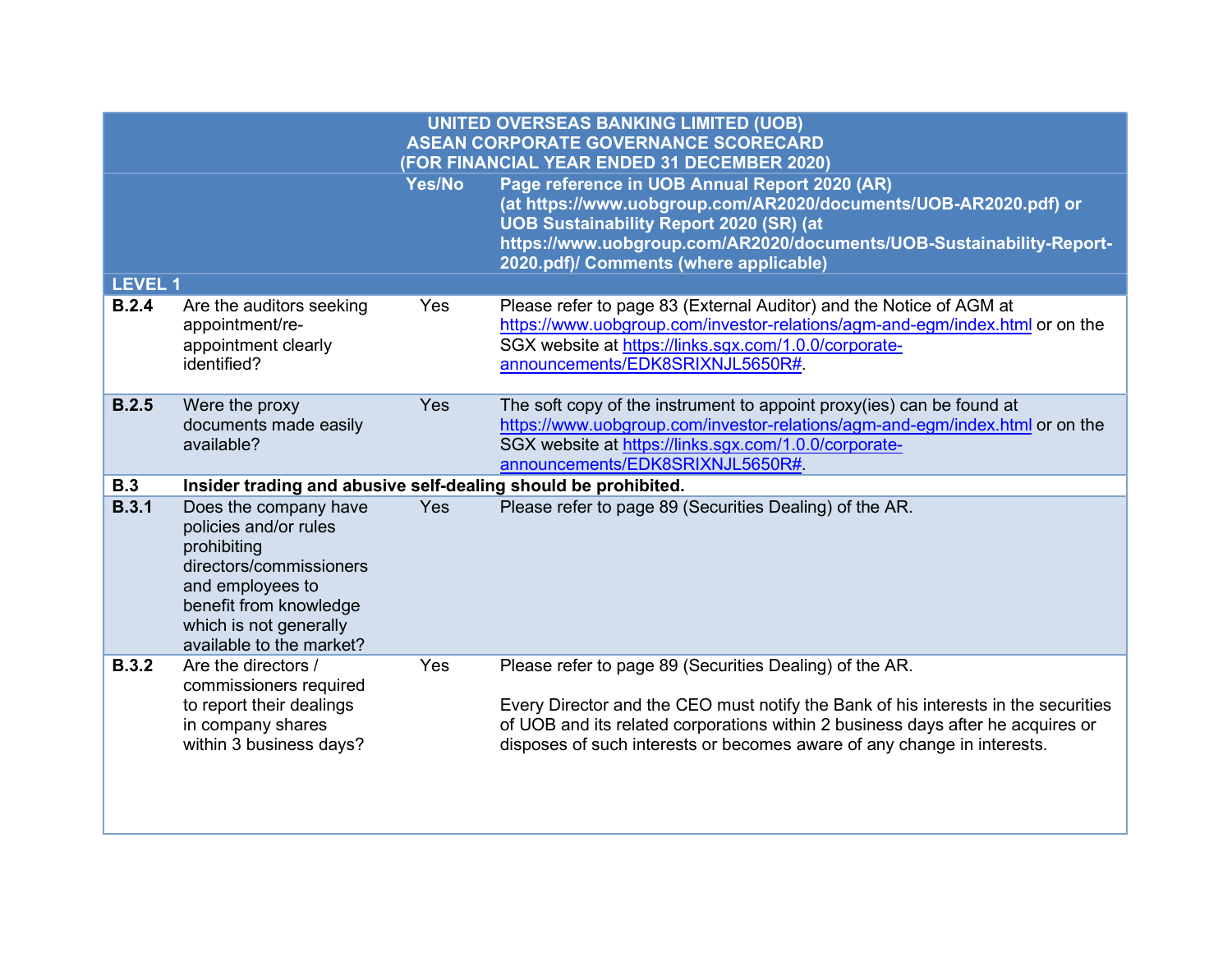|                |                                                                                                                                                                                                                                     |        | <b>UNITED OVERSEAS BANKING LIMITED (UOB)</b><br><b>ASEAN CORPORATE GOVERNANCE SCORECARD</b><br>(FOR FINANCIAL YEAR ENDED 31 DECEMBER 2020)                                                                                                                                                                                                                                                                                                                                                                                                                                                                                                       |
|----------------|-------------------------------------------------------------------------------------------------------------------------------------------------------------------------------------------------------------------------------------|--------|--------------------------------------------------------------------------------------------------------------------------------------------------------------------------------------------------------------------------------------------------------------------------------------------------------------------------------------------------------------------------------------------------------------------------------------------------------------------------------------------------------------------------------------------------------------------------------------------------------------------------------------------------|
|                |                                                                                                                                                                                                                                     | Yes/No | Page reference in UOB Annual Report 2020 (AR)<br>(at https://www.uobgroup.com/AR2020/documents/UOB-AR2020.pdf) or<br><b>UOB Sustainability Report 2020 (SR) (at</b><br>https://www.uobgroup.com/AR2020/documents/UOB-Sustainability-Report-<br>2020.pdf)/ Comments (where applicable)                                                                                                                                                                                                                                                                                                                                                            |
| <b>LEVEL 1</b> |                                                                                                                                                                                                                                     |        |                                                                                                                                                                                                                                                                                                                                                                                                                                                                                                                                                                                                                                                  |
| B.4            | Related party transactions by directors and key executives.                                                                                                                                                                         |        |                                                                                                                                                                                                                                                                                                                                                                                                                                                                                                                                                                                                                                                  |
| <b>B.4.1</b>   | Does the company have<br>a policy requiring<br>directors                                                                                                                                                                            | Yes    | Please refer to page 88 (Related Party Transaction and Interested Person<br>Transaction) of the AR.                                                                                                                                                                                                                                                                                                                                                                                                                                                                                                                                              |
|                | /commissioners to<br>disclose their interest in<br>transactions and any<br>other conflicts of interest?                                                                                                                             |        | The Directors are also required to disclose their interest in transaction and any<br>other conflicts of interests pursuant to the Singapore Companies Act, Cap 50.                                                                                                                                                                                                                                                                                                                                                                                                                                                                               |
| <b>B.4.2</b>   | Does the company have<br>a policy requiring a<br>committee of<br>independent<br>directors/commissioners<br>to review material RPTs<br>to determine whether<br>they are in the best<br>interests of the company<br>and shareholders? | Yes    | Please refer to page 88 (Related Party Transaction and Interested Person<br>Transaction) of the AR. UOB has a group policy on transactions with related<br>parties. The policy documents the roles of the Board Risk Management<br>Committee (BRMC) and the Board in approving RPTs. Both the BRMC and the<br>Board comprise a majority of independent directors. Where the Bank is required<br>to make an announcement of the transaction, the Audit Committee would review<br>and provide its view that the transaction is on normal commercial terms, and is<br>not prejudicial to the interests of the issuer and its minority shareholders. |
| <b>B.4.3</b>   | Does the company have<br>a policy requiring board<br>members<br>(directors/commissioner<br>s) to abstain from<br>participating in the<br>board discussion on a<br>particular agenda when<br>they are conflicted?                    | Yes    | A Board/board committee member who has a vested interest in the issue being<br>discussed is required, under the respective terms of reference of the<br>board/committee, to recuse himself from the discussions to avoid conflict of<br>interests.<br>Please refer to page 74 (Managing Potential Conflicts of Interests) of the AR.                                                                                                                                                                                                                                                                                                             |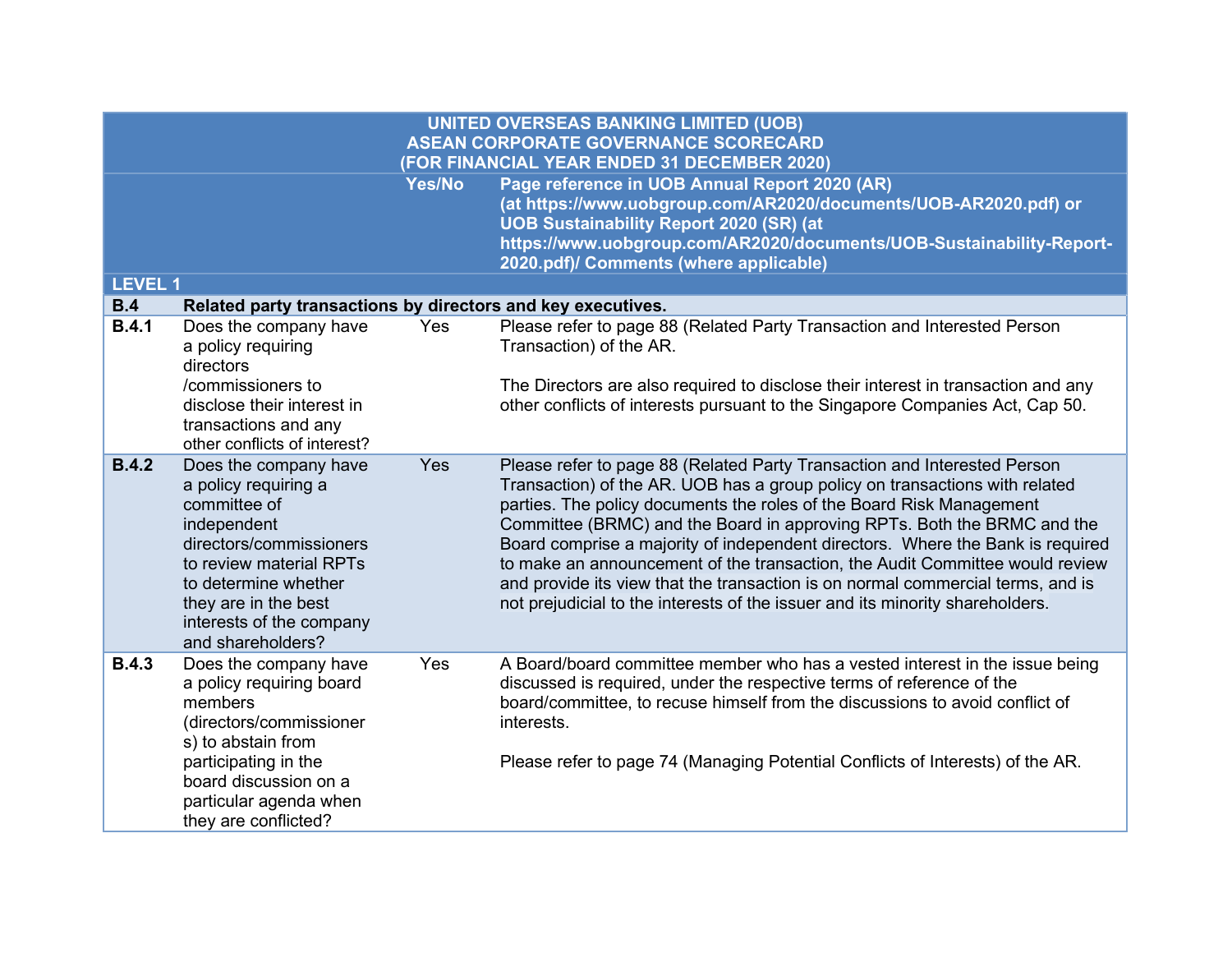|                |                                                                                                                                                                                                                     |            | <b>UNITED OVERSEAS BANKING LIMITED (UOB)</b><br><b>ASEAN CORPORATE GOVERNANCE SCORECARD</b>                                                                                                                                                                                                                                |
|----------------|---------------------------------------------------------------------------------------------------------------------------------------------------------------------------------------------------------------------|------------|----------------------------------------------------------------------------------------------------------------------------------------------------------------------------------------------------------------------------------------------------------------------------------------------------------------------------|
|                |                                                                                                                                                                                                                     |            | (FOR FINANCIAL YEAR ENDED 31 DECEMBER 2020)                                                                                                                                                                                                                                                                                |
|                |                                                                                                                                                                                                                     | Yes/No     | Page reference in UOB Annual Report 2020 (AR)<br>(at https://www.uobgroup.com/AR2020/documents/UOB-AR2020.pdf) or<br><b>UOB Sustainability Report 2020 (SR) (at</b><br>https://www.uobgroup.com/AR2020/documents/UOB-Sustainability-Report-<br>2020.pdf)/ Comments (where applicable)                                      |
| <b>LEVEL 1</b> |                                                                                                                                                                                                                     |            |                                                                                                                                                                                                                                                                                                                            |
| <b>B.4.4</b>   | Does the company have<br>policies on loans to<br>directors and<br>commissioners either<br>forbidding this practice<br>or ensuring that they are<br>being conducted at<br>arm's length basis and<br>at market rates? | <b>Yes</b> | Loans to directors will be regarded as an Interested Person Transactions/Related<br>Party Transactions, which will be reviewed by the Board Risk Management<br>Committee/Board to ensure that all such transactions are being conducted on<br>normal commercial terms and on an arm's length basis.                        |
| <b>B.5</b>     | Protecting minority shareholders from abusive actions                                                                                                                                                               |            |                                                                                                                                                                                                                                                                                                                            |
| B.5.1          | Does the company<br>disclose that RPTs are<br>conducted in such a<br>way to ensure that they<br>are fair and at arms'<br>length?                                                                                    | Yes        | Please refer to page 88 (Related Party Transaction and Interested Person<br>Transaction) of the AR.                                                                                                                                                                                                                        |
| B.5.2          | In case of related party<br>transactions requiring<br>shareholders' approval,<br>is the decision made by<br>disinterested<br>shareholders?                                                                          | Yes        | Please refer to page 74 (Managing Potential Conflicts of Interests) of the AR.<br>In accordance with the SGX-ST Listing Rules, where any interested persons<br>transaction requires shareholder's approval, the interested person will abstain<br>from voting and the decision will be made by disinterested shareholders. |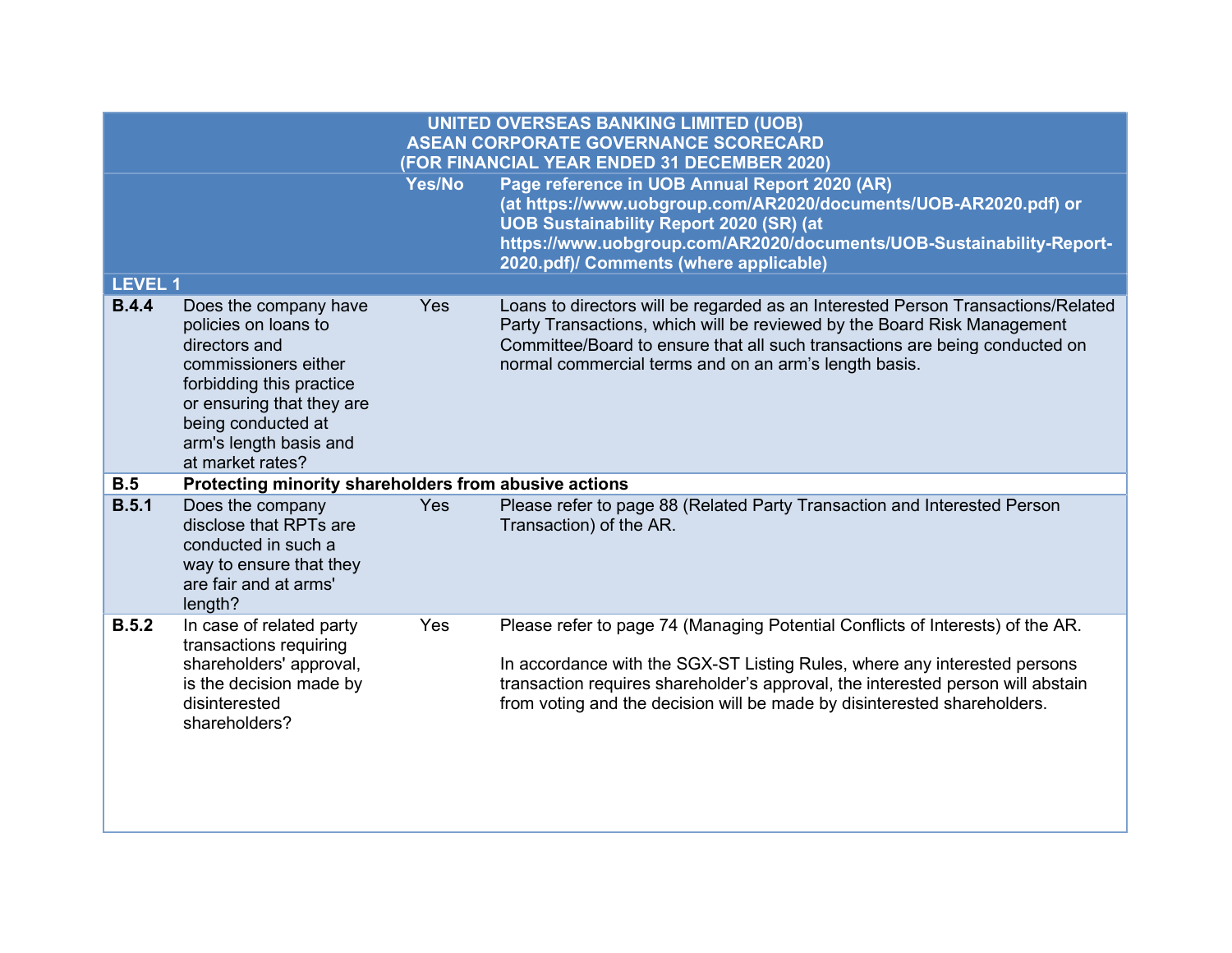|                |                                                                                            |     | <b>UNITED OVERSEAS BANKING LIMITED (UOB)</b>                                                                                                                |  |
|----------------|--------------------------------------------------------------------------------------------|-----|-------------------------------------------------------------------------------------------------------------------------------------------------------------|--|
|                | <b>ASEAN CORPORATE GOVERNANCE SCORECARD</b><br>(FOR FINANCIAL YEAR ENDED 31 DECEMBER 2020) |     |                                                                                                                                                             |  |
|                | Page reference in UOB Annual Report 2020 (AR)<br>Yes/No                                    |     |                                                                                                                                                             |  |
|                |                                                                                            |     | (at https://www.uobgroup.com/AR2020/documents/UOB-AR2020.pdf) or                                                                                            |  |
|                |                                                                                            |     | <b>UOB Sustainability Report 2020 (SR) (at</b>                                                                                                              |  |
|                |                                                                                            |     | https://www.uobgroup.com/AR2020/documents/UOB-Sustainability-Report-<br>2020.pdf)/ Comments (where applicable)                                              |  |
| <b>LEVEL 1</b> |                                                                                            |     |                                                                                                                                                             |  |
| $C_{1}$        | <b>ROLE OF STAKEHOLDERS</b>                                                                |     |                                                                                                                                                             |  |
| C.1            |                                                                                            |     | The rights of stakeholders that are established by law or through mutual agreements are to be respected.                                                    |  |
|                | Does the company                                                                           |     |                                                                                                                                                             |  |
|                | disclose a policy and                                                                      |     |                                                                                                                                                             |  |
| C.1.1          | practices that address :<br>The existence and                                              | Yes | UOB has a Code of Conduct which guides employees' behaviour on treating                                                                                     |  |
|                | scope of the company's                                                                     |     | customers fairly and professionally and protecting customers' information. Please                                                                           |  |
|                | efforts to address                                                                         |     | refer to page 89 (Code of Conduct) and (Fair Dealing) of the AR and page 50                                                                                 |  |
|                | customers' welfare?                                                                        |     | (Fair Dealing) of the SR.                                                                                                                                   |  |
| C.1.2          | Supplier/contractor                                                                        | Yes | UOB has policies governing the selection of suppliers/contractors and the                                                                                   |  |
|                | selection procedures?                                                                      |     | outsourcing of services. Please refer to page 70 (Sustainable Procurement) of                                                                               |  |
| C.1.3          |                                                                                            |     | the SR.                                                                                                                                                     |  |
|                | The company's efforts<br>to ensure that its value                                          | Yes | UOB has established an Environmental, Social and Governance Committee to<br>look into these matters. Please refer to page 27 (Sustainability Governance) of |  |
|                | chain is environmentally                                                                   |     | the SR.                                                                                                                                                     |  |
|                | friendly or is consistent                                                                  |     |                                                                                                                                                             |  |
|                | with promoting                                                                             |     |                                                                                                                                                             |  |
|                | sustainable                                                                                |     |                                                                                                                                                             |  |
|                | development?                                                                               |     |                                                                                                                                                             |  |
| C.1.4          | The company's efforts                                                                      | Yes | Please refer to pages 73 to 77 (Community Stewardship) of the SR.                                                                                           |  |
|                | to interact with the<br>communities in which                                               |     |                                                                                                                                                             |  |
|                | they operate?                                                                              |     |                                                                                                                                                             |  |
| C.1.5          | The company's anti-                                                                        | Yes | UOB has a Code of Conduct and a Group Whistle-blowing Policy.                                                                                               |  |
|                | corruption programmes                                                                      |     |                                                                                                                                                             |  |
|                | and procedures?                                                                            |     | Please refer to page 89 (Code of Conduct) and (Whistle-blowing) of the AR and                                                                               |  |
|                |                                                                                            |     | pages 68 and 69 (Preventing Corruption, Fraud and Money Laundering) of the SR.                                                                              |  |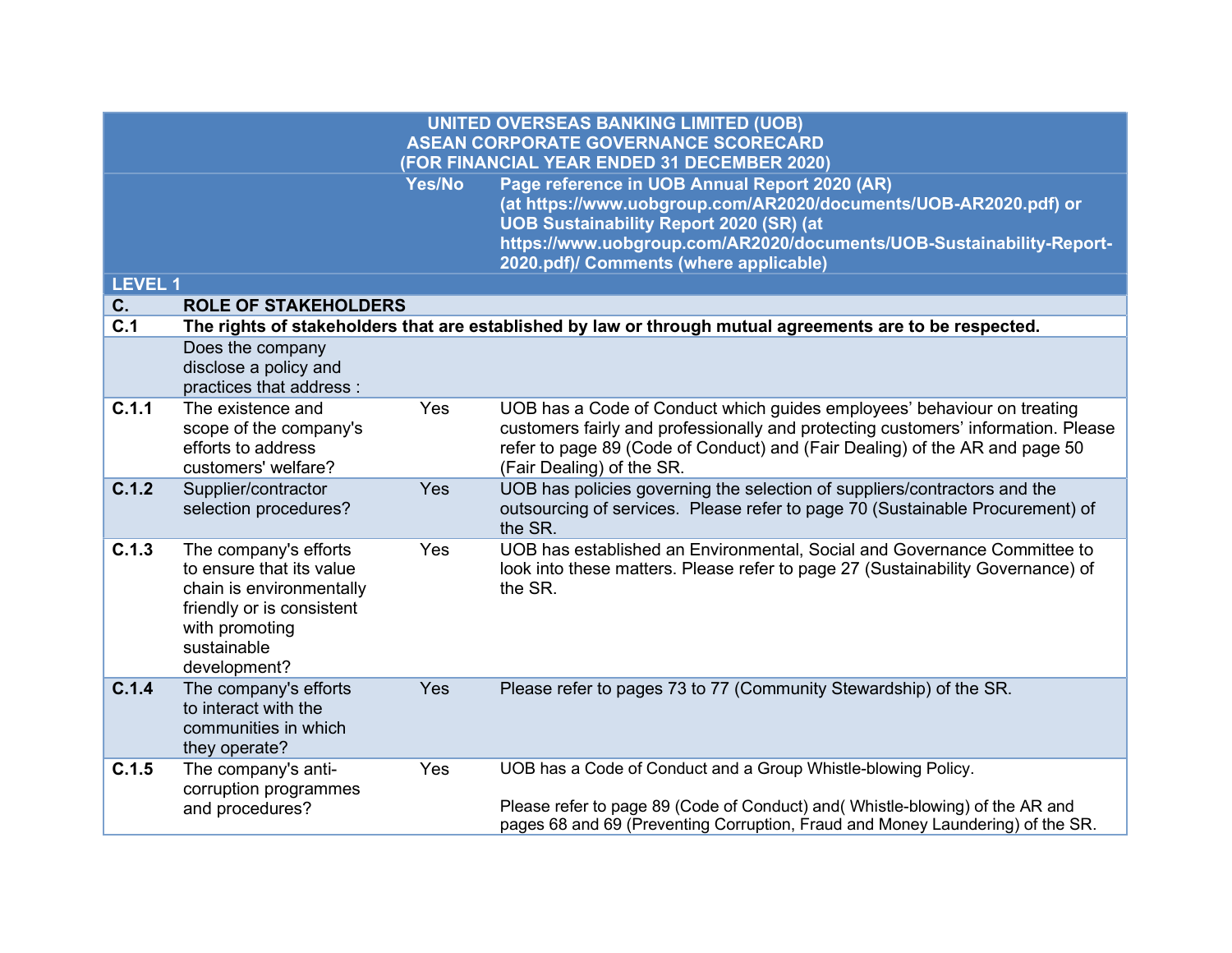|                |                                                                                                                                                                                                                                                                                    |        | <b>UNITED OVERSEAS BANKING LIMITED (UOB)</b><br><b>ASEAN CORPORATE GOVERNANCE SCORECARD</b><br>(FOR FINANCIAL YEAR ENDED 31 DECEMBER 2020)                                                                                                                                               |
|----------------|------------------------------------------------------------------------------------------------------------------------------------------------------------------------------------------------------------------------------------------------------------------------------------|--------|------------------------------------------------------------------------------------------------------------------------------------------------------------------------------------------------------------------------------------------------------------------------------------------|
|                |                                                                                                                                                                                                                                                                                    | Yes/No | Page reference in UOB Annual Report 2020 (AR)<br>(at https://www.uobgroup.com/AR2020/documents/UOB-AR2020.pdf) or<br><b>UOB Sustainability Report 2020 (SR) (at</b><br>https://www.uobgroup.com/AR2020/documents/UOB-Sustainability-Report-<br>2020.pdf)/ Comments (where applicable)    |
| <b>LEVEL 1</b> |                                                                                                                                                                                                                                                                                    |        |                                                                                                                                                                                                                                                                                          |
| C.1.6          | How creditors' rights are<br>safeguarded?                                                                                                                                                                                                                                          | Yes    | UOB is committed to act in the best interests of our depositors. Please refer to<br>pages 48 to 58 (Keeping Customers at the Centre) of the SR.                                                                                                                                          |
| C.1.7          | Does the company have<br>a separate<br>report/section that<br>discusses its efforts on<br>environment/economy<br>and social issues?                                                                                                                                                | Yes    | Please refer to the SR at https://www.uobgroup.com/AR2020/documents/UOB-<br>Sustainability-Report-2020.pdf.                                                                                                                                                                              |
| C.2            | redress for violation of their rights.                                                                                                                                                                                                                                             |        | Where stakeholder interests are protected by law, stakeholders should have the opportunity to obtain effective                                                                                                                                                                           |
| C.2.1          | Does the company<br>provide contact details<br>via the company's<br>website or Annual<br>Report which<br>stakeholders (e.g.<br>customers, suppliers,<br>general public etc.) can<br>use to voice their<br>concerns and/or<br>complaints for possible<br>violation of their rights? | Yes    | Please refer to page 89 (Whistle-Blowing) of the AR and page 50 (Fair Dealing)<br>of the SR.<br>The contact details for feedback on concerns/complaints can also be found on<br>UOB corporate website (https://www.uobgroup.com/investor-relations/corporate-<br>governance/index.html). |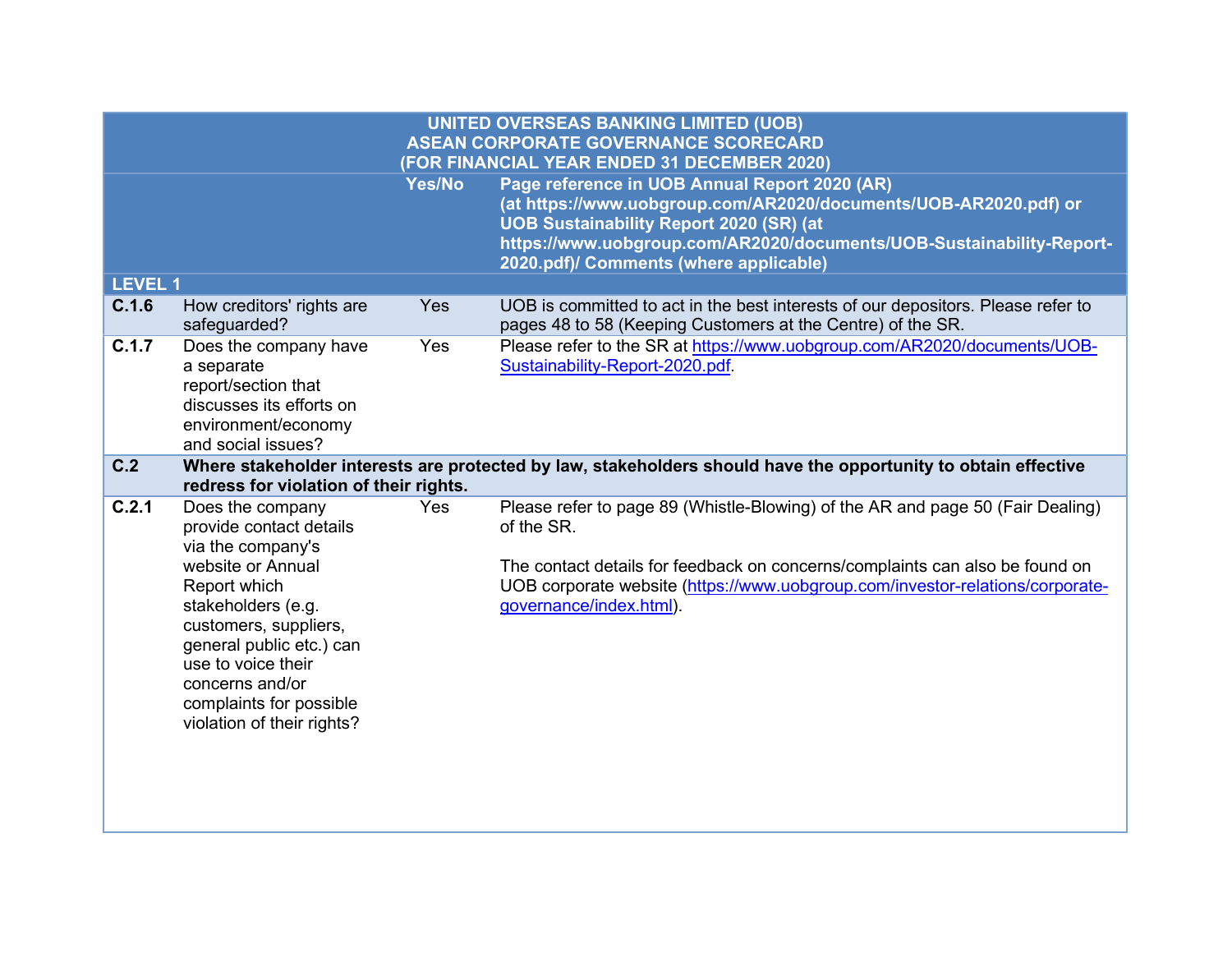|                |                                                                                                                                                              |            | <b>UNITED OVERSEAS BANKING LIMITED (UOB)</b><br><b>ASEAN CORPORATE GOVERNANCE SCORECARD</b><br>(FOR FINANCIAL YEAR ENDED 31 DECEMBER 2020)                                                                                                                                                                                                                                                                                                                                                          |
|----------------|--------------------------------------------------------------------------------------------------------------------------------------------------------------|------------|-----------------------------------------------------------------------------------------------------------------------------------------------------------------------------------------------------------------------------------------------------------------------------------------------------------------------------------------------------------------------------------------------------------------------------------------------------------------------------------------------------|
|                |                                                                                                                                                              | Yes/No     | Page reference in UOB Annual Report 2020 (AR)<br>(at https://www.uobgroup.com/AR2020/documents/UOB-AR2020.pdf) or<br><b>UOB Sustainability Report 2020 (SR) (at</b><br>https://www.uobgroup.com/AR2020/documents/UOB-Sustainability-Report-<br>2020.pdf)/ Comments (where applicable)                                                                                                                                                                                                               |
| <b>LEVEL 1</b> |                                                                                                                                                              |            |                                                                                                                                                                                                                                                                                                                                                                                                                                                                                                     |
| C.3            |                                                                                                                                                              |            | Mechanisms for employee participation should be permitted to develop.                                                                                                                                                                                                                                                                                                                                                                                                                               |
| C.3.1          | Does the company<br>explicitly disclose the<br>policies and practices<br>on health, safety and<br>welfare for its<br>employees?                              | Yes        | Please refer to page 63 (Workplace Safety, Health and Well-Being) of the SR.                                                                                                                                                                                                                                                                                                                                                                                                                        |
| C.3.2          | Does the company<br>explicitly disclose the<br>policies and practices<br>on training and<br>development<br>programmes for its<br>employees?                  | <b>Yes</b> | Please refer to pages 60 to 62 (Attracting, Developing and Retaining) of the SR.<br>The Bank also disclosed plans under its Group-wide learning and development<br>programme, Better U, to the media, The media releases on the Better U<br>programme are available at<br>https://www.uobgroup.com/uobgroup/newsroom/2020/better-<br>u.page?path=data/uobgroup/2020/118&cr=segment and<br>https://www.uobgroup.com/uobgroup/newsroom/2019/uob-<br>better.page?path=data/uobgroup/2019/40&cr=segment |
| C.3.3          | Does the company have<br>a reward/compensation<br>policy that accounts for<br>the performance of the<br>company beyond short-<br>term financial<br>measures? | Yes        | Please refer to pages 92 to 95 (Remuneration) of the AR.                                                                                                                                                                                                                                                                                                                                                                                                                                            |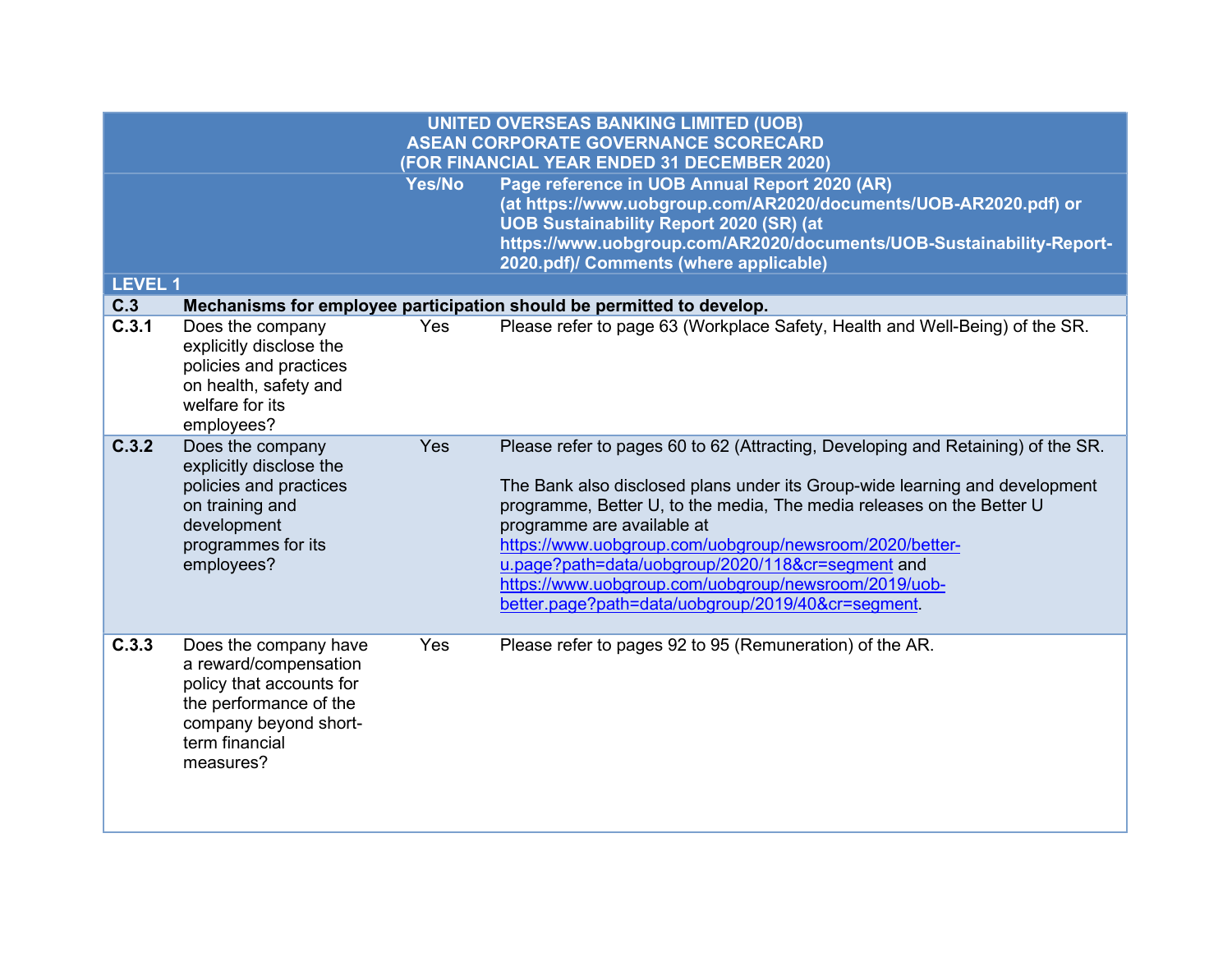|                |                                                                                                                                                                                                                                                                                        |        | <b>UNITED OVERSEAS BANKING LIMITED (UOB)</b><br><b>ASEAN CORPORATE GOVERNANCE SCORECARD</b><br>(FOR FINANCIAL YEAR ENDED 31 DECEMBER 2020)                                                                                                                                                                           |
|----------------|----------------------------------------------------------------------------------------------------------------------------------------------------------------------------------------------------------------------------------------------------------------------------------------|--------|----------------------------------------------------------------------------------------------------------------------------------------------------------------------------------------------------------------------------------------------------------------------------------------------------------------------|
|                |                                                                                                                                                                                                                                                                                        | Yes/No | Page reference in UOB Annual Report 2020 (AR)<br>(at https://www.uobgroup.com/AR2020/documents/UOB-AR2020.pdf) or<br><b>UOB Sustainability Report 2020 (SR) (at</b><br>https://www.uobgroup.com/AR2020/documents/UOB-Sustainability-Report-<br>2020.pdf)/ Comments (where applicable)                                |
| <b>LEVEL 1</b> |                                                                                                                                                                                                                                                                                        |        |                                                                                                                                                                                                                                                                                                                      |
| C.4            | doing this.                                                                                                                                                                                                                                                                            |        | Stakeholders including individual employee and their representative bodies, should be able to freely communicate<br>their concerns about illegal or unethical practices to the board and their rights should not be compromised for                                                                                  |
| C.4.1          | Does the company have<br>a whistle blowing policy<br>which includes<br>procedures for<br>complaints by<br>employees and other<br>stakeholders concerning<br>alleged illegal and<br>unethical behaviour and<br>provide contact details<br>via the company's<br>website or annual report | Yes    | UOB's Whistle-Blowing Policy includes procedures to raise these issues.<br>Please refer to page 89 (Whistle-Blowing) of the AR.<br>Information regarding UOB whistle-blowing policy can also be found on UOB<br>corporate website (https://www.uobgroup.com/investor-relations/corporate-<br>governance/index.html). |
| C.4.2          | Does the company have<br>a policy or procedures<br>to protect an<br>employee/person who<br>reveals alleged<br>illegal/unethical<br>behaviour from<br>retaliation?                                                                                                                      | Yes    | UOB's Whistle-blowing Policy provides that UOB prohibits reprisal in any form<br>against whistle-blowers who have acted in good faith.<br>Please refer to page 89 (Whistle-Blowing) of the AR.                                                                                                                       |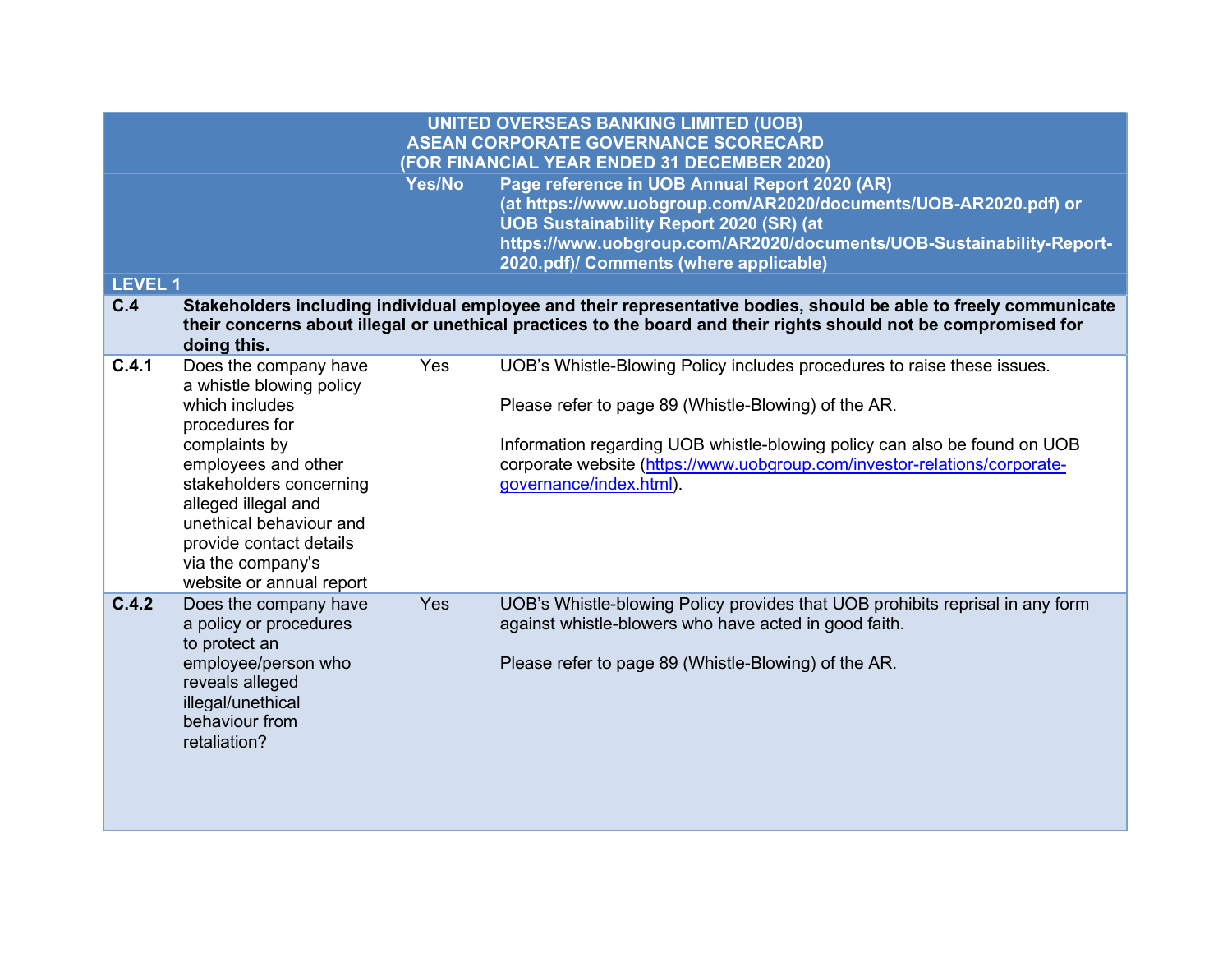|                |                                                                                                                                   | Yes/No               | UNITED OVERSEAS BANKING LIMITED (UOB)<br><b>ASEAN CORPORATE GOVERNANCE SCORECARD</b><br>(FOR FINANCIAL YEAR ENDED 31 DECEMBER 2020)<br>Page reference in UOB Annual Report 2020 (AR)<br>(at https://www.uobgroup.com/AR2020/documents/UOB-AR2020.pdf) or<br><b>UOB Sustainability Report 2020 (SR) (at</b><br>https://www.uobgroup.com/AR2020/documents/UOB-Sustainability-Report- |
|----------------|-----------------------------------------------------------------------------------------------------------------------------------|----------------------|------------------------------------------------------------------------------------------------------------------------------------------------------------------------------------------------------------------------------------------------------------------------------------------------------------------------------------------------------------------------------------|
|                |                                                                                                                                   |                      | 2020.pdf)/ Comments (where applicable)                                                                                                                                                                                                                                                                                                                                             |
| <b>LEVEL 1</b> |                                                                                                                                   |                      |                                                                                                                                                                                                                                                                                                                                                                                    |
| D.             | <b>DISCLOSURE AND TRANSPARENCY</b>                                                                                                |                      |                                                                                                                                                                                                                                                                                                                                                                                    |
| D.1            | <b>Transparent Ownership Structure</b>                                                                                            |                      |                                                                                                                                                                                                                                                                                                                                                                                    |
| D.1.1          | Does the information on<br>shareholdings reveal<br>the identity of beneficial<br>owners, holding 5%<br>shareholding or more?      | Yes                  | Please refer to page 226 (Substantial Shareholders) of the AR.                                                                                                                                                                                                                                                                                                                     |
| D.1.2          | Does the company<br>disclose the direct and<br>indirect (deemed)<br>shareholdings of major<br>and/or substantial<br>shareholders? | Yes                  | Please refer to page 226 (Substantial Shareholders) of the AR.                                                                                                                                                                                                                                                                                                                     |
| D.1.3          | Does the company<br>disclose the direct and<br>indirect (deemed)<br>shareholdings of<br>directors<br>(commissioners)?             | Yes                  | Please refer to page 117 (Directors' Interests In Shares or Debentures) of the AR.                                                                                                                                                                                                                                                                                                 |
| D.1.4          | Does the company<br>disclose the direct and<br>indirect (deemed)<br>shareholdings of senior<br>management?                        | Partial (for<br>CEO) | Please refer to page 117 (Directors' Interests In Shares or Debentures) of the AR.<br>Mr Wee Ee Cheong is a Director and the Chief Executive Officer of UOB.                                                                                                                                                                                                                       |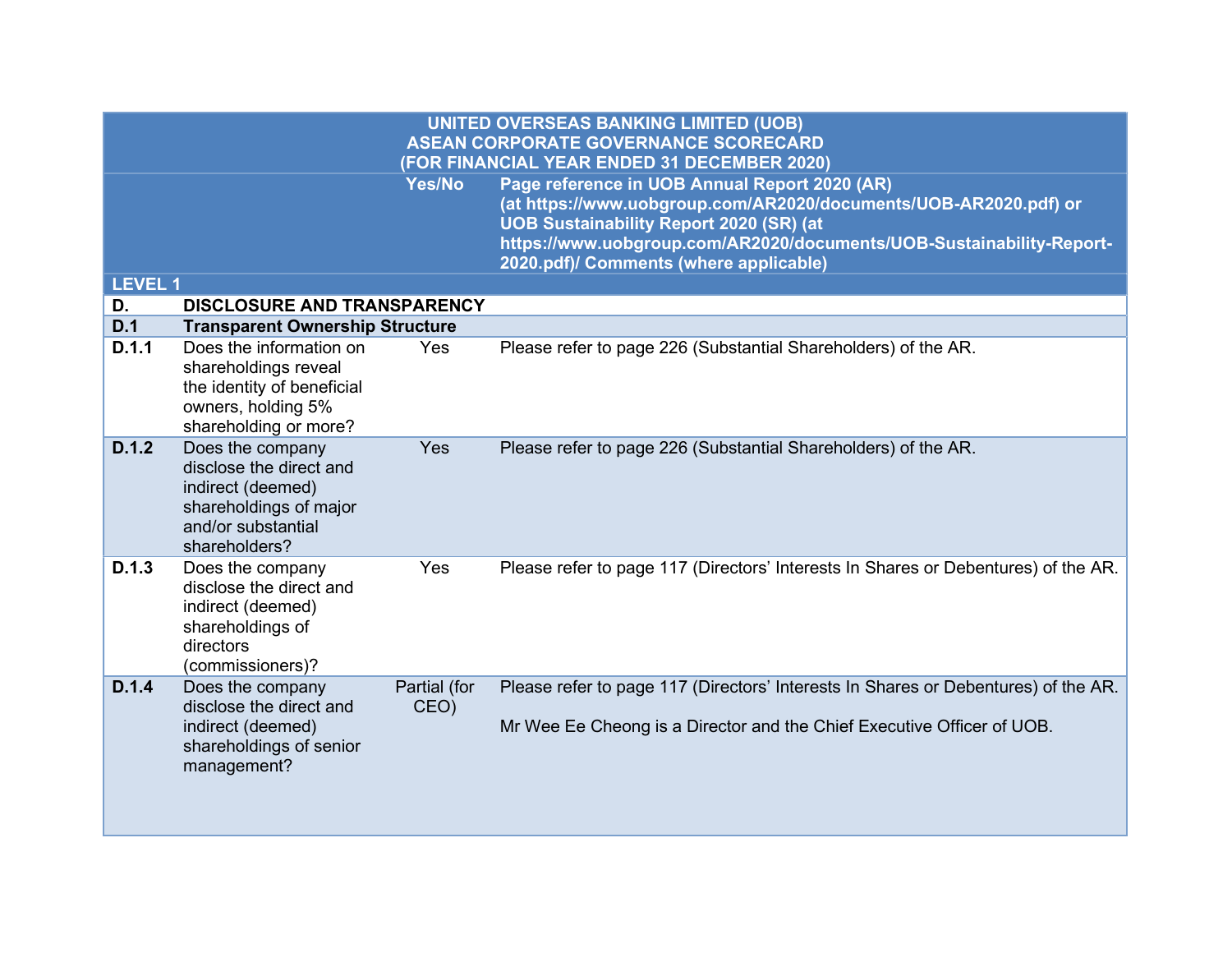|                |                                                                                                                                                                                                                      |        | <b>UNITED OVERSEAS BANKING LIMITED (UOB)</b>                                                                                                                                                                                                                                          |
|----------------|----------------------------------------------------------------------------------------------------------------------------------------------------------------------------------------------------------------------|--------|---------------------------------------------------------------------------------------------------------------------------------------------------------------------------------------------------------------------------------------------------------------------------------------|
|                |                                                                                                                                                                                                                      |        | <b>ASEAN CORPORATE GOVERNANCE SCORECARD</b>                                                                                                                                                                                                                                           |
|                |                                                                                                                                                                                                                      |        | (FOR FINANCIAL YEAR ENDED 31 DECEMBER 2020)                                                                                                                                                                                                                                           |
|                |                                                                                                                                                                                                                      | Yes/No | Page reference in UOB Annual Report 2020 (AR)<br>(at https://www.uobgroup.com/AR2020/documents/UOB-AR2020.pdf) or<br><b>UOB Sustainability Report 2020 (SR) (at</b><br>https://www.uobgroup.com/AR2020/documents/UOB-Sustainability-Report-<br>2020.pdf)/ Comments (where applicable) |
| <b>LEVEL 1</b> |                                                                                                                                                                                                                      |        |                                                                                                                                                                                                                                                                                       |
| D.1.5          | Does the company<br>disclose details of the<br>parent/holding company,<br>subsidiaries, associates,<br>joint ventures and special<br>purpose enterprises/<br>vehicles (SPEs)/ (SPVs)?                                | Yes    | Please refer to pages 183 (Investment in Subsidiaries) and 220 to 224<br>(International Network) of the AR.                                                                                                                                                                           |
| D.2            | <b>Quality of Annual Report</b>                                                                                                                                                                                      |        |                                                                                                                                                                                                                                                                                       |
|                | Does the company's<br>annual report disclose<br>the following items:                                                                                                                                                 |        |                                                                                                                                                                                                                                                                                       |
| D.2.1          | <b>Corporate Objectives</b>                                                                                                                                                                                          | Yes    | Please refer to pages 8 and 9 Our Strategic Purpose) of the AR.                                                                                                                                                                                                                       |
| D.2.2          | <b>Financial Performance</b><br>indicators                                                                                                                                                                           | Yes    | Please refer to pages 3 (2020 Financial Highlights), 26 to 30 (Financial<br>Highlights), 31 to 35 (Investor Highlights) of the AR and page 2 (Our 2020<br>Snapshot) of the SR.                                                                                                        |
| D.2.3          | Non-Financial<br>Performance indicators                                                                                                                                                                              | Yes    | Please refer to pages 36 and 37 (Awards Highlights) of the AR and pages 2 (Our<br>2020 Snapshot) and 22 to 26 (Material ESG Factors) of the SR.                                                                                                                                       |
| D.2.4          | <b>Dividend Policy</b>                                                                                                                                                                                               | Yes    | Please refer to page 87 (Dividends) of the AR.                                                                                                                                                                                                                                        |
| D.2.5          | Biographical details (at<br>least age, academic<br>qualifications, date of<br>first appointment,<br>relevant experience,<br>and any other<br>directorships of listed<br>companies) of all<br>directors/commissioners | Yes    | Please refer to page 10 to 15 (Board of Directors) of the AR.                                                                                                                                                                                                                         |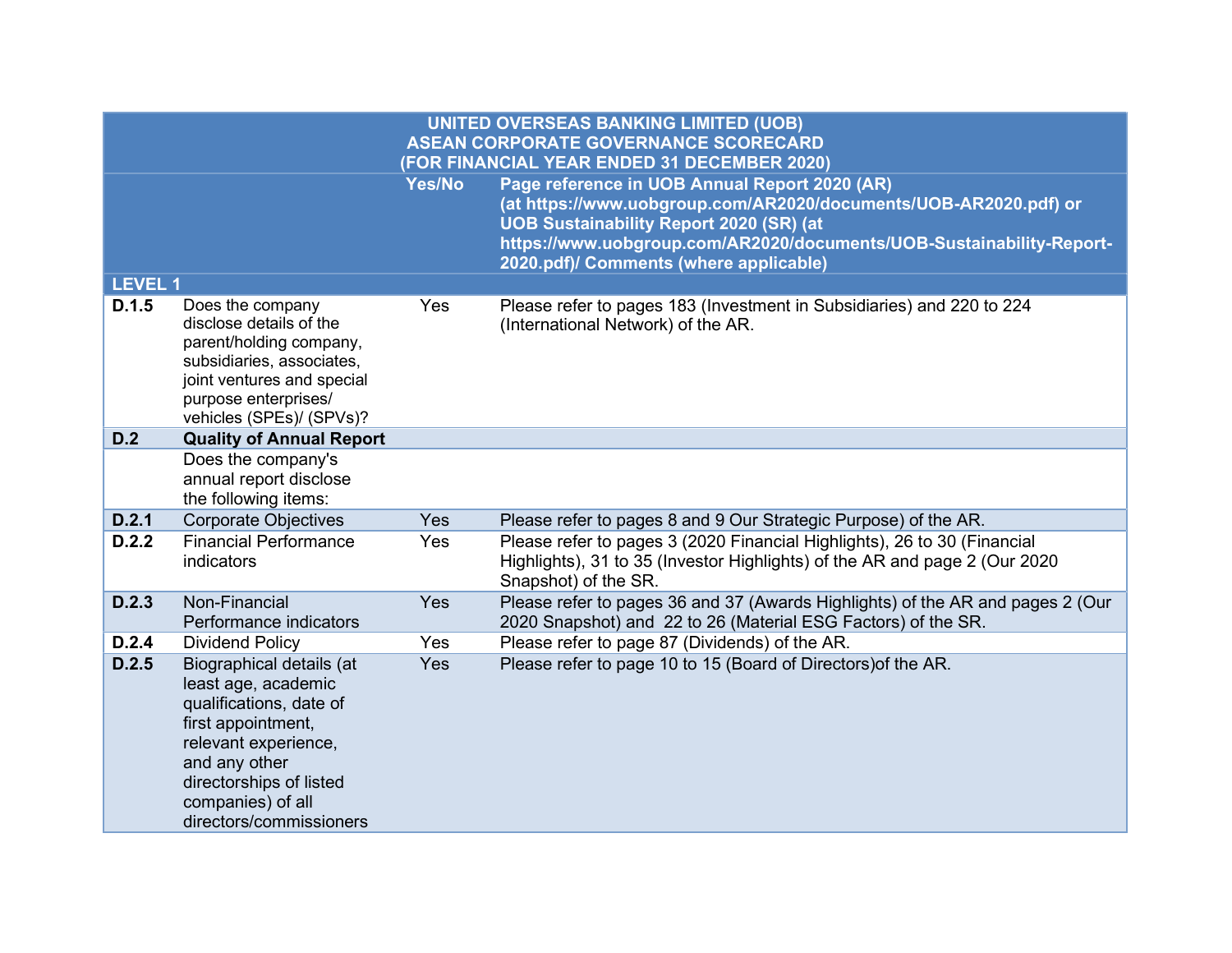|                | <b>UNITED OVERSEAS BANKING LIMITED (UOB)</b><br><b>ASEAN CORPORATE GOVERNANCE SCORECARD</b><br>(FOR FINANCIAL YEAR ENDED 31 DECEMBER 2020)                                                                                                |            |                                                                                                                                                                                                                                                                                       |
|----------------|-------------------------------------------------------------------------------------------------------------------------------------------------------------------------------------------------------------------------------------------|------------|---------------------------------------------------------------------------------------------------------------------------------------------------------------------------------------------------------------------------------------------------------------------------------------|
|                |                                                                                                                                                                                                                                           | Yes/No     | Page reference in UOB Annual Report 2020 (AR)<br>(at https://www.uobgroup.com/AR2020/documents/UOB-AR2020.pdf) or<br><b>UOB Sustainability Report 2020 (SR) (at</b><br>https://www.uobgroup.com/AR2020/documents/UOB-Sustainability-Report-<br>2020.pdf)/ Comments (where applicable) |
| <b>LEVEL 1</b> |                                                                                                                                                                                                                                           |            |                                                                                                                                                                                                                                                                                       |
| D.2.6          | Attendance details of<br>each director/<br>commissioner in all<br>directors/commissioners<br>meetings held during<br>the year                                                                                                             | Yes        | Please refer to page 76 (Board Attendance) of the AR.                                                                                                                                                                                                                                 |
| D.2.7          | Total remuneration of<br>each member of the<br>board of directors/<br>commissioners                                                                                                                                                       | Yes        | Please refer to page 80 (table on Directors' remuneration) of the AR.                                                                                                                                                                                                                 |
|                | <b>Corporate Governance</b><br><b>Confirmation Statement</b>                                                                                                                                                                              |            |                                                                                                                                                                                                                                                                                       |
| D.2.8          | Does the Annual Report<br>contain a statement<br>confirming the company's<br>full compliance with the<br>code of corporate<br>governance and where<br>there is non-compliance,<br>identify and explain<br>reasons for each such<br>issue? | Yes        | Please refer to page 72 of the Corporate Governance section of the AR.                                                                                                                                                                                                                |
| D.3            | <b>Disclosure of Related Party Transactions (RPTs)</b>                                                                                                                                                                                    |            |                                                                                                                                                                                                                                                                                       |
| D.3.1          | Does the company<br>disclose its policy covering<br>the review and approval of<br>material RPTs?                                                                                                                                          | <b>Yes</b> | Please refer to page 88 (Interested Party Transactions and Related Party<br>Transactions) of the AR.                                                                                                                                                                                  |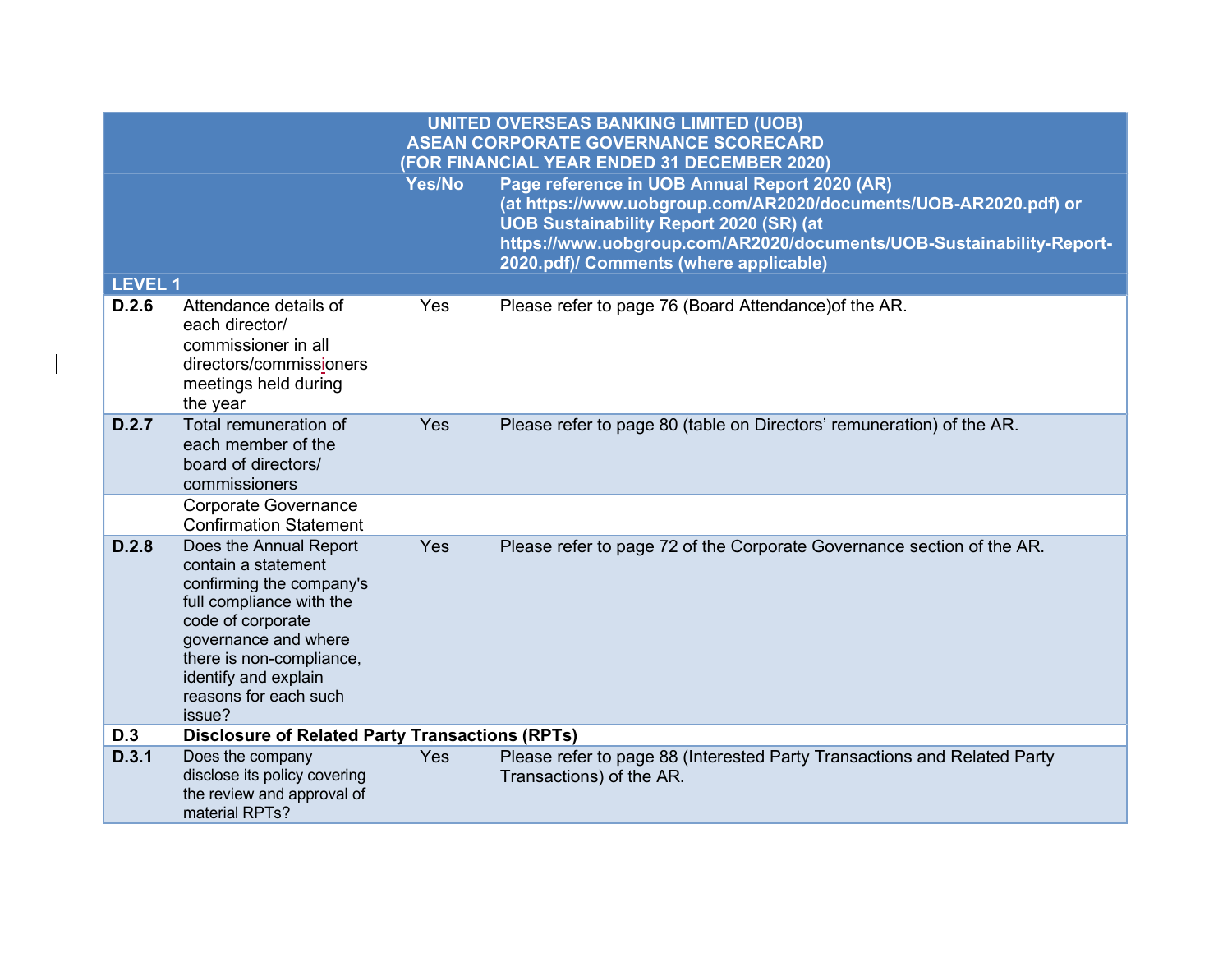|                |                                                                                                                     |            | <b>UNITED OVERSEAS BANKING LIMITED (UOB)</b>                                                                                                                                                                                                                                                                                                                  |
|----------------|---------------------------------------------------------------------------------------------------------------------|------------|---------------------------------------------------------------------------------------------------------------------------------------------------------------------------------------------------------------------------------------------------------------------------------------------------------------------------------------------------------------|
|                |                                                                                                                     |            | <b>ASEAN CORPORATE GOVERNANCE SCORECARD</b><br>(FOR FINANCIAL YEAR ENDED 31 DECEMBER 2020)                                                                                                                                                                                                                                                                    |
|                |                                                                                                                     | Yes/No     | Page reference in UOB Annual Report 2020 (AR)<br>(at https://www.uobgroup.com/AR2020/documents/UOB-AR2020.pdf) or<br><b>UOB Sustainability Report 2020 (SR) (at</b><br>https://www.uobgroup.com/AR2020/documents/UOB-Sustainability-Report-<br>2020.pdf)/ Comments (where applicable)                                                                         |
| <b>LEVEL 1</b> |                                                                                                                     |            |                                                                                                                                                                                                                                                                                                                                                               |
| D.3.2          | Does the company<br>disclose the name,<br>relationship, nature and<br>value for each material<br>RPT <sub>s</sub> ? | No         | UOB is subject to banking secrecy obligations. It has however, disclosed<br>interested person transactions on page 88 of the AR in accordance with the SGX<br>Listing Rules.                                                                                                                                                                                  |
| D.4            |                                                                                                                     |            | Directors and Commissioners dealings in the shares of the company                                                                                                                                                                                                                                                                                             |
| D.4.1          | Does the company<br>disclose trading in the<br>company's shares by<br>insiders?                                     | <b>Yes</b> | Please refer to page 89 (Securities Dealing) of the AR.<br>Each Director and the CEO must notify UOB of his interests in the securities of<br>UOB and its related corporations within two business days after he acquires or<br>disposes of such interests or becomes aware of any change in interests. UOB will<br>then announce the changes on SGX website. |
| D.5            | <b>External Auditor and Auditor Report</b>                                                                          |            |                                                                                                                                                                                                                                                                                                                                                               |
|                | Where the same audit<br>firm is engaged for both<br>audit and non-audit<br>services                                 |            |                                                                                                                                                                                                                                                                                                                                                               |
| D.5.1          | Are the audit and non-<br>audit fees disclosed?                                                                     | Yes        | Please refer to page 148 (Other Operating Expenses) of the AR.                                                                                                                                                                                                                                                                                                |
| D.5.2          | Does the non-audit fee<br>exceed the audit fees?                                                                    | No         | Please refer to page 148 (Other Operating Expenses) of the AR.<br>A confirmation statement from the AC can also be found on page 83 (External<br>Auditor) of the AR.                                                                                                                                                                                          |
| D.6            | <b>Medium of Communications</b>                                                                                     |            |                                                                                                                                                                                                                                                                                                                                                               |
| D.6.1          | <b>Quarterly Reporting</b>                                                                                          | Yes        | Please refer to page 87 (Engagement with Shareholders add Other Stakeholders)<br>of the AR.                                                                                                                                                                                                                                                                   |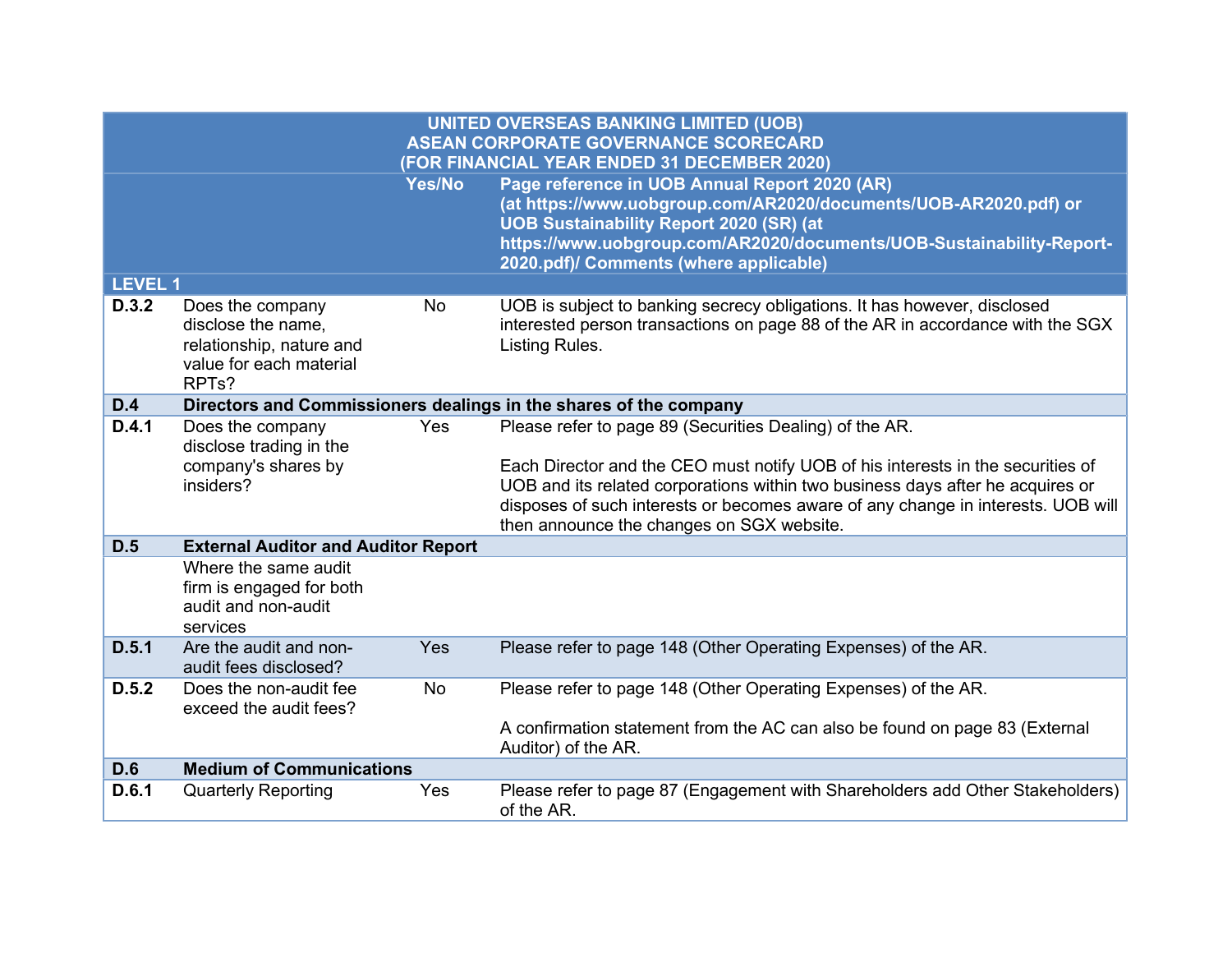|                |                                                                                                                                                                                                            |        | <b>UNITED OVERSEAS BANKING LIMITED (UOB)</b><br><b>ASEAN CORPORATE GOVERNANCE SCORECARD</b><br>(FOR FINANCIAL YEAR ENDED 31 DECEMBER 2020)                                                                                                                                                                                                                             |
|----------------|------------------------------------------------------------------------------------------------------------------------------------------------------------------------------------------------------------|--------|------------------------------------------------------------------------------------------------------------------------------------------------------------------------------------------------------------------------------------------------------------------------------------------------------------------------------------------------------------------------|
|                |                                                                                                                                                                                                            | Yes/No | Page reference in UOB Annual Report 2020 (AR)<br>(at https://www.uobgroup.com/AR2020/documents/UOB-AR2020.pdf) or<br><b>UOB Sustainability Report 2020 (SR) (at</b><br>https://www.uobgroup.com/AR2020/documents/UOB-Sustainability-Report-<br>2020.pdf)/ Comments (where applicable)                                                                                  |
| <b>LEVEL 1</b> |                                                                                                                                                                                                            |        |                                                                                                                                                                                                                                                                                                                                                                        |
| D.6.2          | <b>Company Website</b>                                                                                                                                                                                     | Yes    | Please refer to www.uobgroup.com.                                                                                                                                                                                                                                                                                                                                      |
| D.6.3          | Analyst's briefing                                                                                                                                                                                         | Yes    | Please refer to pages 31 to 35 (Investor Highlights) and 87 (Engagement with<br>Shareholders and Other Stakeholders) of the AR and page 21 (How We Engage<br>With Our Stakeholders) of the SR.                                                                                                                                                                         |
| D.6.4          | Media briefings/press<br>conferences                                                                                                                                                                       | Yes    | Please refer to pages 31 to 35 (Investor Highlights) and 87 (Engagement with<br>Shareholders and Other Stakeholders) of the AR, page 21 (How We Engage With<br>Our Stakeholders) of the SR, investor relations webpages<br>https://www.uobgroup.com/investor-relations/index.html and media release<br>webpages https://www.uobgroup.com/uobgroup/newsroom/index.page. |
| D.7            | Timely filing/release of annual/financial reports                                                                                                                                                          |        |                                                                                                                                                                                                                                                                                                                                                                        |
| D.7.1          | Are the audited annual<br>financial report /<br>statement released<br>within 120 days from the<br>financial year end?                                                                                      | Yes    | The audited financial statements of UOB for FY ended 31 December 2020 were<br>announced on the SGX website on 25 February 2021. Please refer to<br>https://links.sgx.com/1.0.0/corporate-<br>announcements/FPC95SSGEHI2OMS9/1cb49fcfa81e70a7d3e5b14a701111850<br>402bb730dfbacca22ff6b8e63dc4c39                                                                       |
| D.7.2          | Is the annual report<br>released within 120<br>days from the financial<br>year end?                                                                                                                        | Yes    | The AR was released on 31 March 2021 via the announcement on the SGX<br>website. Please refer to https://links.sgx.com/1.0.0/corporate-<br>announcements/ES7OAF6R65NUVCWP/8baacf5c1d31bcedfe003da683bea3ff20<br>bc7561556b98764247ca0a2ed5ed63.                                                                                                                        |
| D.7.3          | Is the true and fairness/<br>fair representation of the<br>annual financial<br>statement/reports<br>affirmed by the board of<br>directors/commissioners<br>and/or the relevant<br>officers of the company? | Yes    | Please refer to page 117 (Directors' Statement) of the AR.                                                                                                                                                                                                                                                                                                             |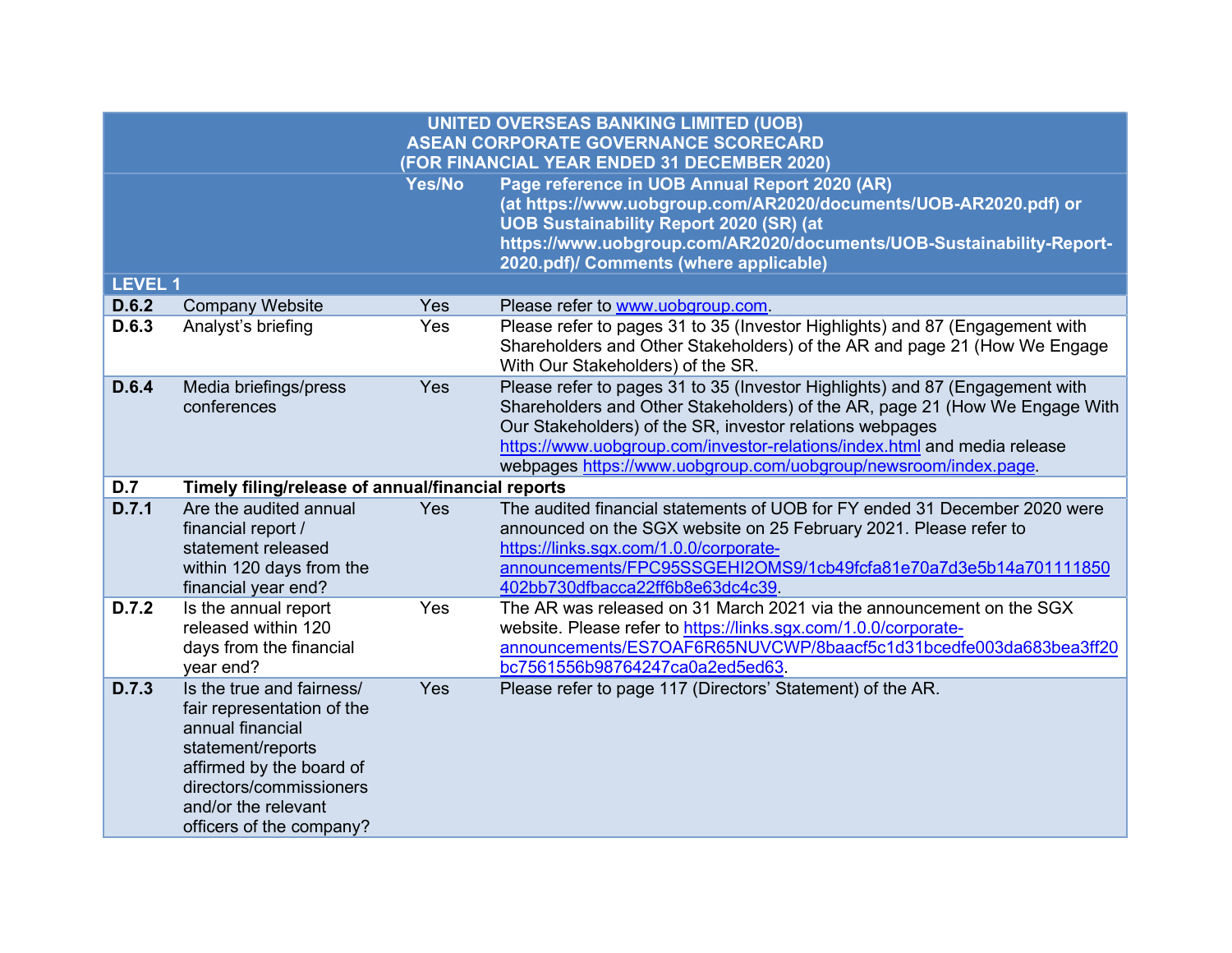|                |                                                                                               |               | <b>UNITED OVERSEAS BANKING LIMITED (UOB)</b><br><b>ASEAN CORPORATE GOVERNANCE SCORECARD</b>                                                                                                                                                                                                                                                               |
|----------------|-----------------------------------------------------------------------------------------------|---------------|-----------------------------------------------------------------------------------------------------------------------------------------------------------------------------------------------------------------------------------------------------------------------------------------------------------------------------------------------------------|
|                |                                                                                               |               | (FOR FINANCIAL YEAR ENDED 31 DECEMBER 2020)                                                                                                                                                                                                                                                                                                               |
|                |                                                                                               | <b>Yes/No</b> | Page reference in UOB Annual Report 2020 (AR)<br>(at https://www.uobgroup.com/AR2020/documents/UOB-AR2020.pdf) or<br><b>UOB Sustainability Report 2020 (SR) (at</b><br>https://www.uobgroup.com/AR2020/documents/UOB-Sustainability-Report-<br>2020.pdf)/ Comments (where applicable)                                                                     |
| <b>LEVEL 1</b> |                                                                                               |               |                                                                                                                                                                                                                                                                                                                                                           |
| D.8            | <b>Company Website</b>                                                                        |               |                                                                                                                                                                                                                                                                                                                                                           |
|                | Does the company have<br>a website disclosing up-<br>to-date information on<br>the following: |               |                                                                                                                                                                                                                                                                                                                                                           |
| D.8.1          | Financial<br>statements/reports<br>(latest quarterly)                                         | Yes           | Please refer to https://www.uobgroup.com/investor-relations/financial/index.html                                                                                                                                                                                                                                                                          |
| D.8.2          | Materials provided in<br>briefings to analysts and<br>media                                   | Yes           | Please refer to https://www.uobgroup.com/investor-relations/events-and-<br>presentations/index.html and<br>https://www.uobgroup.com/uobgroup/newsroom/index.page.                                                                                                                                                                                         |
| D.8.3          | Downloadable Annual<br>Report                                                                 | Yes           | Please refer to https://www.uobgroup.com/investor-relations/financial/group-<br>annual-reports.html, https://www.uobgroup.com/AR2020/documents/UOB-<br>AR2020.pdf and announcement on the SGX website at<br>https://links.sgx.com/1.0.0/corporate-<br>announcements/ES7OAF6R65NUVCWP/8baacf5c1d31bcedfe003da683bea3ff20<br>bc7561556b98764247ca0a2ed5ed63 |
| D.8.4          | Notice of AGM and/or<br><b>EGM</b>                                                            | Yes           | Please refer to https://www.uobgroup.com/investor-relations/agm-and-<br>egm/index.html                                                                                                                                                                                                                                                                    |
| D.8.5          | Minutes of AGM and/or<br><b>EGM</b>                                                           | Yes           | Please refer to https://www.uobgroup.com/investor-relations/agm-and-<br>egm/index.html or the SHX website at https://links.sgx.com/1.0.0/corporate-<br>announcements/EDK8SRIXNJL5650R#.                                                                                                                                                                   |
| D.8.6          | Company's constitution<br>(company's by-laws,<br>memorandum and<br>articles of association)   | Yes           | Please refer to https://www.uobgroup.com/investor-<br>relations/assets/pdfs/investor/corporate-governance/Constitution-United-<br>Overseas-Bank-Limited-21-Apr-2016.pdf                                                                                                                                                                                   |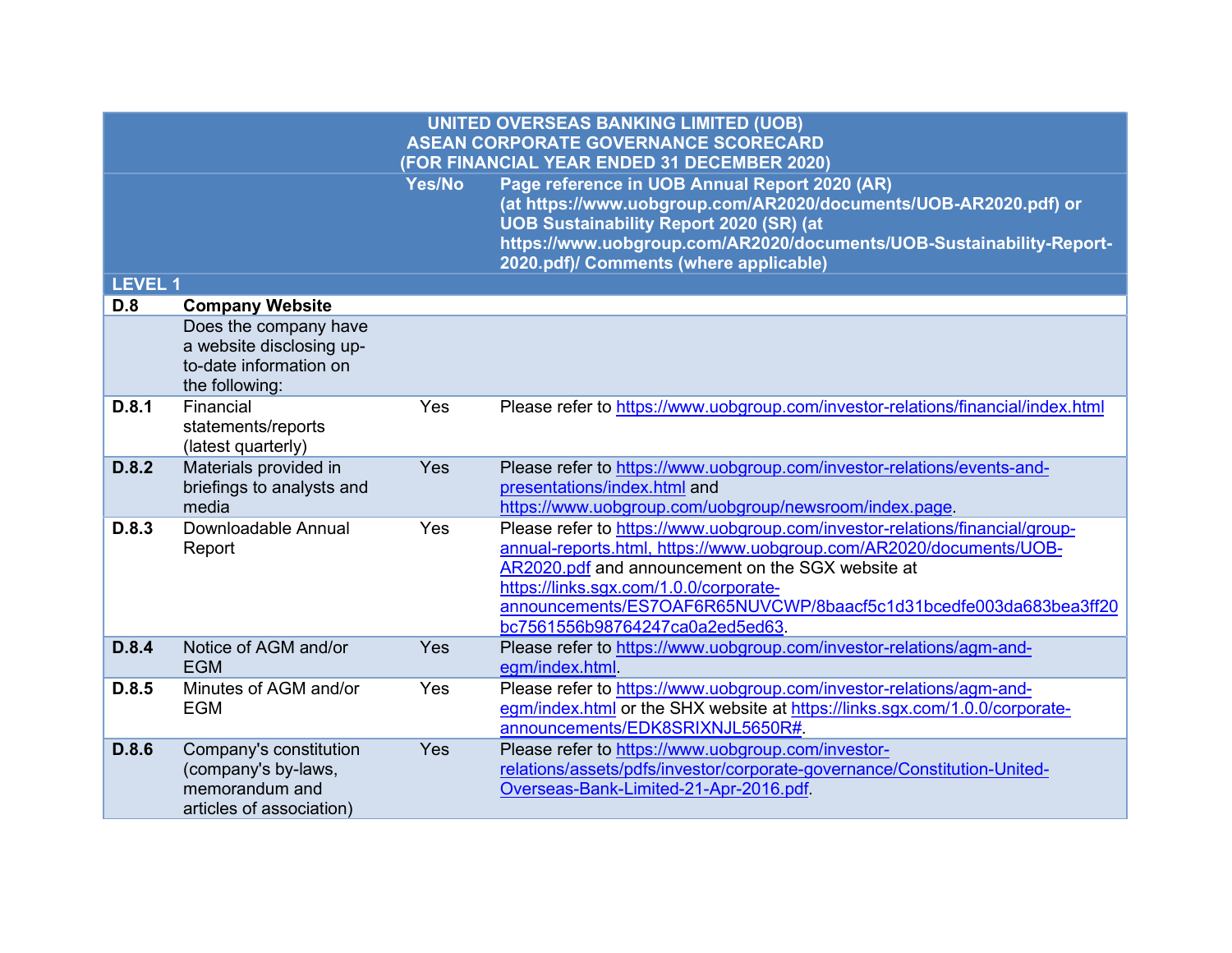|                |                                                                                                         |        | <b>UNITED OVERSEAS BANKING LIMITED (UOB)</b><br><b>ASEAN CORPORATE GOVERNANCE SCORECARD</b><br>(FOR FINANCIAL YEAR ENDED 31 DECEMBER 2020)                                                                                                                                            |
|----------------|---------------------------------------------------------------------------------------------------------|--------|---------------------------------------------------------------------------------------------------------------------------------------------------------------------------------------------------------------------------------------------------------------------------------------|
|                |                                                                                                         | Yes/No | Page reference in UOB Annual Report 2020 (AR)<br>(at https://www.uobgroup.com/AR2020/documents/UOB-AR2020.pdf) or<br><b>UOB Sustainability Report 2020 (SR) (at</b><br>https://www.uobgroup.com/AR2020/documents/UOB-Sustainability-Report-<br>2020.pdf)/ Comments (where applicable) |
| <b>LEVEL 1</b> |                                                                                                         |        |                                                                                                                                                                                                                                                                                       |
| D.9            | <b>Investor Relations</b>                                                                               |        |                                                                                                                                                                                                                                                                                       |
| D.9.1          | Does the company<br>disclose the contact<br>details (e.g. telephone,                                    | Yes    | Please refer to page 35 (Investor Relations Contact Information) and the inside<br>back cover (Corporate Information) of the AR.                                                                                                                                                      |
|                | fax, and email) of the<br>officer/office responsible<br>for investor relations?                         |        | The contact details can also be found on UOB Corporate website<br>(https://www.uobgroup.com/investor-relations/contact-us.html)                                                                                                                                                       |
| Е.             | <b>Responsibilities of the Board</b>                                                                    |        |                                                                                                                                                                                                                                                                                       |
| E.1            | <b>Board Duties and Responsibilities</b>                                                                |        |                                                                                                                                                                                                                                                                                       |
|                | Clearly defined board<br>responsibilities and<br>corporate governance<br>policy                         |        |                                                                                                                                                                                                                                                                                       |
| E.1.1          | Does the company<br>disclose its corporate<br>governance policy /<br>board charter?                     | Yes    | Please refer to page 72 (Corporate Governance) of the AR.                                                                                                                                                                                                                             |
| E.1.2          | Are the types of<br>decisions requiring<br>board of directors/<br>commissioners'<br>approval disclosed? | Yes    | Please refer to pages 72 and 73 (Board's Conduct of Affairs) of the AR.                                                                                                                                                                                                               |
| E.1.3          | Are the roles and<br>responsibilities of the<br>board of directors/<br>commissioners clearly<br>stated? | Yes    | Please refer to pages 72 and 73 (Board's Conduct of Affairs) of the AR.                                                                                                                                                                                                               |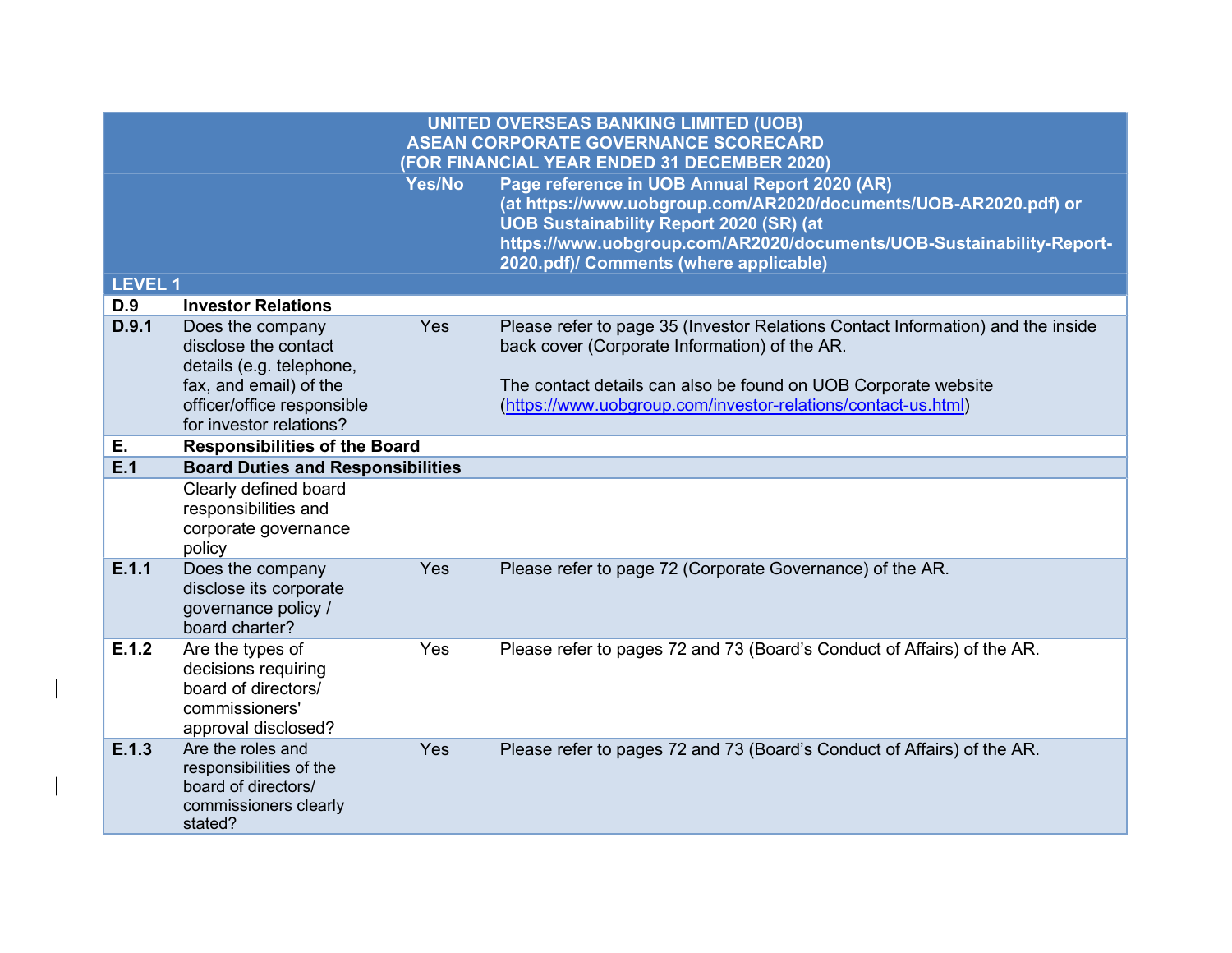|                | <b>UNITED OVERSEAS BANKING LIMITED (UOB)</b><br><b>ASEAN CORPORATE GOVERNANCE SCORECARD</b><br>(FOR FINANCIAL YEAR ENDED 31 DECEMBER 2020)             |        |                                                                                                                                                                                                                                                                                       |
|----------------|--------------------------------------------------------------------------------------------------------------------------------------------------------|--------|---------------------------------------------------------------------------------------------------------------------------------------------------------------------------------------------------------------------------------------------------------------------------------------|
|                |                                                                                                                                                        | Yes/No | Page reference in UOB Annual Report 2020 (AR)<br>(at https://www.uobgroup.com/AR2020/documents/UOB-AR2020.pdf) or<br><b>UOB Sustainability Report 2020 (SR) (at</b><br>https://www.uobgroup.com/AR2020/documents/UOB-Sustainability-Report-<br>2020.pdf)/ Comments (where applicable) |
| <b>LEVEL 1</b> |                                                                                                                                                        |        |                                                                                                                                                                                                                                                                                       |
|                | Corporate<br>Vision/Mission                                                                                                                            |        |                                                                                                                                                                                                                                                                                       |
| E.1.4          | Does the company have<br>an updated vision and<br>mission statement?                                                                                   | Yes    | Please refer to pages 8 and 9 (Our Strategic Purpose) of the AR.                                                                                                                                                                                                                      |
| E.1.5          | Does the board of<br>directors play a leading<br>role in the process of<br>developing and<br>reviewing the<br>company's strategy at<br>least annually? | Yes    | Please refer to page 73 (Board's Conduct of Affairs) of the AR.                                                                                                                                                                                                                       |
| E.1.6          | Does the board of<br>directors have a process<br>to review, monitor and<br>oversee the<br>implementation of the<br>corporate strategy?                 | Yes    | Please refer to page 73 (Board's Conduct of Affairs) of the AR.                                                                                                                                                                                                                       |
| E.2            | <b>Board Structure</b>                                                                                                                                 |        |                                                                                                                                                                                                                                                                                       |
|                | Code of Ethics or<br>Conduct                                                                                                                           |        |                                                                                                                                                                                                                                                                                       |
| E.2.1          | Are the details of the<br>code of ethics or<br>conduct disclosed?                                                                                      | Yes    | Please refer to page 89 (Code of Conduct) of the AR.                                                                                                                                                                                                                                  |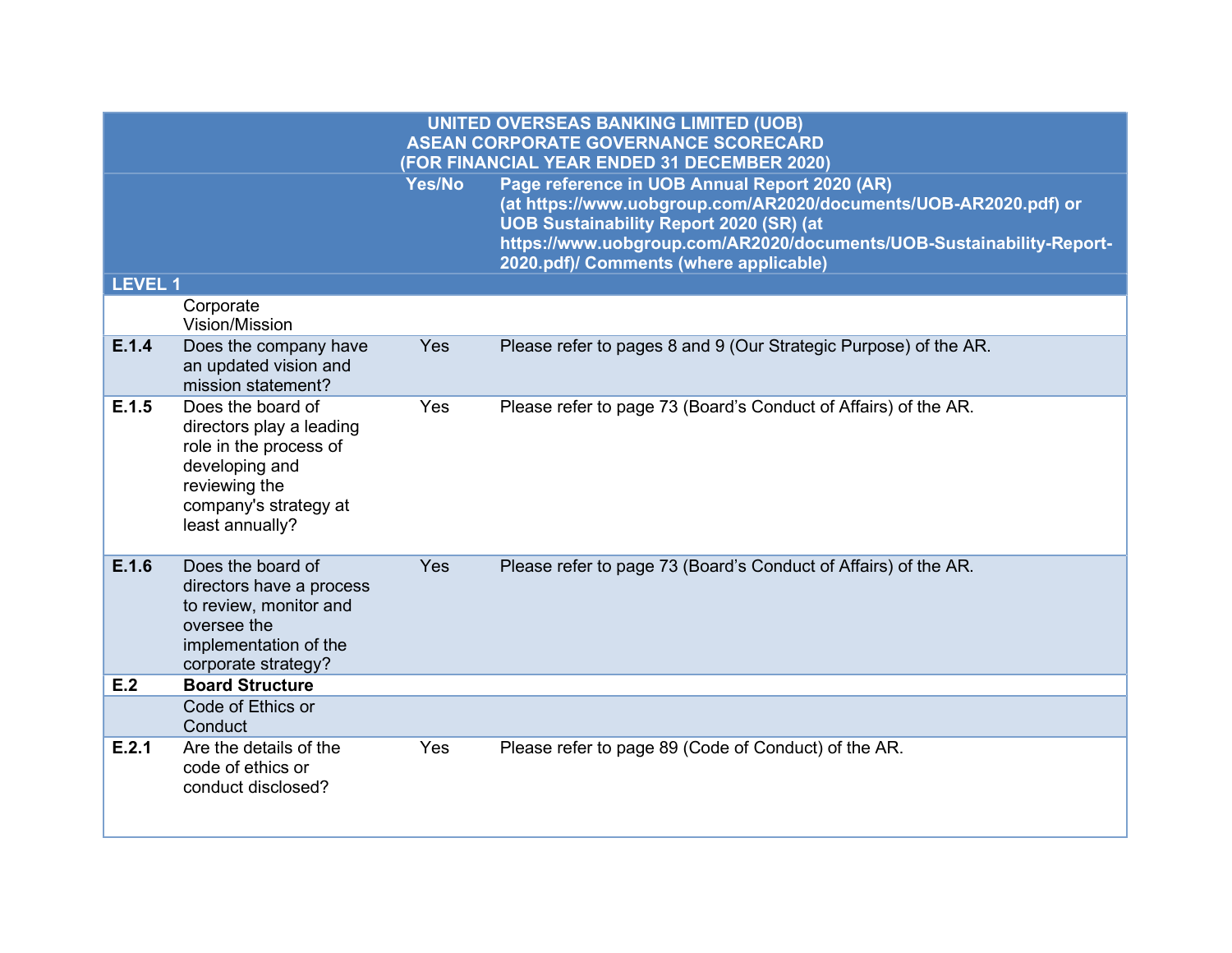|                |                                                                                                                                                                  |            | <b>UNITED OVERSEAS BANKING LIMITED (UOB)</b><br><b>ASEAN CORPORATE GOVERNANCE SCORECARD</b><br>(FOR FINANCIAL YEAR ENDED 31 DECEMBER 2020)                                                                                                                                                                                                                                                                      |
|----------------|------------------------------------------------------------------------------------------------------------------------------------------------------------------|------------|-----------------------------------------------------------------------------------------------------------------------------------------------------------------------------------------------------------------------------------------------------------------------------------------------------------------------------------------------------------------------------------------------------------------|
|                |                                                                                                                                                                  | Yes/No     | Page reference in UOB Annual Report 2020 (AR)<br>(at https://www.uobgroup.com/AR2020/documents/UOB-AR2020.pdf) or<br><b>UOB Sustainability Report 2020 (SR) (at</b><br>https://www.uobgroup.com/AR2020/documents/UOB-Sustainability-Report-<br>2020.pdf)/ Comments (where applicable)                                                                                                                           |
| <b>LEVEL 1</b> |                                                                                                                                                                  |            |                                                                                                                                                                                                                                                                                                                                                                                                                 |
| E.2.2          | Are all directors/<br>commissioners, senior<br>management and<br>employees required to<br>comply with the code/s?                                                | <b>Yes</b> | Employees have to abide by the Bank's Code of Conduct, which lays down the<br>principles of personal and professional conduct expected of them. Provisions in<br>the Code of Conduct that are applicable to directors are set out in the Articles of<br>Directorship.                                                                                                                                           |
| E.2.3          | Does the company have<br>a process to implement<br>and monitor compliance<br>with the code/s of ethics<br>or conduct?                                            | Yes        | Employees have to refresh their knowledge of the Code of conduct via e-learning<br>every year.<br>Persons who suspect or become aware of the existence of wrongdoing,<br>corruption, fraud or possible violation of law, regulation or policy within the Group<br>may report such matters. The UOB Group Whistleblowing Policy and Procedures<br>set out the independent channels to which reports may be made. |
|                | <b>Board Structure &amp;</b><br>Composition                                                                                                                      |            |                                                                                                                                                                                                                                                                                                                                                                                                                 |
| E.2.4          | Do independent<br>directors/commissioners<br>make up at least 50% of<br>the board of<br>directors/commissioners<br>2                                             | Yes        | Please refer to page 75 (Board Independence) of the AR.                                                                                                                                                                                                                                                                                                                                                         |
| E.2.5          | Does the company have<br>a term limit of nine years<br>or less or 2 terms of five<br>years <sup>1</sup> each for its<br>independent directors/<br>commissioners? | Yes        | A director who has served 9 years would be regarded as non-independent.<br>Please refer to pages 74 and 75 (Board Independence) of the AR.                                                                                                                                                                                                                                                                      |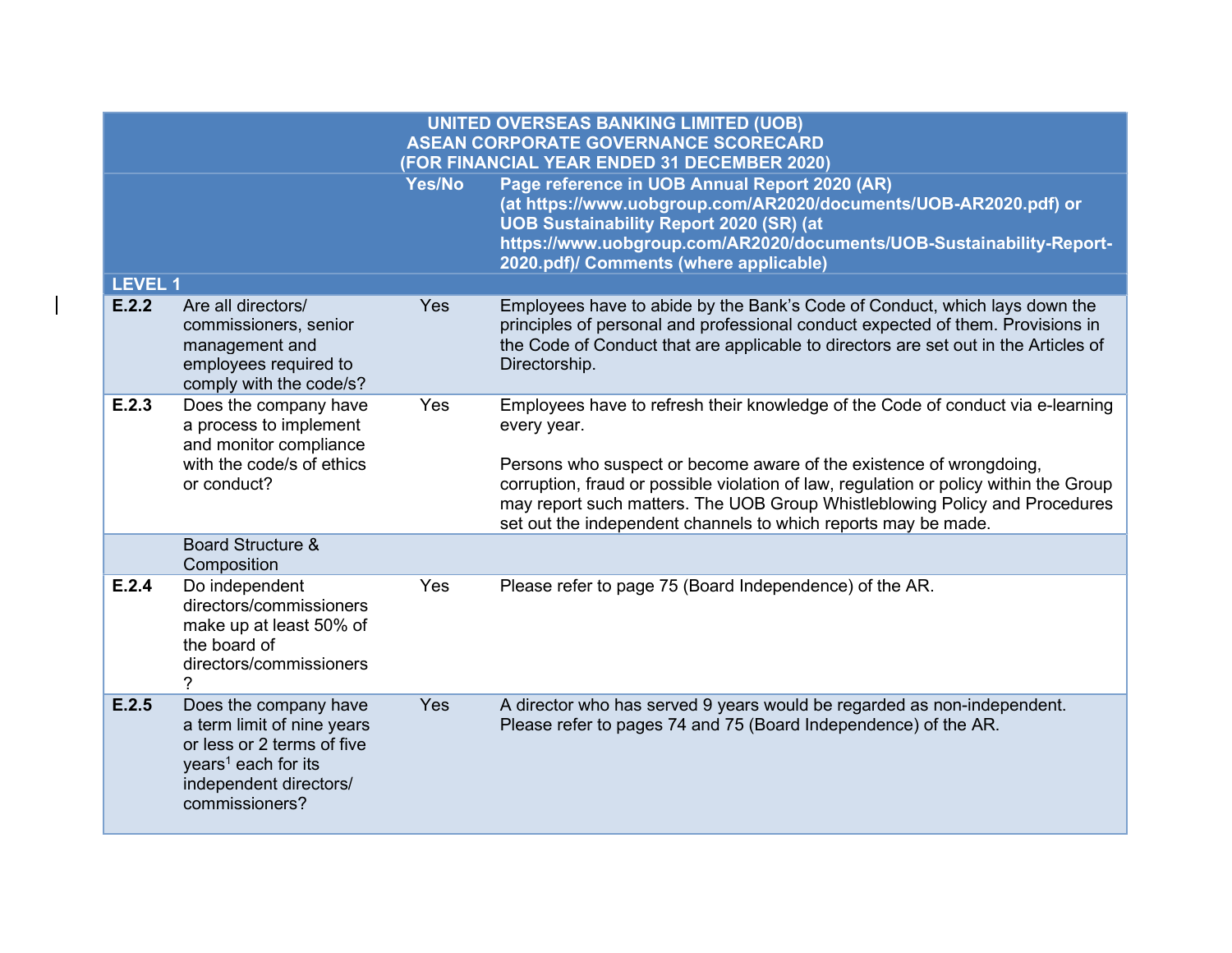|                |                                                                                                                                                                                   |               | <b>UNITED OVERSEAS BANKING LIMITED (UOB)</b><br><b>ASEAN CORPORATE GOVERNANCE SCORECARD</b>                                                                                                                                                                                                                                          |
|----------------|-----------------------------------------------------------------------------------------------------------------------------------------------------------------------------------|---------------|--------------------------------------------------------------------------------------------------------------------------------------------------------------------------------------------------------------------------------------------------------------------------------------------------------------------------------------|
|                |                                                                                                                                                                                   | <b>Yes/No</b> | (FOR FINANCIAL YEAR ENDED 31 DECEMBER 2020)<br>Page reference in UOB Annual Report 2020 (AR)<br>(at https://www.uobgroup.com/AR2020/documents/UOB-AR2020.pdf) or<br><b>UOB Sustainability Report 2020 (SR) (at</b><br>https://www.uobgroup.com/AR2020/documents/UOB-Sustainability-Report-<br>2020.pdf)/ Comments (where applicable) |
| <b>LEVEL 1</b> |                                                                                                                                                                                   |               |                                                                                                                                                                                                                                                                                                                                      |
|                | <sup>1</sup> The five years term<br>must be required by<br>legislation which pre-<br>existed the introduction<br>of the ASEAN Corporate<br><b>Governance Scorecard</b><br>in 2011 |               |                                                                                                                                                                                                                                                                                                                                      |
| E.2.6          | Has the company set a<br>limit of five board seats<br>that an individual<br>independent/non-<br>executive<br>director/commissioner<br>may hold<br>simultaneously?                 | <b>No</b>     | Please refer to pages 10 to 15 (Board of Directors) of the AR. None of the<br>directors sits on the board of more than five listed companies.                                                                                                                                                                                        |
| E.2.7          | Does the company have<br>any executive directors<br>who serve on more than<br>two boards of listed<br>companies outside of<br>the group?<br><b>Nomination Committee</b>           | <b>No</b>     | Please refer to page 10 of the AR. Mr Wee Ee Cheong sits on only one other<br>listed board.                                                                                                                                                                                                                                          |
|                | (NC)                                                                                                                                                                              |               |                                                                                                                                                                                                                                                                                                                                      |
| E.2.8          | Does the company have<br>a Nominating<br>Committee?                                                                                                                               | Yes           | Please refer to page 72 (Board of Directors) of the AR.                                                                                                                                                                                                                                                                              |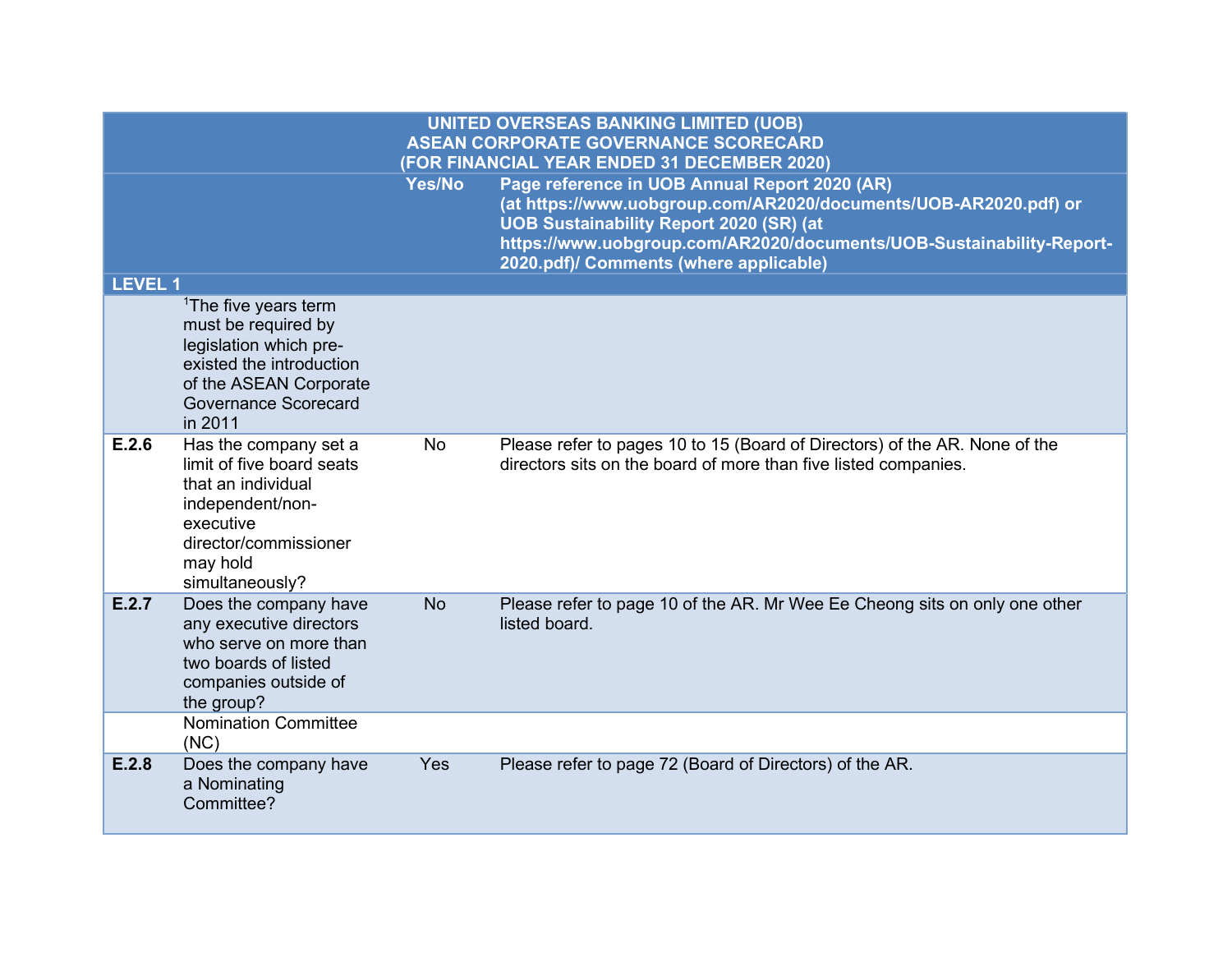|                |                                                                                                                                                                       |            | <b>UNITED OVERSEAS BANKING LIMITED (UOB)</b>                                                                                                                                                                                                                                          |
|----------------|-----------------------------------------------------------------------------------------------------------------------------------------------------------------------|------------|---------------------------------------------------------------------------------------------------------------------------------------------------------------------------------------------------------------------------------------------------------------------------------------|
|                |                                                                                                                                                                       |            | <b>ASEAN CORPORATE GOVERNANCE SCORECARD</b>                                                                                                                                                                                                                                           |
|                |                                                                                                                                                                       |            | (FOR FINANCIAL YEAR ENDED 31 DECEMBER 2020)                                                                                                                                                                                                                                           |
|                |                                                                                                                                                                       | Yes/No     | Page reference in UOB Annual Report 2020 (AR)<br>(at https://www.uobgroup.com/AR2020/documents/UOB-AR2020.pdf) or<br><b>UOB Sustainability Report 2020 (SR) (at</b><br>https://www.uobgroup.com/AR2020/documents/UOB-Sustainability-Report-<br>2020.pdf)/ Comments (where applicable) |
| <b>LEVEL 1</b> |                                                                                                                                                                       |            |                                                                                                                                                                                                                                                                                       |
| E.2.9          | Is the Nominating<br>Committee comprised of<br>a majority of<br>independent directors/<br>commissioners?                                                              | Yes        | Please refer to page 76 (Board Attendance) of the AR.                                                                                                                                                                                                                                 |
| E.2.10         | Is the chairman of the<br><b>Nominating Committee</b><br>an independent<br>director/commissioner?                                                                     | Yes        | Please refer to page 14 (Board of Directors) and the Corporate Information on the<br>inside back cover of the AR.                                                                                                                                                                     |
| E.2.11         | Does the company<br>disclose the terms of<br>reference/ governance<br>structure/charter of the<br><b>Nominating Committee?</b>                                        | Yes        | The main responsibilities of the Nominating Committee can be found on page 78<br>of the AR.<br>Pages 76 to 78 of the AR also outlined the main activities carried out by the<br>Nominating Committee.                                                                                 |
| E.2.12         | Is the meeting<br>attendance of the<br><b>Nominating Committee</b><br>disclosed and if so, did<br>the Nominating<br>Committee meet at least<br>twice during the year? | Yes        | Please refer to page 76 of the AR.<br>The Nominating Committee held a total of 5 meetings during FY2020.                                                                                                                                                                              |
|                | Remuneration Committee (RC)/Compensation Committee                                                                                                                    |            |                                                                                                                                                                                                                                                                                       |
| E.2.13         | Does the company have<br>a Remuneration<br>Committee?                                                                                                                 | <b>Yes</b> | Please refer to page 72 (Board of Directors) of the AR.                                                                                                                                                                                                                               |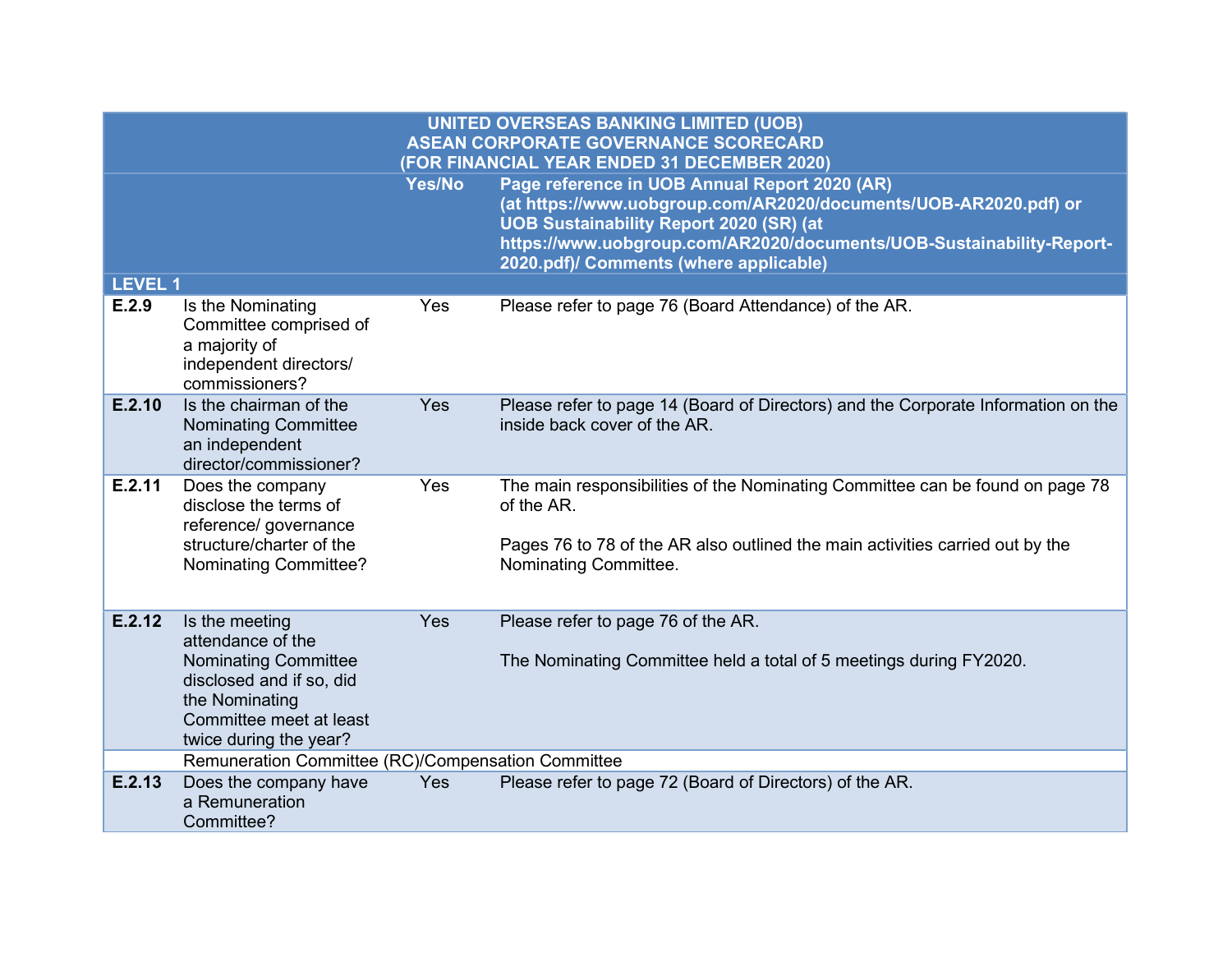|                |                                                                                                                                                                        |        | <b>UNITED OVERSEAS BANKING LIMITED (UOB)</b><br><b>ASEAN CORPORATE GOVERNANCE SCORECARD</b>                                                                                                                                                                                           |
|----------------|------------------------------------------------------------------------------------------------------------------------------------------------------------------------|--------|---------------------------------------------------------------------------------------------------------------------------------------------------------------------------------------------------------------------------------------------------------------------------------------|
|                |                                                                                                                                                                        |        | (FOR FINANCIAL YEAR ENDED 31 DECEMBER 2020)                                                                                                                                                                                                                                           |
|                |                                                                                                                                                                        | Yes/No | Page reference in UOB Annual Report 2020 (AR)<br>(at https://www.uobgroup.com/AR2020/documents/UOB-AR2020.pdf) or<br><b>UOB Sustainability Report 2020 (SR) (at</b><br>https://www.uobgroup.com/AR2020/documents/UOB-Sustainability-Report-<br>2020.pdf)/ Comments (where applicable) |
| <b>LEVEL 1</b> |                                                                                                                                                                        |        |                                                                                                                                                                                                                                                                                       |
| E.2.14         | Is the Remuneration<br>Committee comprised of<br>a majority of<br>independent directors/<br>commissioners?                                                             | Yes    | Please refer to page 76 of the AR.                                                                                                                                                                                                                                                    |
| E.2.15         | Is the chairman of the<br>Remuneration<br>Committee an<br>independent<br>director/commissioner?                                                                        | Yes    | Please refer to page 11 (Board of Directors) of the AR.                                                                                                                                                                                                                               |
| E.2.16         | Does the company<br>disclose the terms of<br>reference/ governance<br>structure/ charter of the<br>Remuneration<br>Committee?                                          | Yes    | The main responsibilities of the Remuneration and Human Capital Committee<br>can be found on page 79 (Remuneration and Human Capital Committee) of the<br>AR.                                                                                                                         |
| E.2.17         | Is the meeting<br>attendance of the<br>Remuneration<br>Committee disclosed<br>and, if so, did the<br>Remuneration<br>Committee meet at least<br>twice during the year? | Yes    | Please refer to page 76 of the AR.<br>The Remuneration and Human Capital Committee held a total of 6 meetings<br>during FY2020.                                                                                                                                                       |
|                | Audit Committee (AC)                                                                                                                                                   |        |                                                                                                                                                                                                                                                                                       |
| E.2.18         | Does the company have<br>an Audit Committee?                                                                                                                           | Yes    | Please refer to page 72 (Board of Directors) of the AR.                                                                                                                                                                                                                               |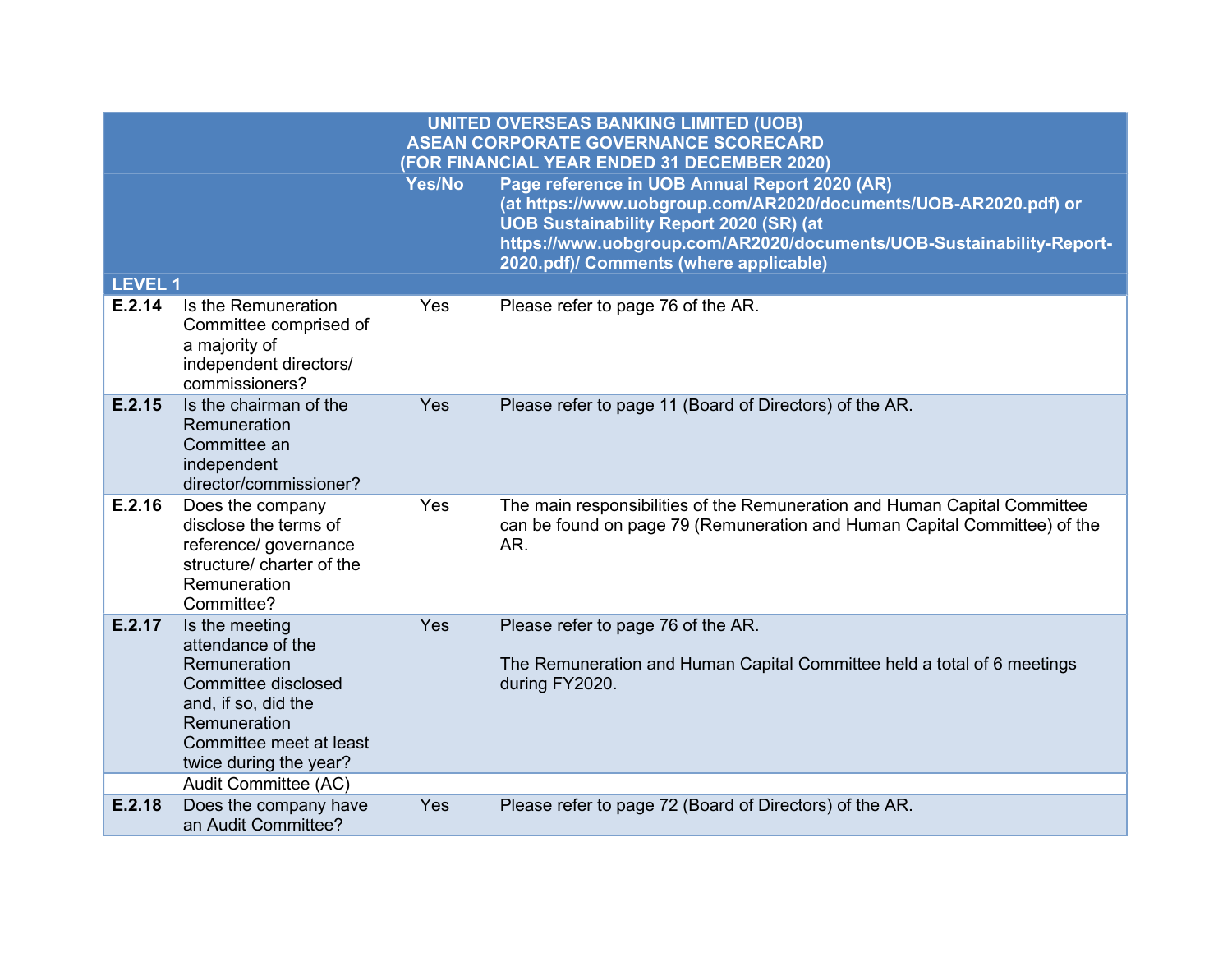|         |                                                                                                                                                                     |        | <b>UNITED OVERSEAS BANKING LIMITED (UOB)</b><br><b>ASEAN CORPORATE GOVERNANCE SCORECARD</b><br>(FOR FINANCIAL YEAR ENDED 31 DECEMBER 2020)                                                                                                                                            |
|---------|---------------------------------------------------------------------------------------------------------------------------------------------------------------------|--------|---------------------------------------------------------------------------------------------------------------------------------------------------------------------------------------------------------------------------------------------------------------------------------------|
|         |                                                                                                                                                                     | Yes/No | Page reference in UOB Annual Report 2020 (AR)<br>(at https://www.uobgroup.com/AR2020/documents/UOB-AR2020.pdf) or<br><b>UOB Sustainability Report 2020 (SR) (at</b><br>https://www.uobgroup.com/AR2020/documents/UOB-Sustainability-Report-<br>2020.pdf)/ Comments (where applicable) |
| LEVEL 1 |                                                                                                                                                                     |        |                                                                                                                                                                                                                                                                                       |
| E.2.19  | Is the Audit Committee<br>comprised entirely of<br>non-executive<br>directors/commissioners<br>with a majority of<br>independent directors/<br>commissioners?       | Yes    | Please refer to page 76 of the AR. All the members of the Audit Committee are<br>independent.                                                                                                                                                                                         |
| E.2.20  | Is the chairman of the<br>Audit Committee an<br>independent<br>director/commissioner?                                                                               | Yes    | Please refer to page 11 (Board of Directors) of the AR. Mr Ong Yew Huat is an<br>independent director.                                                                                                                                                                                |
| E.2.21  | Does the company<br>disclose the terms of<br>reference/governance<br>structure/charter of the<br><b>Audit Committee?</b>                                            | Yes    | The main responsibilities of the Audit Committee can be found on pages 82 and<br>83 (Audit Committee) of the AR.                                                                                                                                                                      |
| E.2.22  | Does at least one of the<br>independent<br>directors/commissioners<br>of the committee have<br>accounting expertise<br>(accounting qualification<br>or experience)? | Yes    | 2 independent members on the Audit Committee have accounting qualifications.<br>Please refer to Mr Ong Yew Huat's CV on page 11 and Mr Steven Phan's CV on<br>page 14 (Board of Directors) of the AR.                                                                                 |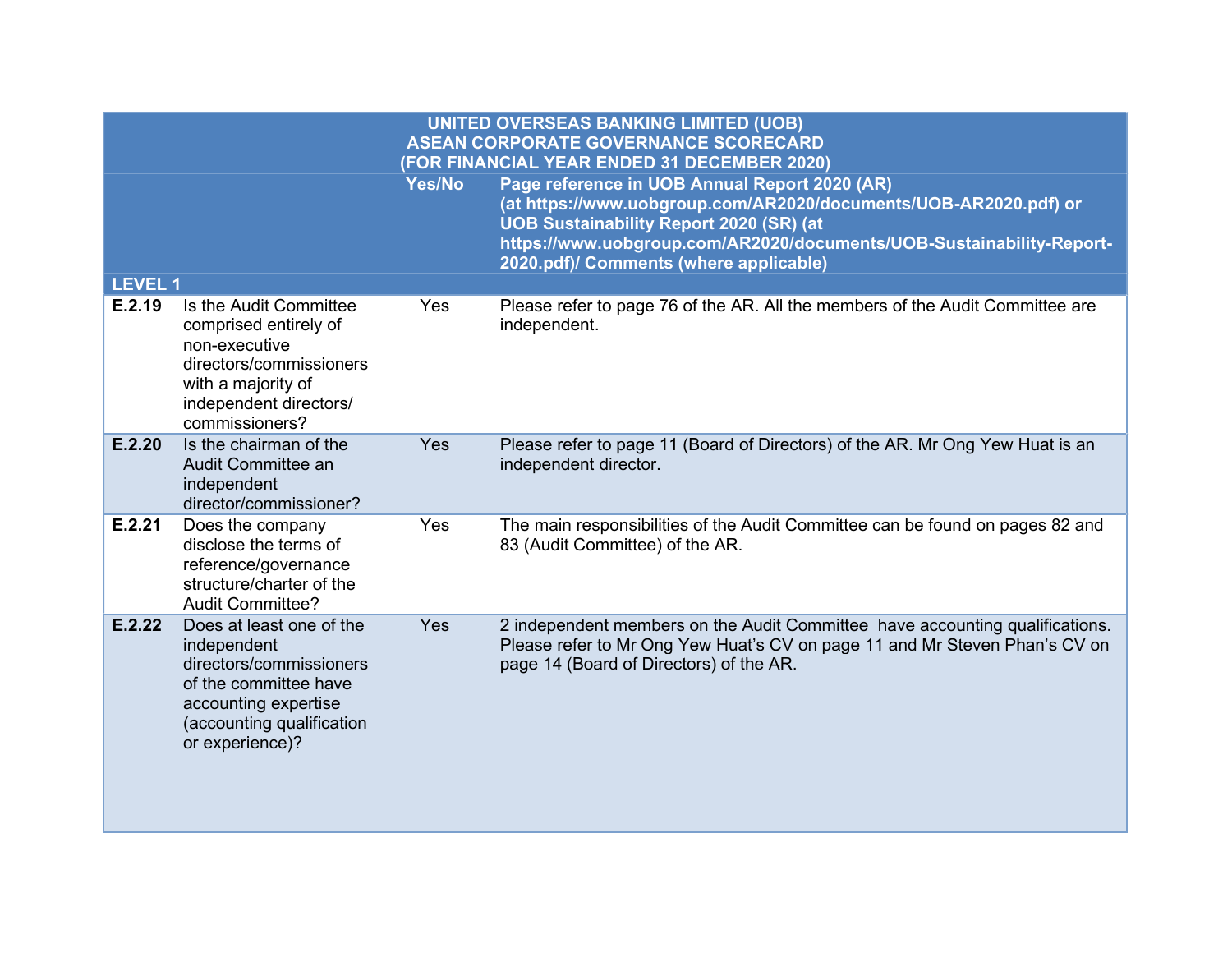|                |                                                                                                                                                            |        | <b>UNITED OVERSEAS BANKING LIMITED (UOB)</b>                                                                                                                                                                                                                                          |
|----------------|------------------------------------------------------------------------------------------------------------------------------------------------------------|--------|---------------------------------------------------------------------------------------------------------------------------------------------------------------------------------------------------------------------------------------------------------------------------------------|
|                |                                                                                                                                                            |        | <b>ASEAN CORPORATE GOVERNANCE SCORECARD</b>                                                                                                                                                                                                                                           |
|                |                                                                                                                                                            |        | (FOR FINANCIAL YEAR ENDED 31 DECEMBER 2020)                                                                                                                                                                                                                                           |
|                |                                                                                                                                                            | Yes/No | Page reference in UOB Annual Report 2020 (AR)<br>(at https://www.uobgroup.com/AR2020/documents/UOB-AR2020.pdf) or<br><b>UOB Sustainability Report 2020 (SR) (at</b><br>https://www.uobgroup.com/AR2020/documents/UOB-Sustainability-Report-<br>2020.pdf)/ Comments (where applicable) |
| <b>LEVEL 1</b> |                                                                                                                                                            |        |                                                                                                                                                                                                                                                                                       |
| E.2.23         | Is the meeting<br>attendance of the Audit<br>Committee disclosed<br>and, if so, did the Audit<br>Committee meet at least<br>four times during the<br>year? | Yes    | Please refer to page 76 of the AR.<br>The Audit Committee held a total of 5 meetings during FY2020.                                                                                                                                                                                   |
| E.2.24         | Does the Audit<br>Committee have primary<br>responsibility for<br>recommendation on the<br>appointment, and<br>removal of the external<br>auditor?         | Yes    | Please refer to pages 82 (Audit Committee) and 83 (External Auditor) of the AR.                                                                                                                                                                                                       |
| E.3            | <b>Board Processes</b>                                                                                                                                     |        |                                                                                                                                                                                                                                                                                       |
|                | <b>Board Meetings and</b><br>Attendance                                                                                                                    |        |                                                                                                                                                                                                                                                                                       |
| E.3.1          | Are the board of<br>directors meeting<br>scheduled before the<br>start of financial year?                                                                  | Yes    | Please refer to page 74 (Key Processes) of the AR.                                                                                                                                                                                                                                    |
| E.3.2          | Does the board of<br>directors/commissioners<br>meet at least six times<br>during the year?                                                                | Yes    | Please refer to page 76 of the AR.<br>A total of 6 board meetings were held during FY2020.                                                                                                                                                                                            |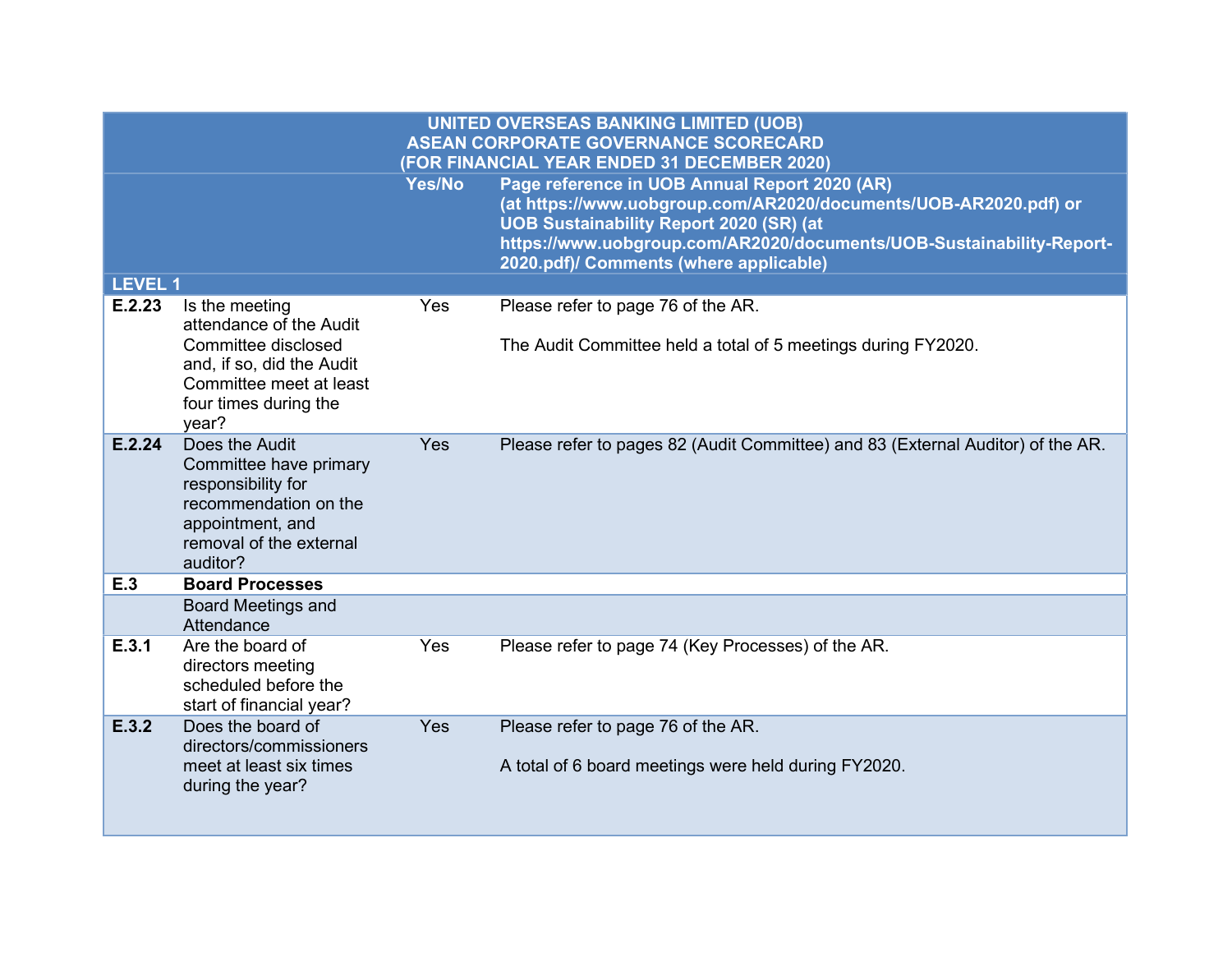|                |                                                                                                                                                                         |           | <b>UNITED OVERSEAS BANKING LIMITED (UOB)</b><br><b>ASEAN CORPORATE GOVERNANCE SCORECARD</b><br>(FOR FINANCIAL YEAR ENDED 31 DECEMBER 2020)                                                                                                                                     |
|----------------|-------------------------------------------------------------------------------------------------------------------------------------------------------------------------|-----------|--------------------------------------------------------------------------------------------------------------------------------------------------------------------------------------------------------------------------------------------------------------------------------|
|                |                                                                                                                                                                         | Yes/No    | Page reference in UOB Annual Report 2020 (AR)<br>(at https://www.uobgroup.com/AR2020/documents/UOB-AR2020.pdf) or<br>UOB Sustainability Report 2020 (SR) (at<br>https://www.uobgroup.com/AR2020/documents/UOB-Sustainability-Report-<br>2020.pdf)/ Comments (where applicable) |
| <b>LEVEL 1</b> |                                                                                                                                                                         |           |                                                                                                                                                                                                                                                                                |
| E.3.3          | Has each of the<br>directors/commissioners<br>attended at least 75% of<br>all the board meetings<br>held during the year?                                               | <b>No</b> | All directors attended at least 75% of all board meetings. Please refer to page 76<br>of the AR. Dr Chia Tai Tee attended one meeting in October, the last scheduled<br>for the year, as he was only appointed on 1 October 2020.                                              |
| E.3.4          | Does the company<br>require a minimum<br>quorum of at least 2/3<br>for board decisions?                                                                                 | <b>No</b> | Pursuant to the Terms of Reference of the Board of Directors, the quorum for<br>Board meetings and decision-making is a majority of the Board.                                                                                                                                 |
| E.3.5          | Did the non-executive<br>directors/commissioners<br>of the company meet<br>separately at least once<br>during the year without<br>any executives present?               | Yes       |                                                                                                                                                                                                                                                                                |
| E.3.6          | Are board papers for<br>board of directors/<br>commissioners<br>meetings provided to<br>the board at least five<br>business days in<br>advance of the board<br>meeting? | Yes       | Please refer to page 74 (Key Processes) of the AR.<br>As a general rule, the meeting papers are provided to directors at least one week<br>before the board meeting.                                                                                                           |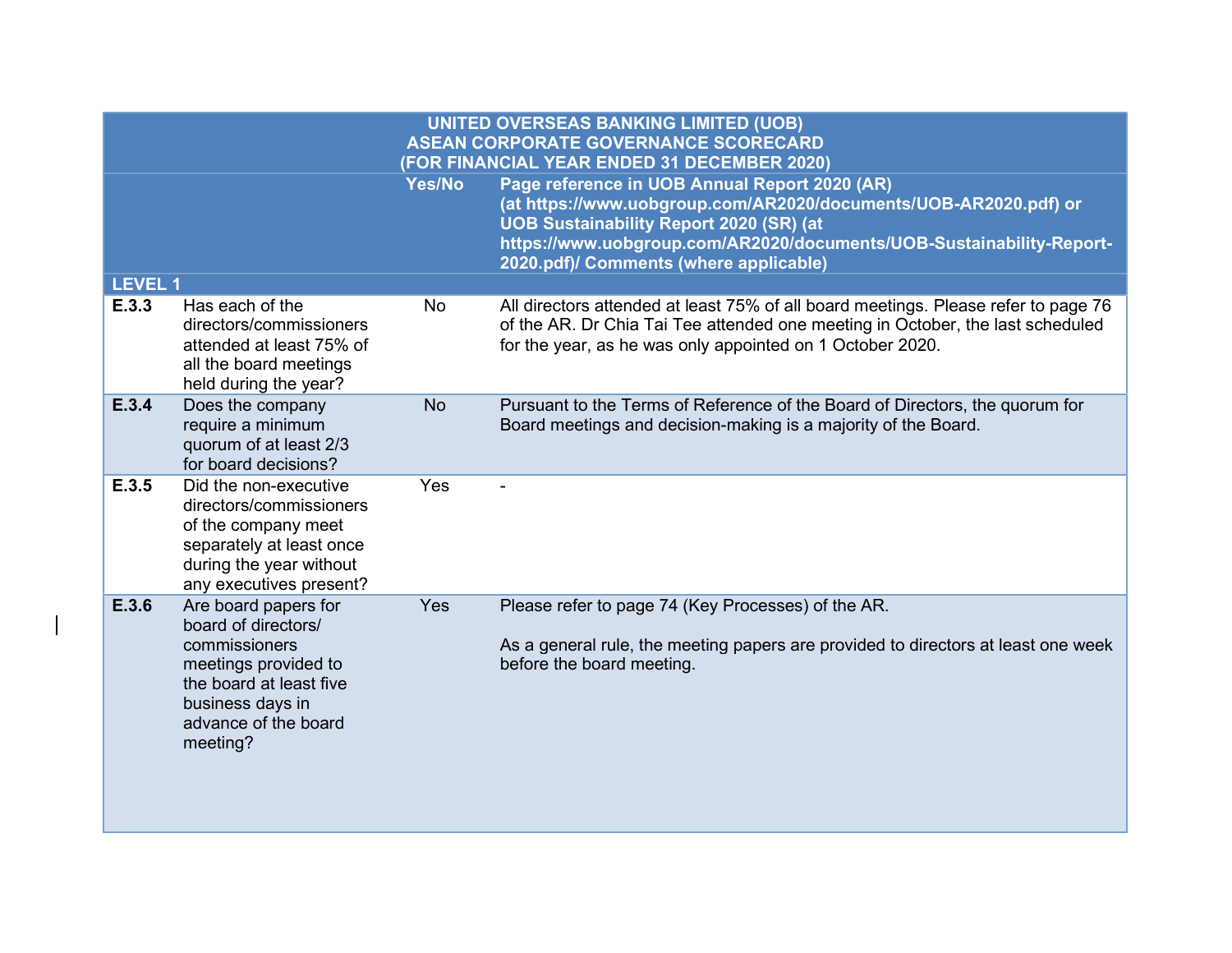|                |                                                                                                                                                          |        | <b>UNITED OVERSEAS BANKING LIMITED (UOB)</b><br><b>ASEAN CORPORATE GOVERNANCE SCORECARD</b>                                                                                                                                                                                           |
|----------------|----------------------------------------------------------------------------------------------------------------------------------------------------------|--------|---------------------------------------------------------------------------------------------------------------------------------------------------------------------------------------------------------------------------------------------------------------------------------------|
|                |                                                                                                                                                          |        | (FOR FINANCIAL YEAR ENDED 31 DECEMBER 2020)                                                                                                                                                                                                                                           |
|                |                                                                                                                                                          | Yes/No | Page reference in UOB Annual Report 2020 (AR)<br>(at https://www.uobgroup.com/AR2020/documents/UOB-AR2020.pdf) or<br><b>UOB Sustainability Report 2020 (SR) (at</b><br>https://www.uobgroup.com/AR2020/documents/UOB-Sustainability-Report-<br>2020.pdf)/ Comments (where applicable) |
| <b>LEVEL 1</b> |                                                                                                                                                          |        |                                                                                                                                                                                                                                                                                       |
| E.3.7          | Does the company<br>secretary play a<br>significant role in<br>supporting the board in<br>discharging its<br>responsibilities?                           | Yes    | Please refer to page 74 (Company Secretaries) of the AR.                                                                                                                                                                                                                              |
| E.3.8          | Is the company<br>secretary trained in<br>legal, accountancy or<br>company secretarial<br>practices and has kept<br>abreast on relevant<br>developments? | Yes    | Both company secretaries are legally trained. Please refer to page 74 (Company<br>Secretaries) of the AR.                                                                                                                                                                             |
|                | <b>Board Appointment and</b><br><b>Re-Election</b>                                                                                                       |        |                                                                                                                                                                                                                                                                                       |
| E.3.9          | Does the company<br>disclose the criteria<br>used in selecting new<br>directors/<br>commissioners?                                                       | Yes    | Please refer to page 77 (Appointment and Re-election of Directors) of the AR.                                                                                                                                                                                                         |
| E.3.10         | Did the company<br>describe the process<br>followed in appointing<br>new directors/<br>commissioners?                                                    | Yes    | Please refer to page 77 (Appointment and Re-election of Directors) of the AR.                                                                                                                                                                                                         |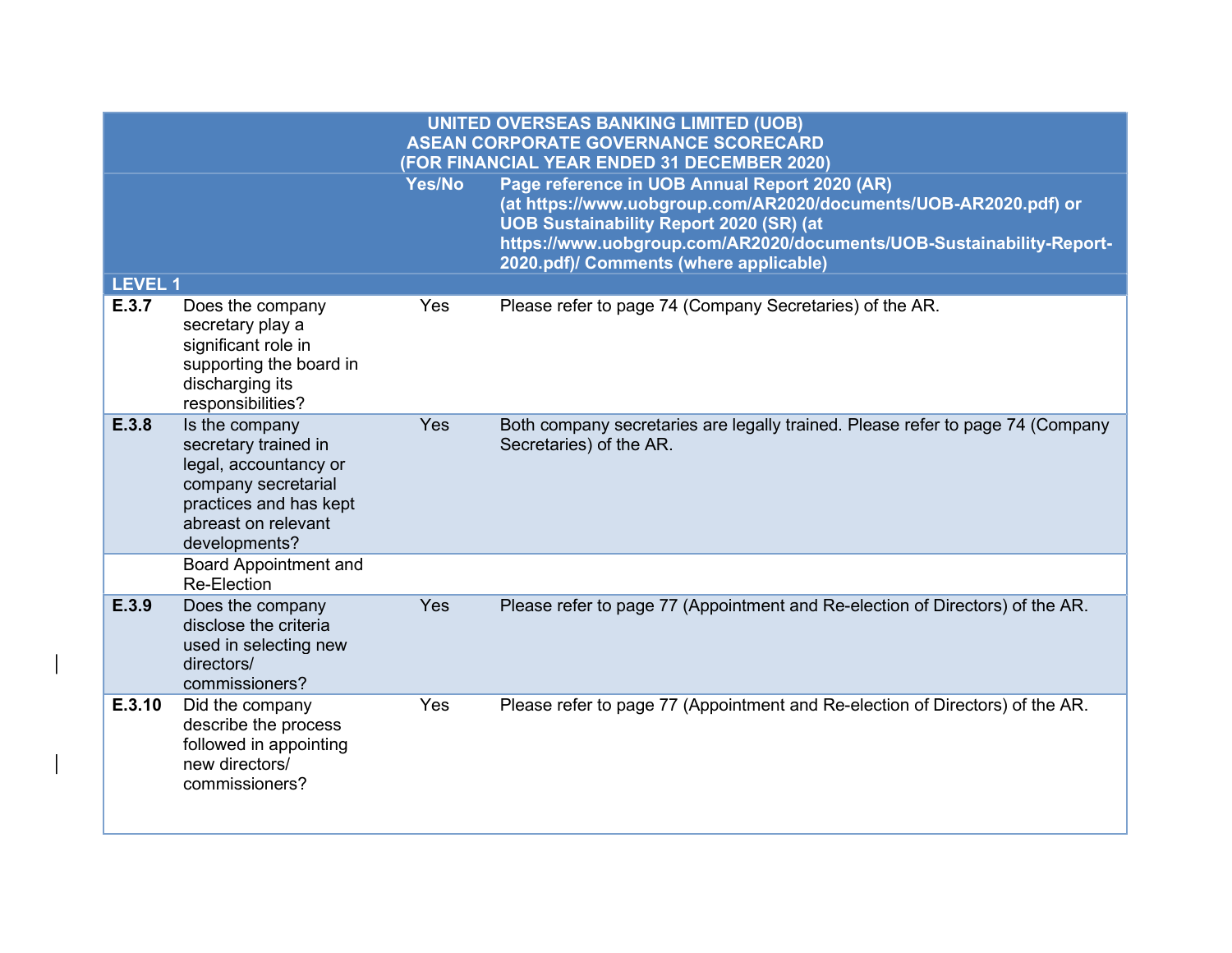|                |                                                                                                                                                                                                                                                                                                                                                                             |            | <b>UNITED OVERSEAS BANKING LIMITED (UOB)</b><br><b>ASEAN CORPORATE GOVERNANCE SCORECARD</b><br>(FOR FINANCIAL YEAR ENDED 31 DECEMBER 2020)                                                                                                                                            |
|----------------|-----------------------------------------------------------------------------------------------------------------------------------------------------------------------------------------------------------------------------------------------------------------------------------------------------------------------------------------------------------------------------|------------|---------------------------------------------------------------------------------------------------------------------------------------------------------------------------------------------------------------------------------------------------------------------------------------|
|                |                                                                                                                                                                                                                                                                                                                                                                             | Yes/No     | Page reference in UOB Annual Report 2020 (AR)<br>(at https://www.uobgroup.com/AR2020/documents/UOB-AR2020.pdf) or<br><b>UOB Sustainability Report 2020 (SR) (at</b><br>https://www.uobgroup.com/AR2020/documents/UOB-Sustainability-Report-<br>2020.pdf)/ Comments (where applicable) |
| <b>LEVEL 1</b> |                                                                                                                                                                                                                                                                                                                                                                             |            |                                                                                                                                                                                                                                                                                       |
| E.3.11         | Are all directors/<br>commissioners subject<br>to re-election every 3<br>years; or 5 years for<br>listed companies in<br>countries whose<br>legislation prescribes a<br>term of 5 years <sup>2</sup> each?<br>$2$ The five years term<br>must be required by<br>legislation which pre-<br>existed the introduction<br>of the ASEAN Corporate<br><b>Governance Scorecard</b> | <b>Yes</b> | Please refer to page 77 (Appointment and Re-election of Directors) of the AR.<br>UOB's Constitution provides that one-third or the directors shall retire from office<br>by rotation and submit themselves for re-election at every AGM.                                              |
|                | in 2011                                                                                                                                                                                                                                                                                                                                                                     |            |                                                                                                                                                                                                                                                                                       |
|                | <b>Remuneration Matters</b>                                                                                                                                                                                                                                                                                                                                                 |            |                                                                                                                                                                                                                                                                                       |
| E.3.12         | Does the company<br>disclose its remuneration<br>(fees, allowances,<br>benefit-in-kind and other<br>emoluments) policy/<br>practices (i.e. the use of<br>short term and long term<br>incentives and<br>performance measures)<br>for its executive directors<br>and CEO?                                                                                                     | Yes        | Please refer to pages 79 and 80 (Directors' Remuneration) of the AR.                                                                                                                                                                                                                  |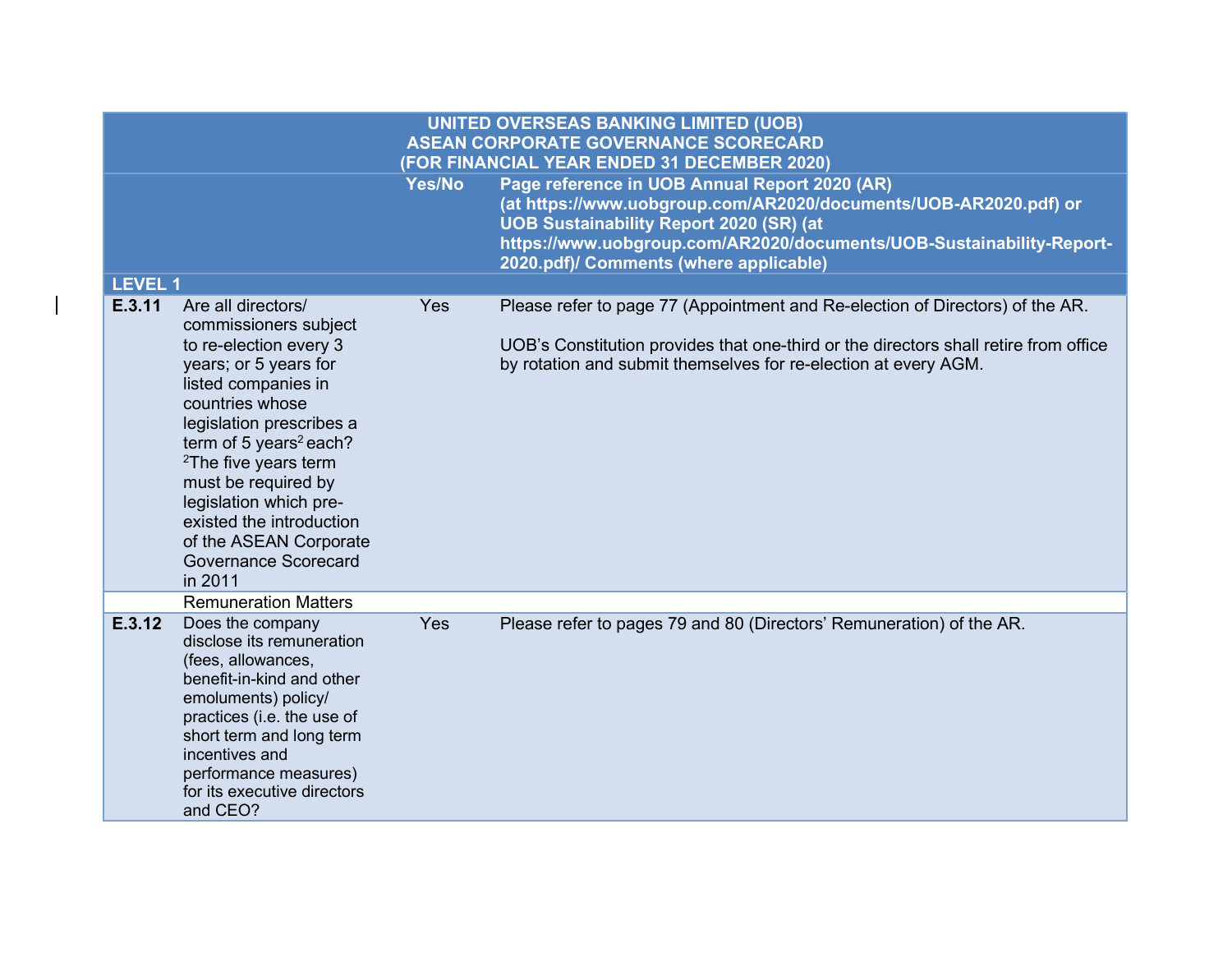|                |                                                                                                                                                                                                                                                                 |        | <b>UNITED OVERSEAS BANKING LIMITED (UOB)</b><br><b>ASEAN CORPORATE GOVERNANCE SCORECARD</b>                                                                                                                                                                                                                                        |
|----------------|-----------------------------------------------------------------------------------------------------------------------------------------------------------------------------------------------------------------------------------------------------------------|--------|------------------------------------------------------------------------------------------------------------------------------------------------------------------------------------------------------------------------------------------------------------------------------------------------------------------------------------|
|                |                                                                                                                                                                                                                                                                 |        | (FOR FINANCIAL YEAR ENDED 31 DECEMBER 2020)                                                                                                                                                                                                                                                                                        |
|                |                                                                                                                                                                                                                                                                 | Yes/No | Page reference in UOB Annual Report 2020 (AR)<br>(at https://www.uobgroup.com/AR2020/documents/UOB-AR2020.pdf) or<br><b>UOB Sustainability Report 2020 (SR) (at</b><br>https://www.uobgroup.com/AR2020/documents/UOB-Sustainability-Report-<br>2020.pdf)/ Comments (where applicable)                                              |
| <b>LEVEL 1</b> |                                                                                                                                                                                                                                                                 |        |                                                                                                                                                                                                                                                                                                                                    |
| E.3.13         | Is there disclosure of the<br>fee structure for non-<br>executive<br>directors/commissioners<br>?                                                                                                                                                               | Yes    | Please refer to page 79 (Fee Structure) of the AR.                                                                                                                                                                                                                                                                                 |
| E.3.14         | Do the shareholders or<br>the Board of Directors<br>approve the<br>remuneration of the<br>executive directors<br>and/or the senior<br>executives?                                                                                                               | Yes    | Please refer to pages 80 and 81 (Employees' Remuneration) of the AR.<br>The remuneration of Management is approved by the Remuneration and Human<br>Capital Committee (RHCC) based on the remuneration policy approved by the<br>Board. The Board approves the remuneration of the CEO based on the<br>recommendation of the RHCC. |
| E.3.15         | Does the company have<br>measurable standards<br>to align the<br>performance-based<br>remuneration of the<br>executive directors and<br>senior executive with<br>long-term interests of<br>the company, such as<br>claw back provision and<br>deferred bonuses? | Yes    | Please refer to page 94 (Variable Pay Deferrals) of the AR.                                                                                                                                                                                                                                                                        |
|                | <b>Internal Audit</b>                                                                                                                                                                                                                                           |        |                                                                                                                                                                                                                                                                                                                                    |
| E.3.16         | Does the company have<br>a separate internal audit<br>function?                                                                                                                                                                                                 | Yes    | Please refer to pages 84 and 85 (Internal Auditor) of the AR.                                                                                                                                                                                                                                                                      |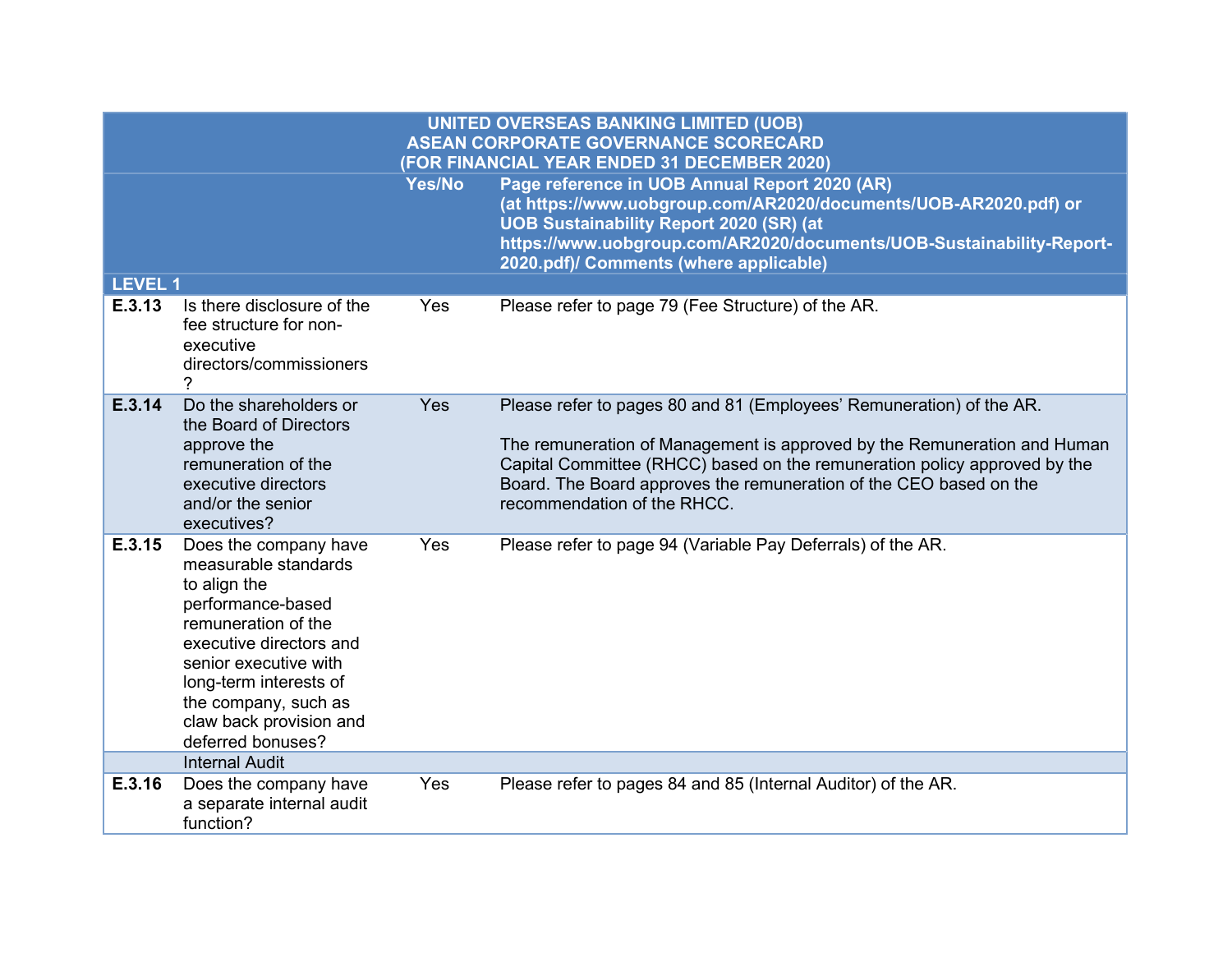|                |                                                                                                                                                                            |            | <b>UNITED OVERSEAS BANKING LIMITED (UOB)</b>                                                                                                                                                                                                                                                            |
|----------------|----------------------------------------------------------------------------------------------------------------------------------------------------------------------------|------------|---------------------------------------------------------------------------------------------------------------------------------------------------------------------------------------------------------------------------------------------------------------------------------------------------------|
|                |                                                                                                                                                                            |            | <b>ASEAN CORPORATE GOVERNANCE SCORECARD</b>                                                                                                                                                                                                                                                             |
|                |                                                                                                                                                                            |            | (FOR FINANCIAL YEAR ENDED 31 DECEMBER 2020)                                                                                                                                                                                                                                                             |
|                |                                                                                                                                                                            | Yes/No     | Page reference in UOB Annual Report 2020 (AR)<br>(at https://www.uobgroup.com/AR2020/documents/UOB-AR2020.pdf) or<br><b>UOB Sustainability Report 2020 (SR) (at</b><br>https://www.uobgroup.com/AR2020/documents/UOB-Sustainability-Report-<br>2020.pdf)/ Comments (where applicable)                   |
| <b>LEVEL 1</b> |                                                                                                                                                                            |            |                                                                                                                                                                                                                                                                                                         |
| E.3.17         | Is the head of internal<br>audit identified or, if<br>outsourced, is the name<br>of the external firm<br>disclosed?                                                        | <b>Yes</b> | Please refer to page 18 (Group Management Committee) and Corporate<br>Information page of the AR. Mr Daniel Ng's name is publicly disclosed.<br>The information can also be found on UOB corporate website<br>(https://www.uobgroup.com/uobgroup/about/management/group-management-<br>committee.page). |
| E.3.18         | Does the appointment<br>and removal of the<br>internal auditor require<br>the approval of the Audit<br>Committee?                                                          | Yes        | Please refer to pages 84 and 85 (Internal Auditor) of the AR.                                                                                                                                                                                                                                           |
|                | <b>Risk Oversight</b>                                                                                                                                                      |            |                                                                                                                                                                                                                                                                                                         |
| E.3.19         | Does the company<br>establish a sound<br>internal control<br>procedures/risk<br>management framework<br>and periodically review<br>the effectiveness of that<br>framework? | Yes        | Please refer to page 85 (Risk Management and Internal Controls) of the AR.                                                                                                                                                                                                                              |
| E.3.20         | Does the Annual<br>Report/Annual CG<br>Report disclose that the<br>board of directors/<br>commissioners has<br>conducted a review of<br>the company's material             | Yes        | Please refer to page 85 (Risk Management and Internal Controls) of the AR.                                                                                                                                                                                                                              |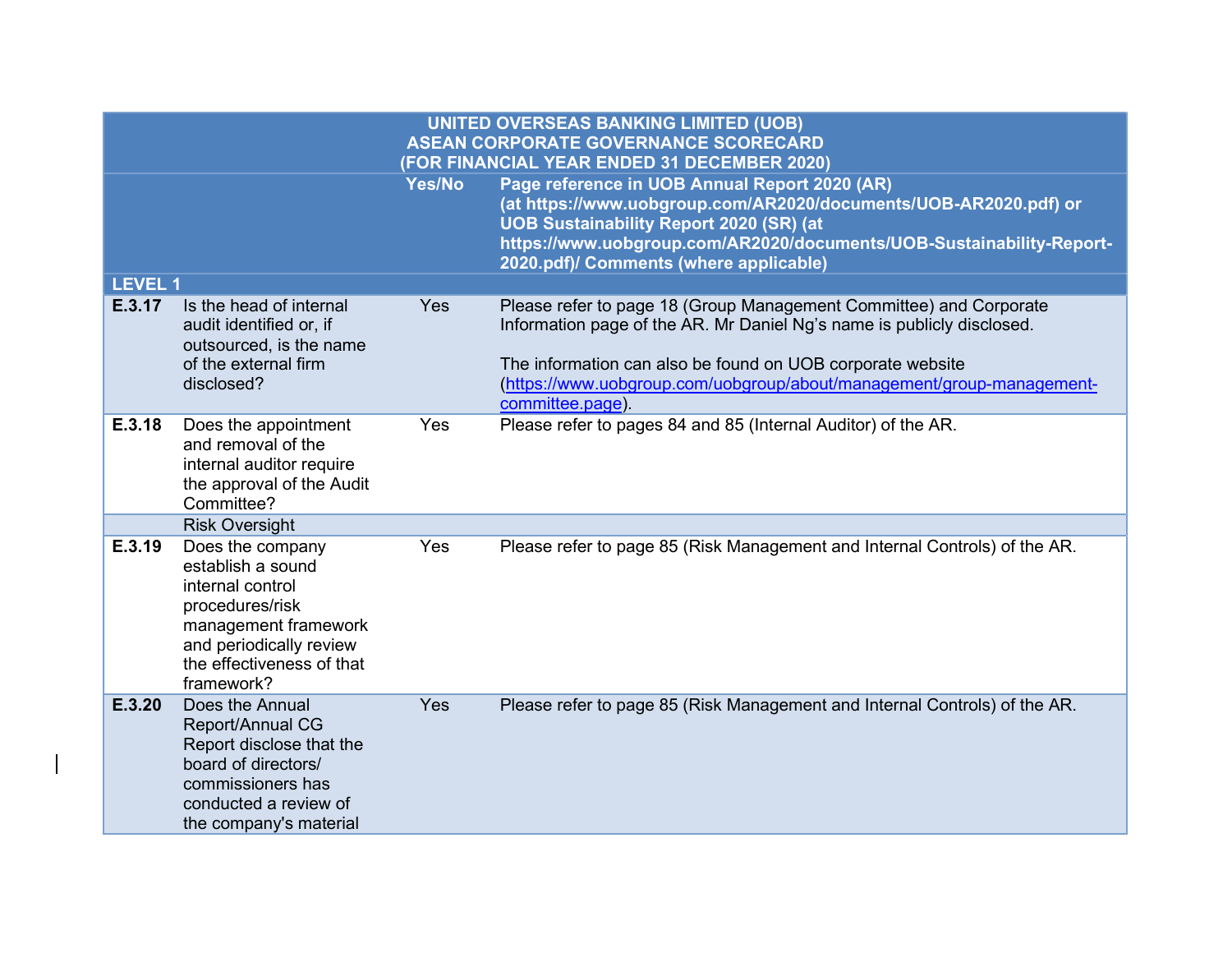|                |                                                                                                                                                                                                                                                  |        | <b>UNITED OVERSEAS BANKING LIMITED (UOB)</b><br><b>ASEAN CORPORATE GOVERNANCE SCORECARD</b><br>(FOR FINANCIAL YEAR ENDED 31 DECEMBER 2020)                                                                                                                                            |
|----------------|--------------------------------------------------------------------------------------------------------------------------------------------------------------------------------------------------------------------------------------------------|--------|---------------------------------------------------------------------------------------------------------------------------------------------------------------------------------------------------------------------------------------------------------------------------------------|
|                |                                                                                                                                                                                                                                                  | Yes/No | Page reference in UOB Annual Report 2020 (AR)<br>(at https://www.uobgroup.com/AR2020/documents/UOB-AR2020.pdf) or<br><b>UOB Sustainability Report 2020 (SR) (at</b><br>https://www.uobgroup.com/AR2020/documents/UOB-Sustainability-Report-<br>2020.pdf)/ Comments (where applicable) |
| <b>LEVEL 1</b> |                                                                                                                                                                                                                                                  |        |                                                                                                                                                                                                                                                                                       |
|                | controls (including<br>operational, financial<br>and compliance<br>controls) and risk<br>management systems?                                                                                                                                     |        |                                                                                                                                                                                                                                                                                       |
| E.3.21         | Does the company<br>disclose the key risks to<br>which the company is<br>materially exposed to<br>(i.e. financial,<br>operational including IT,<br>environmental, social,<br>economic)?                                                          | Yes    | Please refer to pages 100 to 101 (Material Risks) of the AR.                                                                                                                                                                                                                          |
| E.3.22         | Does the Annual<br>Report/Annual CG<br>Report contain a<br>statement from the<br>board of<br>directors/commissioners<br>or Audit Committee<br>commenting on the<br>adequacy of the<br>company's internal<br>controls/risk<br>management systems? | Yes    | Please refer to page 85 (Risk Management and Internal Controls) of the AR.                                                                                                                                                                                                            |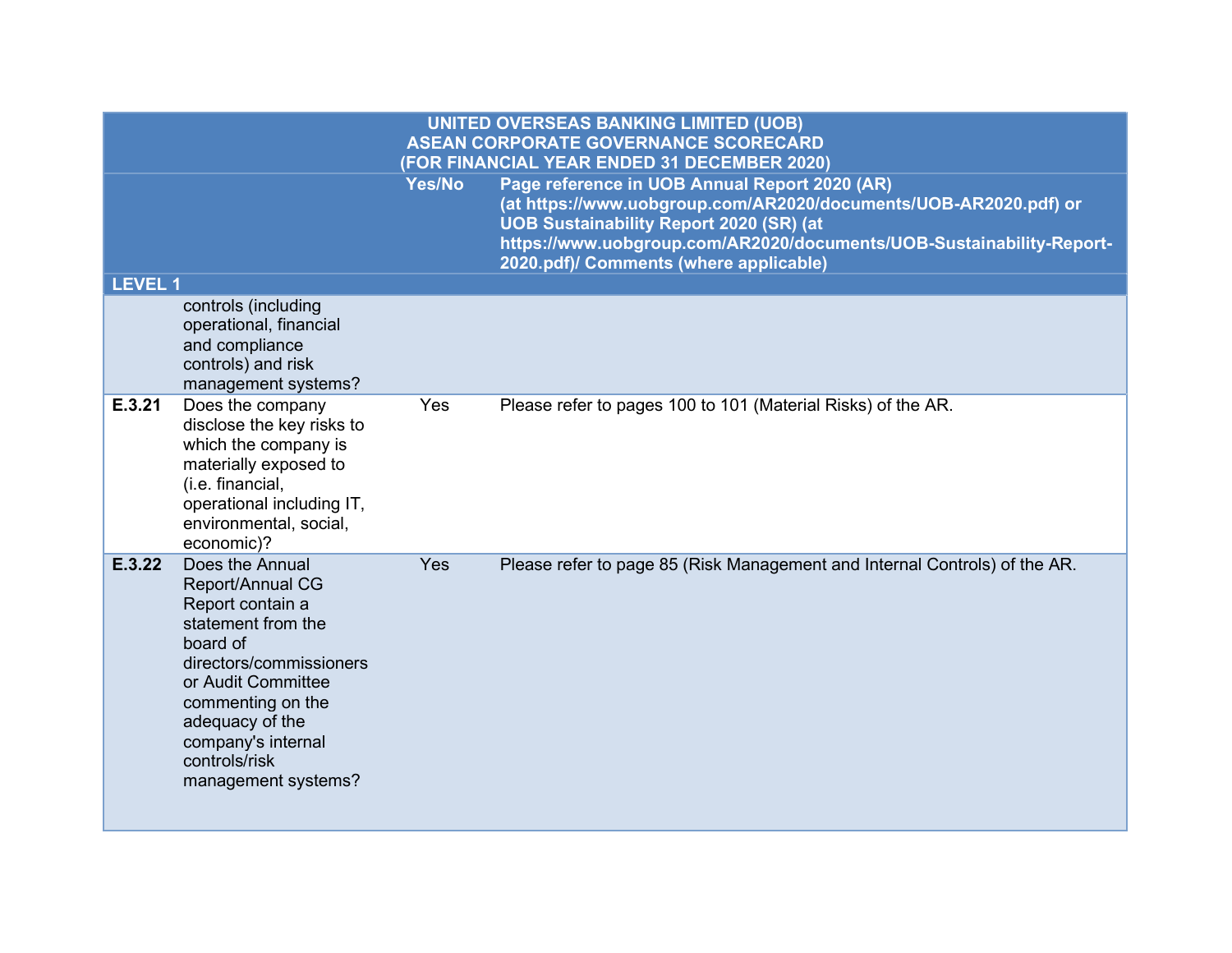| <b>UNITED OVERSEAS BANKING LIMITED (UOB)</b><br><b>ASEAN CORPORATE GOVERNANCE SCORECARD</b> |                                                                                                                                                            |                          |                                                                                                                                                                                                                                                                                       |  |  |
|---------------------------------------------------------------------------------------------|------------------------------------------------------------------------------------------------------------------------------------------------------------|--------------------------|---------------------------------------------------------------------------------------------------------------------------------------------------------------------------------------------------------------------------------------------------------------------------------------|--|--|
| (FOR FINANCIAL YEAR ENDED 31 DECEMBER 2020)                                                 |                                                                                                                                                            |                          |                                                                                                                                                                                                                                                                                       |  |  |
|                                                                                             |                                                                                                                                                            | Yes/No                   | Page reference in UOB Annual Report 2020 (AR)<br>(at https://www.uobgroup.com/AR2020/documents/UOB-AR2020.pdf) or<br><b>UOB Sustainability Report 2020 (SR) (at</b><br>https://www.uobgroup.com/AR2020/documents/UOB-Sustainability-Report-<br>2020.pdf)/ Comments (where applicable) |  |  |
| <b>LEVEL 1</b>                                                                              |                                                                                                                                                            |                          |                                                                                                                                                                                                                                                                                       |  |  |
| E.4                                                                                         | <b>People on the Board</b>                                                                                                                                 |                          |                                                                                                                                                                                                                                                                                       |  |  |
|                                                                                             | <b>Board Chairman</b>                                                                                                                                      |                          |                                                                                                                                                                                                                                                                                       |  |  |
| E.4.1                                                                                       | Do different persons<br>assume the roles of<br>chairman and CEO?                                                                                           | Yes                      | Please refer to pages 10 (Board of Directors) and 75 (Board Chairman and Chief<br>Executive Officer) of the AR.                                                                                                                                                                       |  |  |
| E.4.2                                                                                       | Is the chairman an<br>independent<br>director/commissioner?                                                                                                | Yes                      | Please refer to pages 10 (Board of Directors) and 75 (Board Chairman and Chief<br>Executive Officer) of the AR.                                                                                                                                                                       |  |  |
| E.4.3                                                                                       | Is any of the directors a<br>former CEO of the<br>company in the past 2<br>years?                                                                          | No                       |                                                                                                                                                                                                                                                                                       |  |  |
| E.4.4                                                                                       | Are the roles and<br>responsibilities of the<br>chairman disclosed?                                                                                        | Yes                      | Please refer to page 75 (Board Chairman and Chief Executive Officer) of the AR.                                                                                                                                                                                                       |  |  |
|                                                                                             | Lead Independent<br><b>Director</b>                                                                                                                        |                          |                                                                                                                                                                                                                                                                                       |  |  |
| E.4.5                                                                                       | If the Chairman is not<br>independent, has the<br>Board appointed a<br>Lead/Senior<br><b>Independent Director</b><br>and has his/her role<br>been defined? | <b>Not</b><br>applicable | Please refer to page 76 (Lead Independent Director) of the AR.<br>The Chairman of UOB is independent, non-executive and is not related to the<br>CEO.                                                                                                                                 |  |  |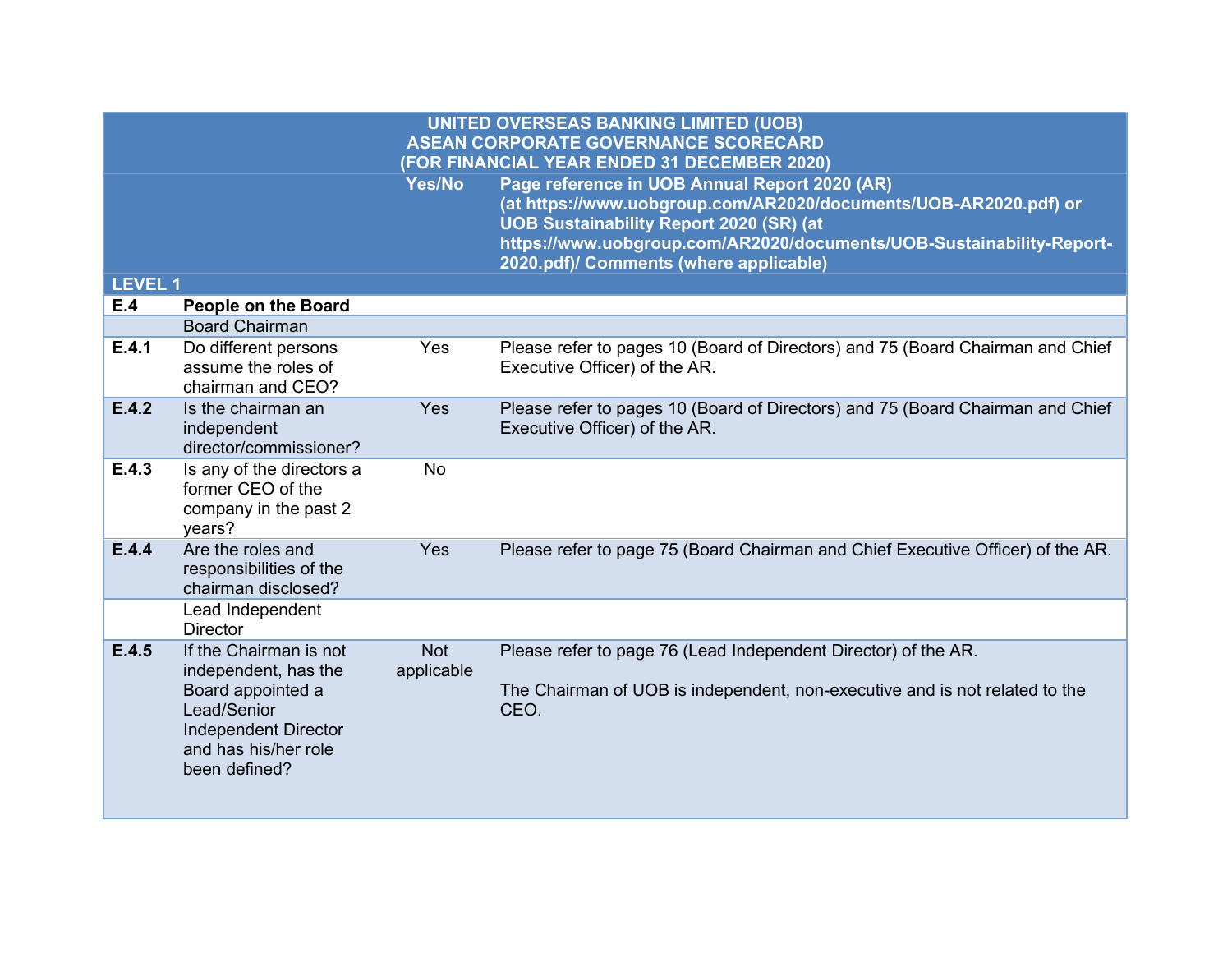|                | <b>UNITED OVERSEAS BANKING LIMITED (UOB)</b><br><b>ASEAN CORPORATE GOVERNANCE SCORECARD</b><br>(FOR FINANCIAL YEAR ENDED 31 DECEMBER 2020)                    |        |                                                                                                                                                                                                                                                                                                                                                 |  |  |  |
|----------------|---------------------------------------------------------------------------------------------------------------------------------------------------------------|--------|-------------------------------------------------------------------------------------------------------------------------------------------------------------------------------------------------------------------------------------------------------------------------------------------------------------------------------------------------|--|--|--|
|                |                                                                                                                                                               | Yes/No | Page reference in UOB Annual Report 2020 (AR)<br>(at https://www.uobgroup.com/AR2020/documents/UOB-AR2020.pdf) or<br>UOB Sustainability Report 2020 (SR) (at<br>https://www.uobgroup.com/AR2020/documents/UOB-Sustainability-Report-<br>2020.pdf)/ Comments (where applicable)                                                                  |  |  |  |
| <b>LEVEL 1</b> |                                                                                                                                                               |        |                                                                                                                                                                                                                                                                                                                                                 |  |  |  |
|                | Skills and<br>Competencies                                                                                                                                    |        |                                                                                                                                                                                                                                                                                                                                                 |  |  |  |
| E.4.6          | Does at least one non-<br>executive director/<br>commissioner have prior<br>working experience in<br>the major sector that the<br>company is operating<br>in? | Yes    | In 2020, there were three non-executive directors with a background in<br>banking/finance. Please refer to pages 12 (Mrs Lim Hwee Hua and Mr Alexander<br>Hungate's CVs) and 13 (Mr Michael Lien's CVs) of the AR and the directors' CVs<br>on https://www.uobgroup.com/uobgroup/about/management/board-of-<br>directors.page#boardofdirectors. |  |  |  |
| E.5            | <b>Board Performance</b>                                                                                                                                      |        |                                                                                                                                                                                                                                                                                                                                                 |  |  |  |
|                | <b>Directors Development</b>                                                                                                                                  |        |                                                                                                                                                                                                                                                                                                                                                 |  |  |  |
| E.5.1          | Does the company have<br>orientation programmes<br>for new directors/<br>commissioners?                                                                       | Yes    | Please refer to page 77 (Induction of New Directors) of the AR.                                                                                                                                                                                                                                                                                 |  |  |  |
| E.5.2          | Does the company have<br>a policy that encourages<br>directors/commissioners<br>to attend on-going or<br>continuous professional<br>education programmes?     | Yes    | Please refer to page 77 (Directors' Development Programme) of the AR.                                                                                                                                                                                                                                                                           |  |  |  |
|                | <b>CEO/Executive</b><br>Management<br>Appointments and<br>Performance                                                                                         |        |                                                                                                                                                                                                                                                                                                                                                 |  |  |  |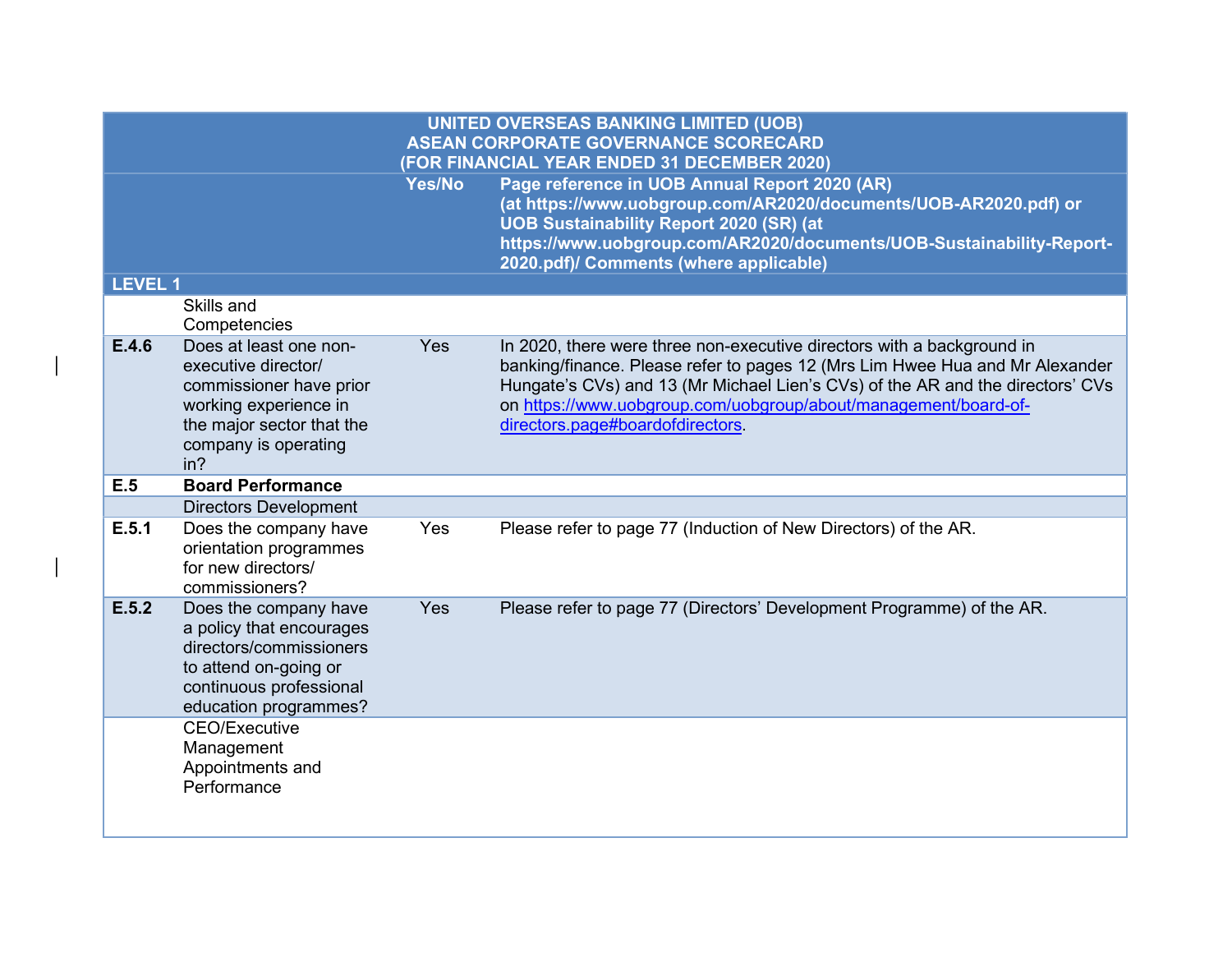|                | <b>UNITED OVERSEAS BANKING LIMITED (UOB)</b><br><b>ASEAN CORPORATE GOVERNANCE SCORECARD</b><br>(FOR FINANCIAL YEAR ENDED 31 DECEMBER 2020)                                                  |        |                                                                                                                                                                                                                                                                                       |  |  |  |
|----------------|---------------------------------------------------------------------------------------------------------------------------------------------------------------------------------------------|--------|---------------------------------------------------------------------------------------------------------------------------------------------------------------------------------------------------------------------------------------------------------------------------------------|--|--|--|
|                |                                                                                                                                                                                             | Yes/No | Page reference in UOB Annual Report 2020 (AR)<br>(at https://www.uobgroup.com/AR2020/documents/UOB-AR2020.pdf) or<br><b>UOB Sustainability Report 2020 (SR) (at</b><br>https://www.uobgroup.com/AR2020/documents/UOB-Sustainability-Report-<br>2020.pdf)/ Comments (where applicable) |  |  |  |
| <b>LEVEL 1</b> |                                                                                                                                                                                             |        |                                                                                                                                                                                                                                                                                       |  |  |  |
| E.5.3          | Does the company<br>disclose the process on<br>how the board of<br>directors/commissioners<br>plans for the succession<br>of the CEO/Managing<br>Director/President and<br>key management?  | Yes    | Please refer to page 78 (Leadership Succession) of the AR.                                                                                                                                                                                                                            |  |  |  |
| E.5.4          | Does the board of<br>directors/commissioners<br>conduct an annual<br>performance<br>assessment of the<br>CEO/Managing<br>Director/President?                                                | Yes    | Please refer to page 72 and 73 (Board Duties) of the AR.                                                                                                                                                                                                                              |  |  |  |
|                | <b>Board Appraisal</b>                                                                                                                                                                      |        |                                                                                                                                                                                                                                                                                       |  |  |  |
| E.5.5          | Did the company<br>conduct an annual<br>performance<br>assessment of the<br>board of<br>directors/commissioners<br>and disclose the criteria<br>and process followed for<br>the assessment? | Yes    | Please refer to page 76 (Board Performance and Time Commitment) of the AR.                                                                                                                                                                                                            |  |  |  |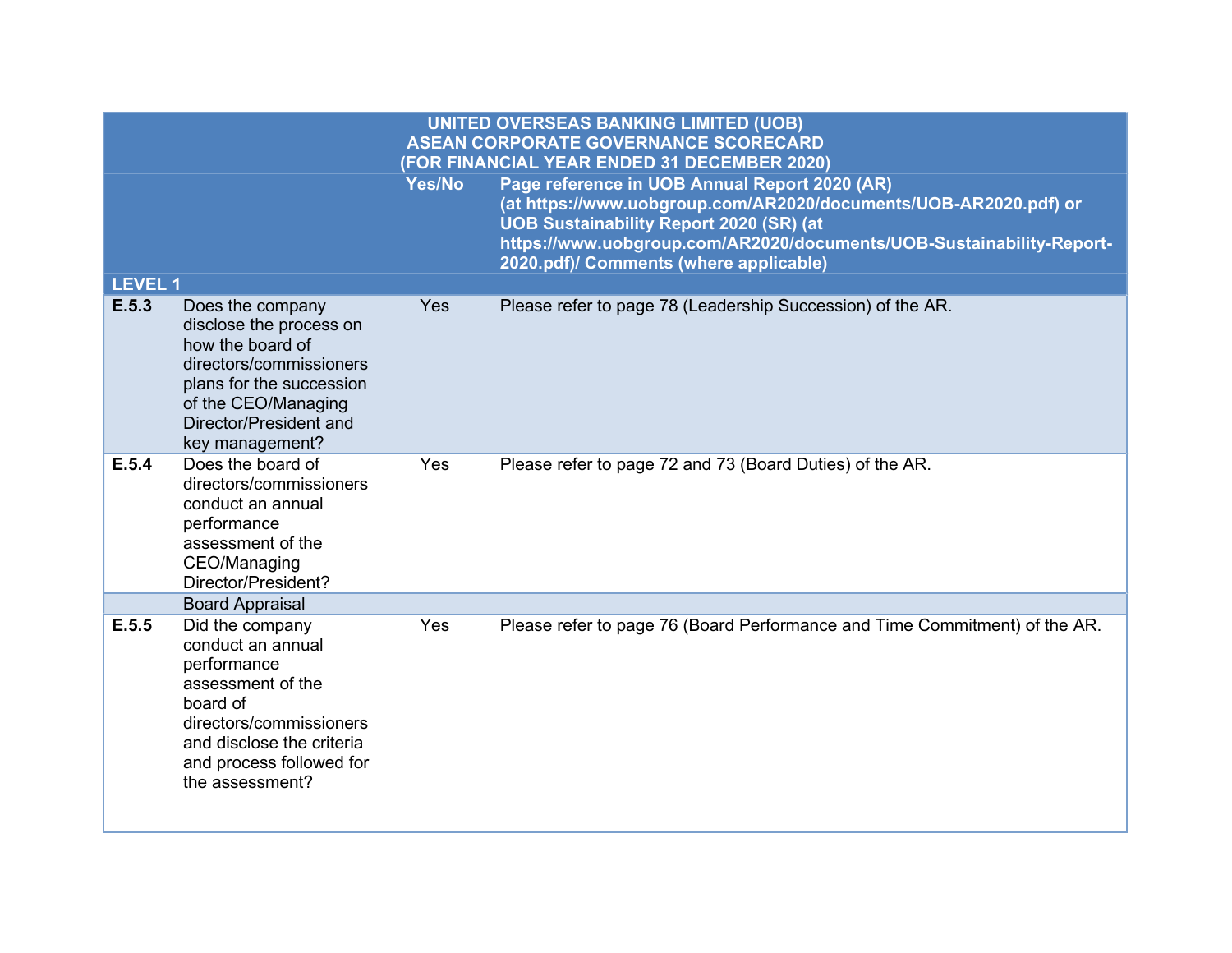|                | <b>UNITED OVERSEAS BANKING LIMITED (UOB)</b><br><b>ASEAN CORPORATE GOVERNANCE SCORECARD</b><br>(FOR FINANCIAL YEAR ENDED 31 DECEMBER 2020)                                                    |        |                                                                                                                                                                                                                                                                                       |  |  |  |
|----------------|-----------------------------------------------------------------------------------------------------------------------------------------------------------------------------------------------|--------|---------------------------------------------------------------------------------------------------------------------------------------------------------------------------------------------------------------------------------------------------------------------------------------|--|--|--|
|                |                                                                                                                                                                                               | Yes/No | Page reference in UOB Annual Report 2020 (AR)<br>(at https://www.uobgroup.com/AR2020/documents/UOB-AR2020.pdf) or<br><b>UOB Sustainability Report 2020 (SR) (at</b><br>https://www.uobgroup.com/AR2020/documents/UOB-Sustainability-Report-<br>2020.pdf)/ Comments (where applicable) |  |  |  |
| <b>LEVEL 1</b> |                                                                                                                                                                                               |        |                                                                                                                                                                                                                                                                                       |  |  |  |
| E.5.6          | Did the company<br>conduct an annual<br>performance<br>assessment of the<br>individual<br>directors/commissioners<br>and disclose the criteria<br>and process followed for<br>the assessment? | Yes    | Please refer to page 76 (Board Performance and Time Commitment) of the AR.                                                                                                                                                                                                            |  |  |  |
|                | <b>Committee Appraisal</b>                                                                                                                                                                    |        |                                                                                                                                                                                                                                                                                       |  |  |  |
| E.5.7          | Did the company<br>conduct an annual<br>performance<br>assessment of the<br>board committees and<br>disclose the criteria and<br>process followed for the<br>assessment?                      | Yes    | Please refer to page 76 (Board Performance and Time Commitment) of the AR.                                                                                                                                                                                                            |  |  |  |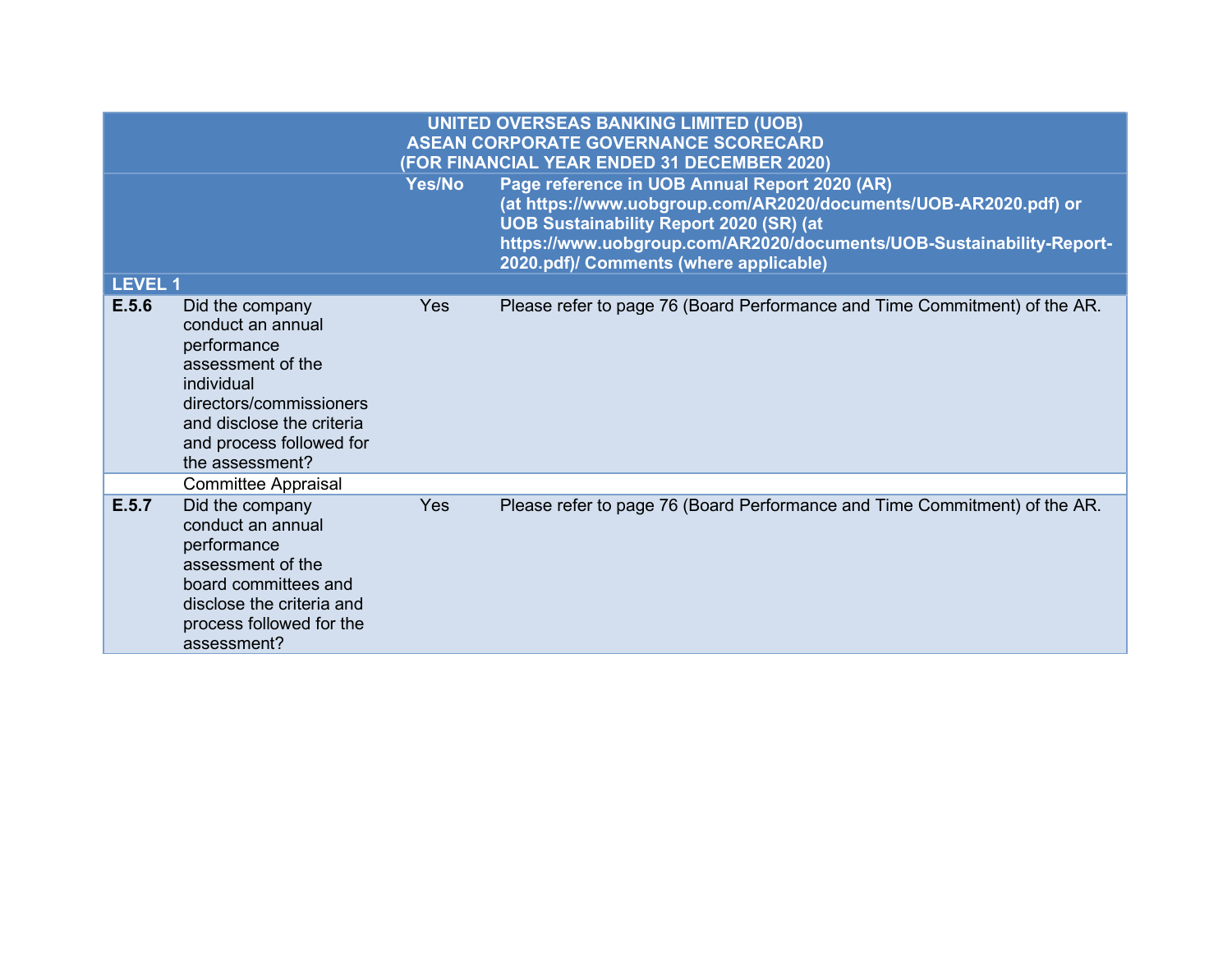|          | <b>UNITED OVERSEAS BANKING LIMITED (UOB)</b><br><b>ASEAN CORPORATE GOVERNANCE SCORECARD</b><br>(FOR FINANCIAL YEAR ENDED 31 DECEMBER 2020)                                                  |        |                                                                                                                                                                                                                                                                                                                                                                                                                                                                                                                                                  |  |
|----------|---------------------------------------------------------------------------------------------------------------------------------------------------------------------------------------------|--------|--------------------------------------------------------------------------------------------------------------------------------------------------------------------------------------------------------------------------------------------------------------------------------------------------------------------------------------------------------------------------------------------------------------------------------------------------------------------------------------------------------------------------------------------------|--|
|          |                                                                                                                                                                                             | Yes/No | Page reference in UOB Annual Report 2020 (AR)<br>(at https://www.uobgroup.com/AR2020/documents/UOB-<br>AR2020.pdf) or UOB Sustainability Report 2020 (SR) (at<br>https://www.uobgroup.com/AR2020/documents/UOB-<br>Sustainability-Report-2020.pdf)/ Comments (where<br>applicable)                                                                                                                                                                                                                                                               |  |
|          | LEVEL 2 - BONUS ITEMS                                                                                                                                                                       |        |                                                                                                                                                                                                                                                                                                                                                                                                                                                                                                                                                  |  |
| $(B)$ A. | <b>RIGHTS OF SHAREHOLDERS</b>                                                                                                                                                               |        |                                                                                                                                                                                                                                                                                                                                                                                                                                                                                                                                                  |  |
| (B)A.1   | including voting procedures, that govern general shareholders meeting.                                                                                                                      |        | Right to participate effectively in and vote in general shareholders meeting and should be informed of the rules,                                                                                                                                                                                                                                                                                                                                                                                                                                |  |
| (B)A.1.1 | Does the company practice secure<br>electronic voting in absentia at the<br>general meetings of shareholders?                                                                               | Yes    | Shareholders who are unable to attend the AGM may appoint<br>proxy(ies) to vote at the AGM on their behalf. UOB currently<br>does not practice voting in absentia via mail or electronic<br>means.<br>For more information on the rules regarding the appointment of<br>proxy(ies), please refer to the Notes to Proxy Form and Notes to<br>Notice of AGM found on https://www.uobgroup.com/investor-<br>relations/agm-and-egm/index.html or on the SGX website at<br>https://links.sgx.com/1.0.0/corporate-<br>announcements/EDK8SRIXNJL5650R#. |  |
| (B)B.    | <b>EQUITABLE TREATMENT OF SHAREHOLDERS</b>                                                                                                                                                  |        |                                                                                                                                                                                                                                                                                                                                                                                                                                                                                                                                                  |  |
| (B)B.1   | <b>Notice of AGM</b>                                                                                                                                                                        |        |                                                                                                                                                                                                                                                                                                                                                                                                                                                                                                                                                  |  |
| (B)B.1.1 | Does the company release its<br>notice of AGM (with detailed<br>agendas and explanatory circulars),<br>as announced to the Exchange, at<br>least 28 days before the date of the<br>meeting? | Yes    | Date of AGM Notice: 31 March 2021<br>Date of AGM: 30 April 2021<br>Refer to the announcement on the SGX website at<br>https://links.sgx.com/1.0.0/corporate-<br>announcements/EDK8SRIXNJL5650R#                                                                                                                                                                                                                                                                                                                                                  |  |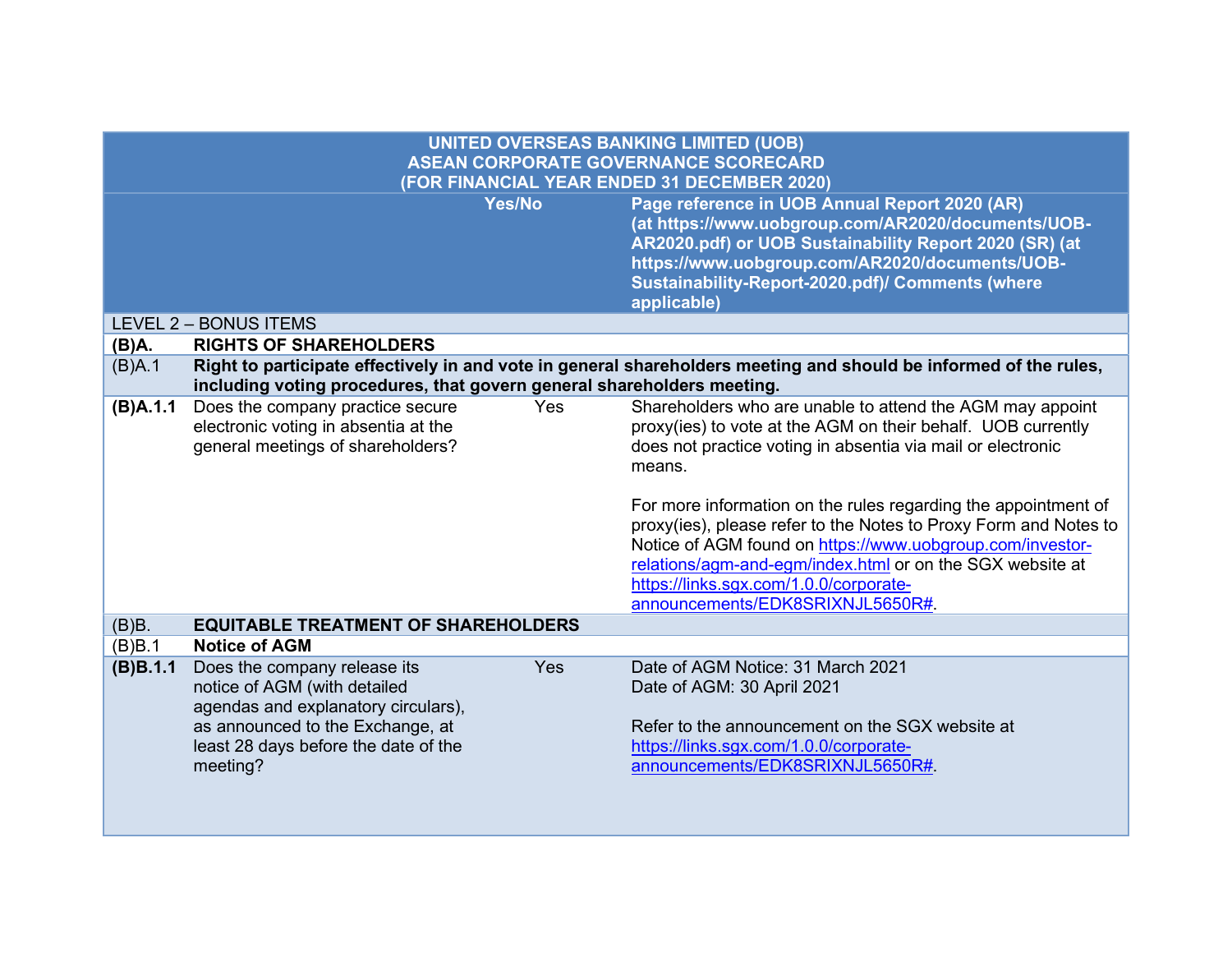|          | <b>UNITED OVERSEAS BANKING LIMITED (UOB)</b><br><b>ASEAN CORPORATE GOVERNANCE SCORECARD</b><br>(FOR FINANCIAL YEAR ENDED 31 DECEMBER 2020)                             |         |                                                                                                                                                                                                                                                                                    |  |
|----------|------------------------------------------------------------------------------------------------------------------------------------------------------------------------|---------|------------------------------------------------------------------------------------------------------------------------------------------------------------------------------------------------------------------------------------------------------------------------------------|--|
|          |                                                                                                                                                                        | Yes/No  | Page reference in UOB Annual Report 2020 (AR)<br>(at https://www.uobgroup.com/AR2020/documents/UOB-<br>AR2020.pdf) or UOB Sustainability Report 2020 (SR) (at<br>https://www.uobgroup.com/AR2020/documents/UOB-<br>Sustainability-Report-2020.pdf)/ Comments (where<br>applicable) |  |
| (B)C.    | <b>ROLE OF STAKEHOLDERS</b>                                                                                                                                            |         |                                                                                                                                                                                                                                                                                    |  |
| (B)C.1   |                                                                                                                                                                        |         |                                                                                                                                                                                                                                                                                    |  |
| (B)C.1.1 | Does the company adopt an<br>internationally recognised reporting<br>framework for sustainability (i.e.<br>GRI, Integrated Reporting, SASB)?                           | Yes     | Global Reporting Initiative (GRI) Standards and the<br>Sustainability Accounting Standards Board (SASB) Index.<br>Please refer to pages 27 (Scope of Reporting) of the SR.                                                                                                         |  |
| (B)D.    | <b>DISCLOSURE AND TRANSPARENCY</b>                                                                                                                                     |         |                                                                                                                                                                                                                                                                                    |  |
| (B)D.1   |                                                                                                                                                                        |         |                                                                                                                                                                                                                                                                                    |  |
| (B)D.1.1 | Are the audited annual financial<br>report /statement released within 60<br>days from the financial year end?                                                          | Yes     | The audited financial statements were announced on the SGX<br>on 25 February 2021. Please refer to<br>https://links.sgx.com/1.0.0/corporate-<br>announcements/FPC95SSGEHI2OMS9/1cb49fcfa81e70a7d3e5<br>b14a701111850402bb730dfbacca22ff6b8e63dc4c39.                               |  |
| (B)D.1.2 | Does the company disclose details<br>of remuneration of the CEO?                                                                                                       | Yes     | Please refer to page 80 of the AR.<br>Mr Wee Ee Cheong is a director, and the CEO and Deputy<br>Chairman of UOB.                                                                                                                                                                   |  |
| (B)E.    | <b>RESPONSIBILITIES OF THE BOARD</b>                                                                                                                                   |         |                                                                                                                                                                                                                                                                                    |  |
| (B)E.1   | <b>Board Competencies and Diversity</b>                                                                                                                                |         |                                                                                                                                                                                                                                                                                    |  |
| (B)E.1.1 | Does the company have at least<br>one female independent<br>director/commissioner?                                                                                     | Yes     | In 2020, there was one female independent director on the<br>Board, Please refer to Mrs Lim Hwee Hua's profile on page 12<br>of the AR.                                                                                                                                            |  |
| (B)E.1.2 | Does the company have a policy<br>and disclose measurable objectives<br>for implementing its board diversity<br>and report on progress in achieving<br>its objectives? | Partial | The Company has a Board Diversity Policy. Please refer to<br>page 75 (Size, Composition and Diversity) of the AR.                                                                                                                                                                  |  |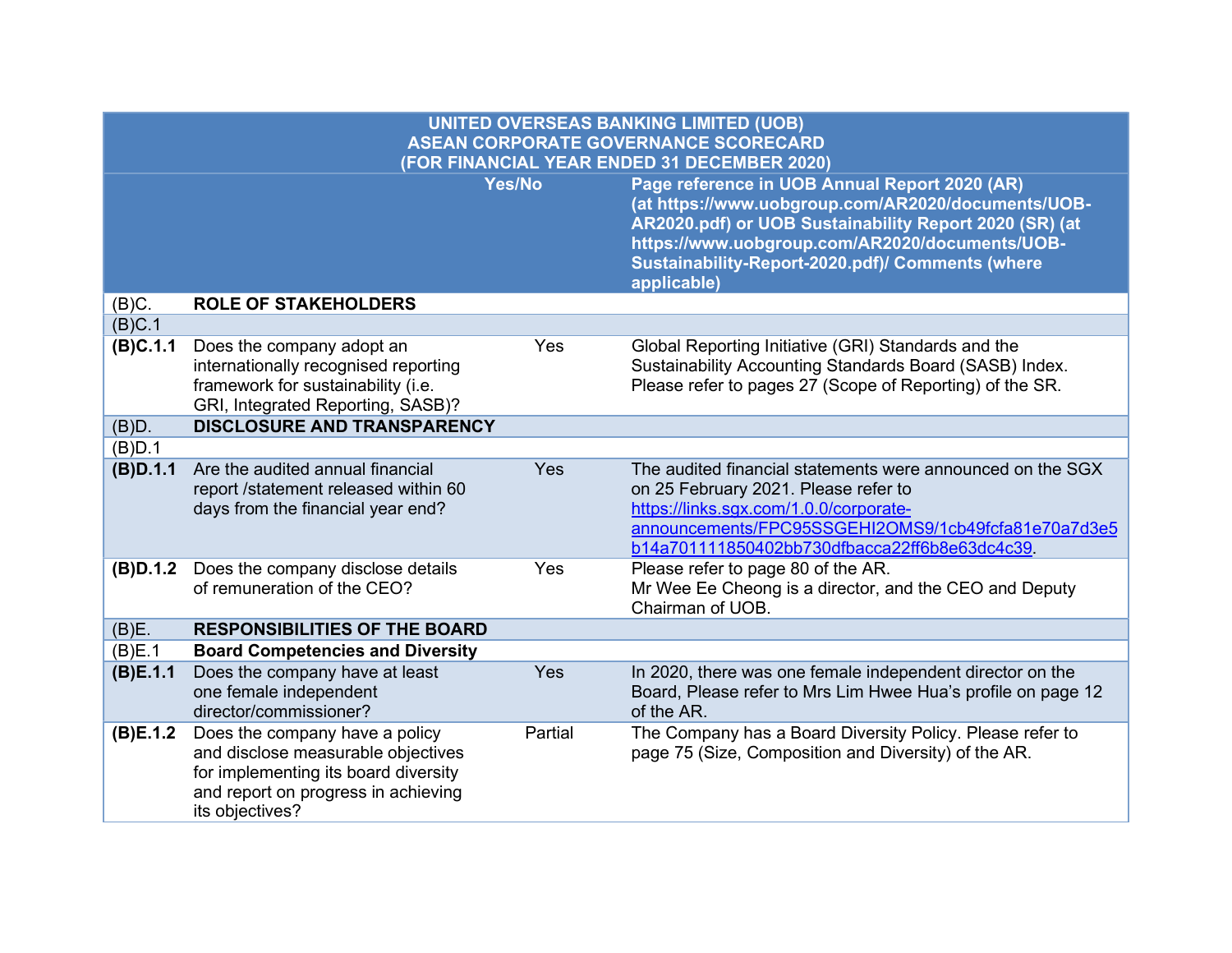|          | <b>UNITED OVERSEAS BANKING LIMITED (UOB)</b><br><b>ASEAN CORPORATE GOVERNANCE SCORECARD</b><br>(FOR FINANCIAL YEAR ENDED 31 DECEMBER 2020)                                                                                                               |     |                                                                                                                                                                                                                                                                                    |  |
|----------|----------------------------------------------------------------------------------------------------------------------------------------------------------------------------------------------------------------------------------------------------------|-----|------------------------------------------------------------------------------------------------------------------------------------------------------------------------------------------------------------------------------------------------------------------------------------|--|
|          | Yes/No                                                                                                                                                                                                                                                   |     | Page reference in UOB Annual Report 2020 (AR)<br>(at https://www.uobgroup.com/AR2020/documents/UOB-<br>AR2020.pdf) or UOB Sustainability Report 2020 (SR) (at<br>https://www.uobgroup.com/AR2020/documents/UOB-<br>Sustainability-Report-2020.pdf)/ Comments (where<br>applicable) |  |
| (B)E.2   | <b>Board Structure</b>                                                                                                                                                                                                                                   |     |                                                                                                                                                                                                                                                                                    |  |
| (B)E.2.1 | Is the Nominating Committee<br>comprised entirely of independent<br>directors/commissioners?                                                                                                                                                             | No  | The majority of the members of the Nominating Committee,<br>including the chairman, are independent directors. Please refer<br>to page 76 of the AR.                                                                                                                               |  |
| (B)E.2.2 | Does the Nominating Committee<br>undertake the process of identifying<br>the quality of directors aligned with<br>the company's strategic directions?                                                                                                    | Yes | Please refer to page 77 (Appointment and Re-election of<br>Directors) of the AR.                                                                                                                                                                                                   |  |
| (B)E.3   | <b>Board Appointments and Re-Election</b>                                                                                                                                                                                                                |     |                                                                                                                                                                                                                                                                                    |  |
| (B)E.3.1 | Does the company use professional<br>search firms or other external<br>sources of candidates (such as<br>director databases set up by<br>director or shareholder bodies)<br>when searching for candidates to<br>the board of<br>directors/commissioners? | Yes | Please refer to page 77 Appointment and Re-election of<br>Directors) of the AR.                                                                                                                                                                                                    |  |
| (B)E.4   | <b>Board Appointments and Re-Election</b>                                                                                                                                                                                                                |     |                                                                                                                                                                                                                                                                                    |  |
| (B)E.4.1 | Do independent non-executive<br>directors/commissioners make up<br>more than 50% of the board of<br>directors/commissioners for a<br>company with independent<br>chairman?                                                                               | Yes | Please refer to page 76 of the AR.                                                                                                                                                                                                                                                 |  |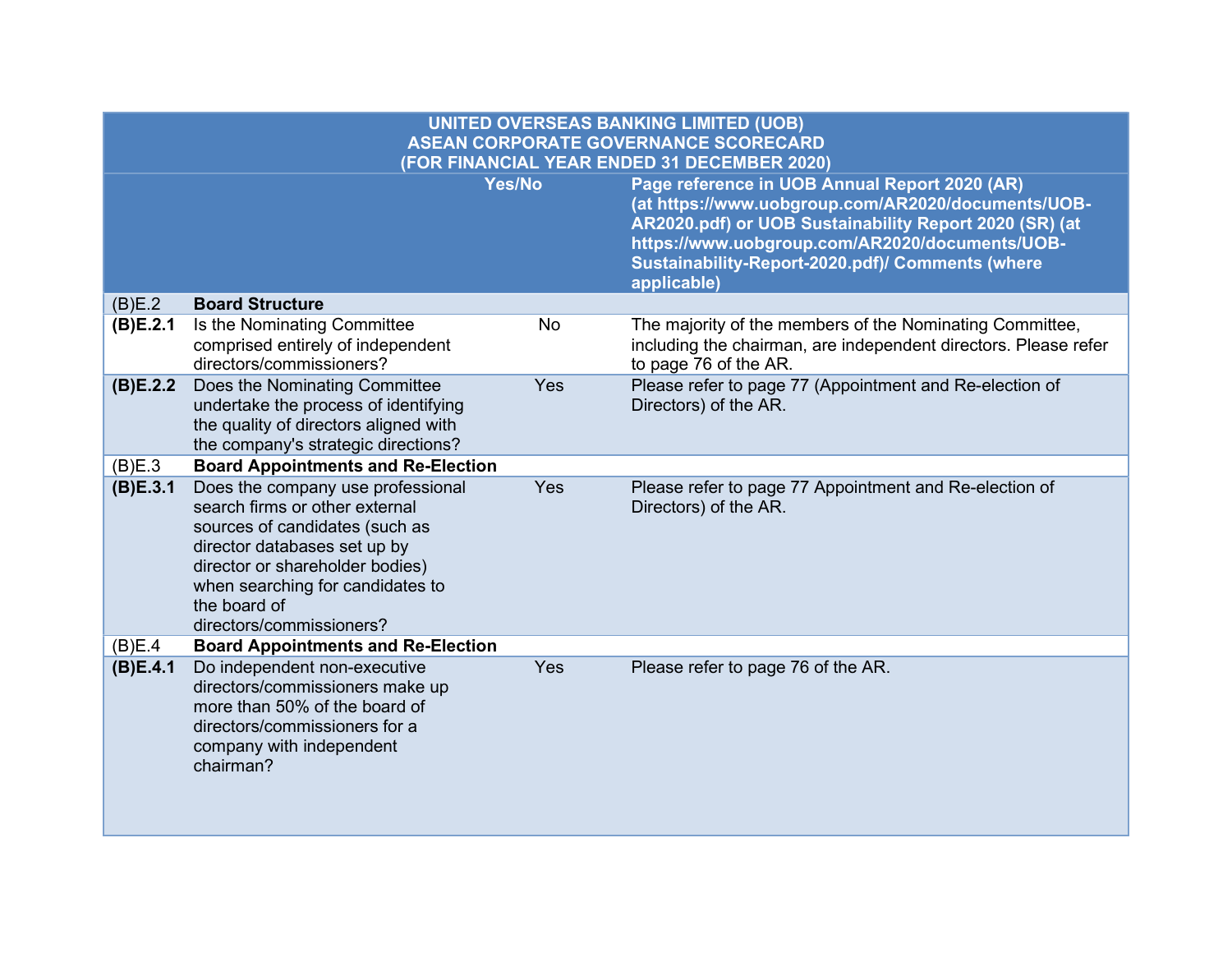| <b>UNITED OVERSEAS BANKING LIMITED (UOB)</b><br><b>ASEAN CORPORATE GOVERNANCE SCORECARD</b><br>(FOR FINANCIAL YEAR ENDED 31 DECEMBER 2020)<br>Page reference in UOB Annual Report 2020 (AR)<br>Yes/No<br>(at https://www.uobgroup.com/AR2020/documents/UOB-<br>AR2020.pdf) or UOB Sustainability Report 2020 (SR) (at<br>https://www.uobgroup.com/AR2020/documents/UOB-<br><b>Sustainability-Report-2020.pdf)/ Comments (where</b><br>applicable) |                                                                                                                                                                                                                            |            |                                                                         |  |
|---------------------------------------------------------------------------------------------------------------------------------------------------------------------------------------------------------------------------------------------------------------------------------------------------------------------------------------------------------------------------------------------------------------------------------------------------|----------------------------------------------------------------------------------------------------------------------------------------------------------------------------------------------------------------------------|------------|-------------------------------------------------------------------------|--|
| (B)E.5                                                                                                                                                                                                                                                                                                                                                                                                                                            | <b>Risk Oversight</b>                                                                                                                                                                                                      |            |                                                                         |  |
| (B)E.5.1                                                                                                                                                                                                                                                                                                                                                                                                                                          | Does the board describe its<br>governance process around IT<br>issues including disruption, cyber<br>security, disaster recovery, to<br>ensure that all key risks are<br>identified, managed and reported to<br>the board? | <b>Yes</b> | Please refer to page 110 (Technology Risk) of the AR.                   |  |
| (B)E.6                                                                                                                                                                                                                                                                                                                                                                                                                                            | <b>Board Performance</b>                                                                                                                                                                                                   |            |                                                                         |  |
| (B)E.6.1                                                                                                                                                                                                                                                                                                                                                                                                                                          | Does the company have a separate<br>board level Risk Committee?                                                                                                                                                            | <b>Yes</b> | Please refer to page 81 (Board Risk Management Committee)<br>of the AR. |  |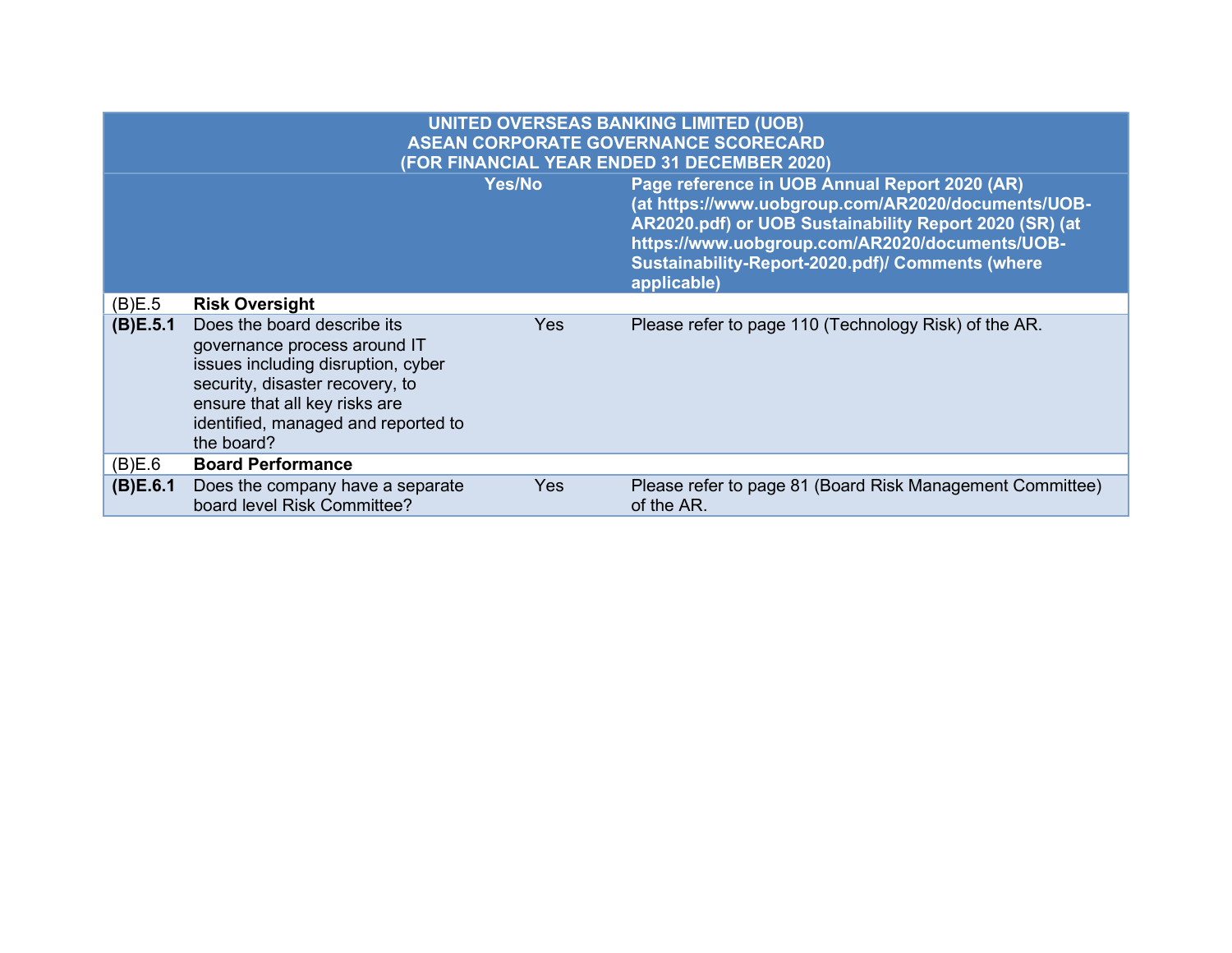|          | <b>UNITED OVERSEAS BANKING LIMITED (UOB)</b><br><b>ASEAN CORPORATE GOVERNANCE SCORECARD</b><br>(FOR FINANCIAL YEAR ENDED 31 DECEMBER 2020) |           |                                                                                                                                                                                                                                                                                                                                                                                                                                                                                                                         |  |
|----------|--------------------------------------------------------------------------------------------------------------------------------------------|-----------|-------------------------------------------------------------------------------------------------------------------------------------------------------------------------------------------------------------------------------------------------------------------------------------------------------------------------------------------------------------------------------------------------------------------------------------------------------------------------------------------------------------------------|--|
|          |                                                                                                                                            | Yes/No    | Page reference in UOB Annual Report 2020 (AR)<br>(at https://www.uobgroup.com/AR2020/documents/UOB-<br>AR2020.pdf) or UOB Sustainability Report 2020 (SR) (at<br>https://www.uobgroup.com/AR2020/documents/UOB-<br>Sustainability-Report-2020.pdf)/ Comments (where<br>applicable)                                                                                                                                                                                                                                      |  |
|          | <b>LEVEL 2 - PENALTY ITEMS</b>                                                                                                             |           |                                                                                                                                                                                                                                                                                                                                                                                                                                                                                                                         |  |
| (P)A.1   | <b>Basic Shareholder Rights</b>                                                                                                            |           |                                                                                                                                                                                                                                                                                                                                                                                                                                                                                                                         |  |
| (P)A.1.1 | Did the company fail or neglect to<br>offer equal treatment for share<br>repurchases to all shareholders?                                  | <b>No</b> |                                                                                                                                                                                                                                                                                                                                                                                                                                                                                                                         |  |
| (P)A.2   |                                                                                                                                            |           | Shareholders, including institutional shareholders, should be allowed to consult with each other on issues<br>concerning their basic shareholder rights as defined in the Principles, subject to exceptions to prevent abuse.                                                                                                                                                                                                                                                                                           |  |
| (P)A.2.1 | Is there evidence of barriers that<br>prevent shareholders from<br>communicating or consulting with<br>other shareholders?                 | <b>No</b> |                                                                                                                                                                                                                                                                                                                                                                                                                                                                                                                         |  |
| (P)A.3   | including voting procedures, that govern general shareholders meeting.                                                                     |           | Right to participate effectively in and vote in general shareholders meeting and should be informed of the rules,                                                                                                                                                                                                                                                                                                                                                                                                       |  |
| (P)A.3.1 | Did the company include any<br>additional and unannounced<br>agenda item into the notice of<br>AGM/EGM?                                    | <b>No</b> |                                                                                                                                                                                                                                                                                                                                                                                                                                                                                                                         |  |
| (P)A.3.2 | Did the Chairman of the Board,<br>Audit Committee Chairman and<br>CEO attend the most recent AGM?                                          | Yes       | The CEO and AC Chairman attended the most recent AGM.<br>Please refer to UOB Corporate website<br>(https://www.uobgroup.com/investor-relations/agm-and-<br>egm/index.html) and the minutes of AGM released on the SGX<br>website, at https://links.sgx.com/1.0.0/corporate-<br>announcements/1JGZOM34XY0ZW9NJ/6dcbdfa1a9b53e97408<br>d287b207e66a6c3355bb62219983e7410c577ecf74bd7. The<br>Board Chairman did not take part in the proceedings as he was<br>on medical leave but viewed the proceedings as an observer. |  |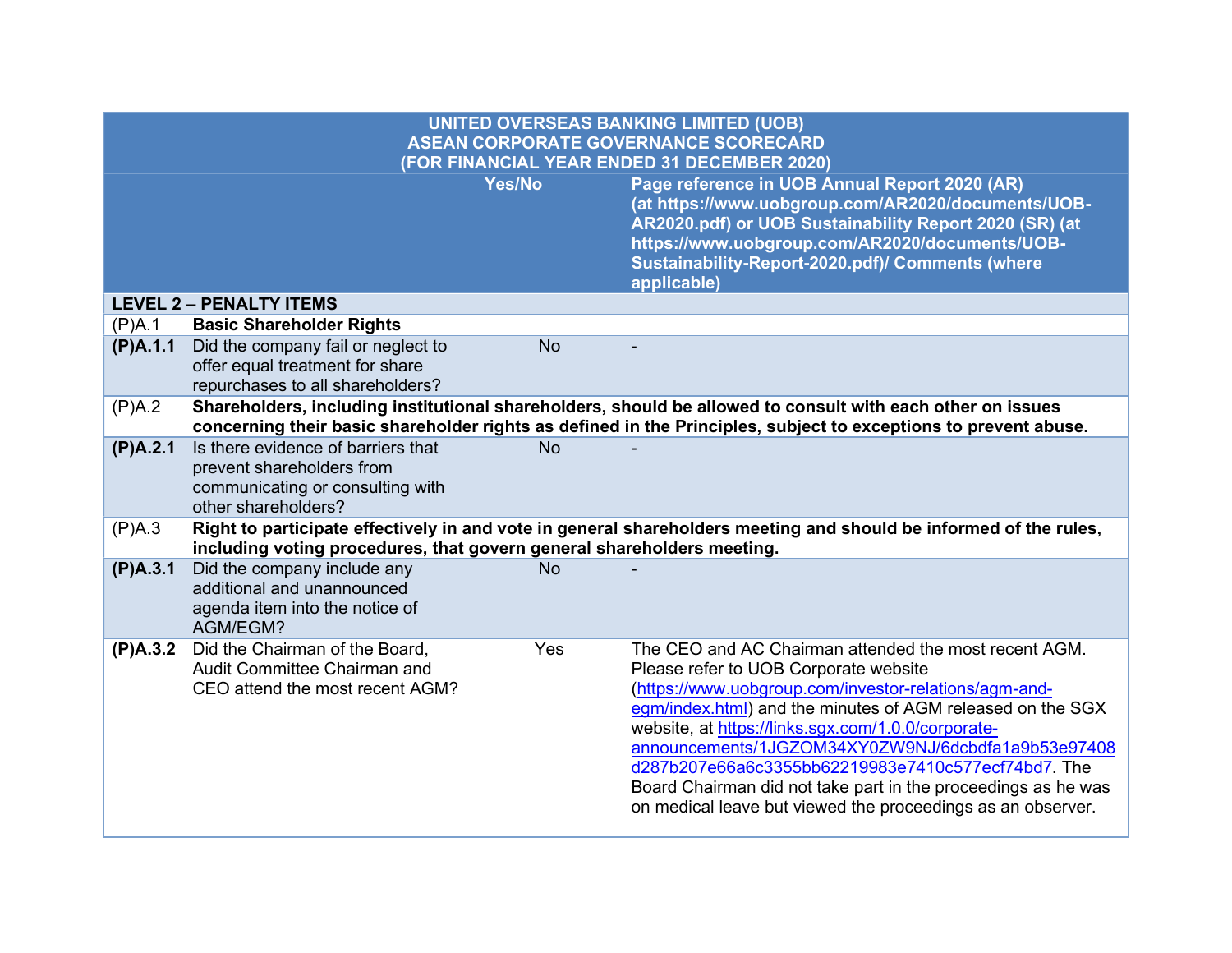|          | <b>UNITED OVERSEAS BANKING LIMITED (UOB)</b>                                                       |           |                                                                                                                                                                                                                                                                                    |  |  |
|----------|----------------------------------------------------------------------------------------------------|-----------|------------------------------------------------------------------------------------------------------------------------------------------------------------------------------------------------------------------------------------------------------------------------------------|--|--|
|          | <b>ASEAN CORPORATE GOVERNANCE SCORECARD</b>                                                        |           |                                                                                                                                                                                                                                                                                    |  |  |
|          | (FOR FINANCIAL YEAR ENDED 31 DECEMBER 2020)                                                        |           |                                                                                                                                                                                                                                                                                    |  |  |
|          |                                                                                                    | Yes/No    | Page reference in UOB Annual Report 2020 (AR)<br>(at https://www.uobgroup.com/AR2020/documents/UOB-<br>AR2020.pdf) or UOB Sustainability Report 2020 (SR) (at<br>https://www.uobgroup.com/AR2020/documents/UOB-<br>Sustainability-Report-2020.pdf)/ Comments (where<br>applicable) |  |  |
| (P)A.4   | disproportionate to their equity ownership should be disclosed.                                    |           | Capital structures and arrangements that enable certain shareholders to obtain a degree of control                                                                                                                                                                                 |  |  |
| (P)A.4.1 | Shareholders Agreement?                                                                            | <b>No</b> |                                                                                                                                                                                                                                                                                    |  |  |
| (P)A.4.2 | <b>Voting Cap?</b>                                                                                 | <b>No</b> |                                                                                                                                                                                                                                                                                    |  |  |
| (P)A.4.3 | <b>Multiple Voting Rights?</b>                                                                     | <b>No</b> |                                                                                                                                                                                                                                                                                    |  |  |
| (P)A.5   | Capital structures and arrangements that enable certain shareholders to obtain a degree of control |           |                                                                                                                                                                                                                                                                                    |  |  |
|          | disproportionate to their equity ownership should be disclosed.                                    |           |                                                                                                                                                                                                                                                                                    |  |  |
| (P)A.5.1 | Is a pyramid ownership structure<br>and/ or cross holding structure                                | <b>No</b> | Please refer to the Letter of Shareholders found on<br>https://www.uobgroup.com/investor-relations/agm-and-                                                                                                                                                                        |  |  |
|          | apparent?                                                                                          |           | egm/index.html and on the SGX website at                                                                                                                                                                                                                                           |  |  |
|          |                                                                                                    |           | https://links.sgx.com/1.0.0/corporate-                                                                                                                                                                                                                                             |  |  |
|          |                                                                                                    |           | announcements/EDK8SRIXNJL5650R#                                                                                                                                                                                                                                                    |  |  |
|          |                                                                                                    |           | Based on the information available as at 2 March 2021,<br>approximately 76% of the issued shares of the Company were                                                                                                                                                               |  |  |
|          |                                                                                                    |           | held by the public. Please refer to page 225 (Distribution of<br>Shareholdings) of the AR.                                                                                                                                                                                         |  |  |
| (P)B.    | <b>EQUITABLE TREATMENT OF SHAREHOLDERS</b>                                                         |           |                                                                                                                                                                                                                                                                                    |  |  |
| (P)B.1   | Insider trading and abusive self-dealing should be prohibited.                                     |           |                                                                                                                                                                                                                                                                                    |  |  |
| (P)B.1.1 | Has there been any conviction of<br>insider trading involving                                      | <b>No</b> |                                                                                                                                                                                                                                                                                    |  |  |
|          | directors/commissioners.                                                                           |           |                                                                                                                                                                                                                                                                                    |  |  |
|          | management and employees in the                                                                    |           |                                                                                                                                                                                                                                                                                    |  |  |
|          | past three years?                                                                                  |           |                                                                                                                                                                                                                                                                                    |  |  |
|          |                                                                                                    |           |                                                                                                                                                                                                                                                                                    |  |  |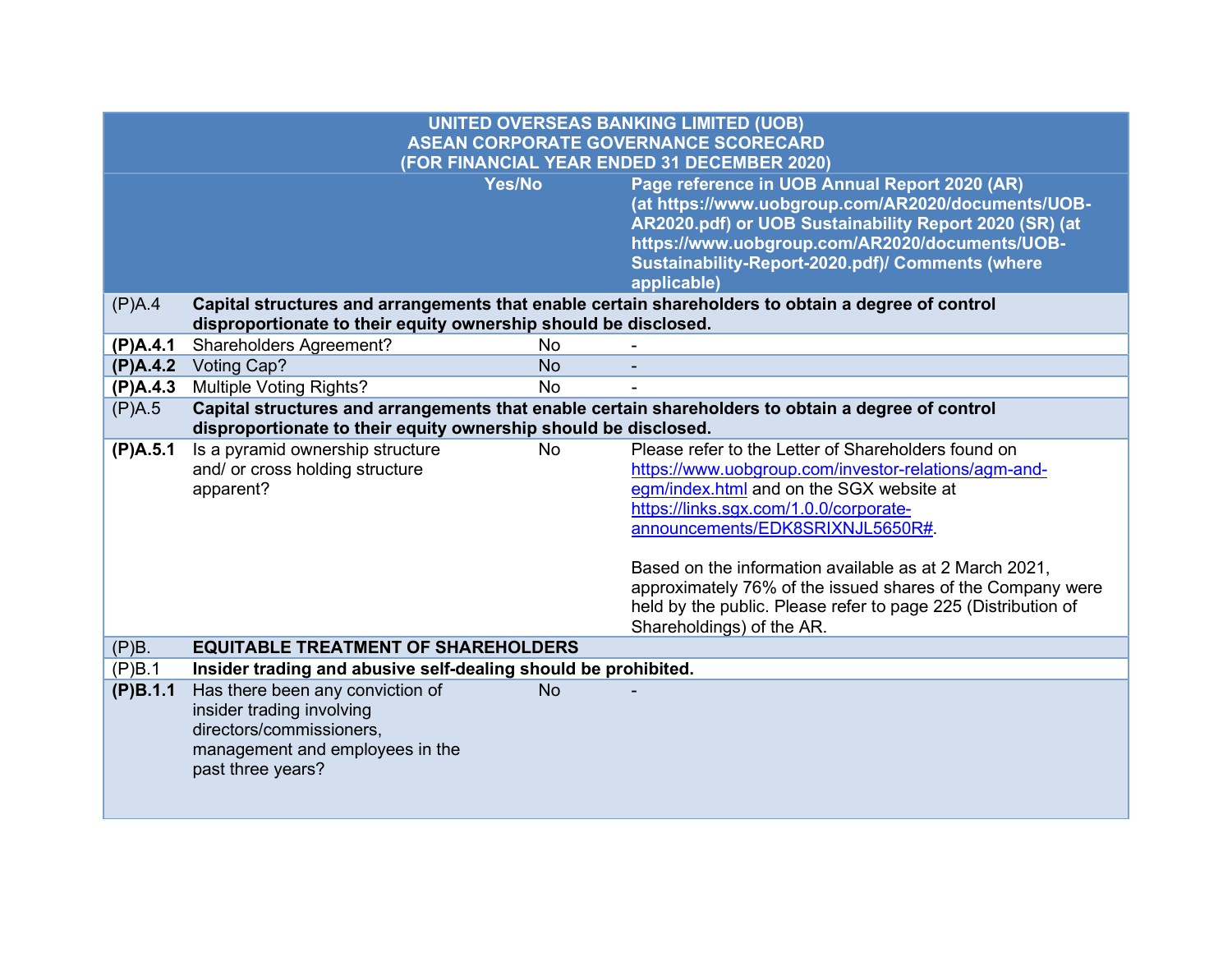| <b>UNITED OVERSEAS BANKING LIMITED (UOB)</b> |                                                                                                                                                                              |           |                                                                                                                                                                                                                                                                                    |  |  |
|----------------------------------------------|------------------------------------------------------------------------------------------------------------------------------------------------------------------------------|-----------|------------------------------------------------------------------------------------------------------------------------------------------------------------------------------------------------------------------------------------------------------------------------------------|--|--|
| <b>ASEAN CORPORATE GOVERNANCE SCORECARD</b>  |                                                                                                                                                                              |           |                                                                                                                                                                                                                                                                                    |  |  |
|                                              | (FOR FINANCIAL YEAR ENDED 31 DECEMBER 2020)                                                                                                                                  |           |                                                                                                                                                                                                                                                                                    |  |  |
|                                              |                                                                                                                                                                              | Yes/No    | Page reference in UOB Annual Report 2020 (AR)<br>(at https://www.uobgroup.com/AR2020/documents/UOB-<br>AR2020.pdf) or UOB Sustainability Report 2020 (SR) (at<br>https://www.uobgroup.com/AR2020/documents/UOB-<br>Sustainability-Report-2020.pdf)/ Comments (where<br>applicable) |  |  |
| (P)B.2                                       | Protecting minority shareholders from abusive action                                                                                                                         |           |                                                                                                                                                                                                                                                                                    |  |  |
| (P)B.2.1                                     | Has there been any cases of non<br>compliance with the laws, rules and<br>regulations pertaining to material<br>related party transactions in the<br>past three years?       | <b>No</b> |                                                                                                                                                                                                                                                                                    |  |  |
| (P)B.2.2                                     | Were there any RPTs that can be<br>classified as financial assistance (i.e<br>not conducted at arm's length) to<br>entities other than wholly-owned<br>subsidiary companies? | <b>No</b> |                                                                                                                                                                                                                                                                                    |  |  |
| (P)C.                                        | <b>ROLE OF STAKEHOLDERS</b>                                                                                                                                                  |           |                                                                                                                                                                                                                                                                                    |  |  |
| (P)C.1                                       |                                                                                                                                                                              |           | The rights of stakeholders that are established by law or through mutual agreements are to be respected.                                                                                                                                                                           |  |  |
| (P)C.1.1                                     | Have there been any violations of<br>any laws pertaining to<br>labour/employment/consumer/<br>insolvency/commercial/competition<br>or environmental issues?                  | <b>No</b> |                                                                                                                                                                                                                                                                                    |  |  |
| (P)C.2.1                                     | Has the company faced any<br>sanctions by regulators for failure to<br>make announcements within the<br>requisite time period for material<br>events?                        | <b>No</b> |                                                                                                                                                                                                                                                                                    |  |  |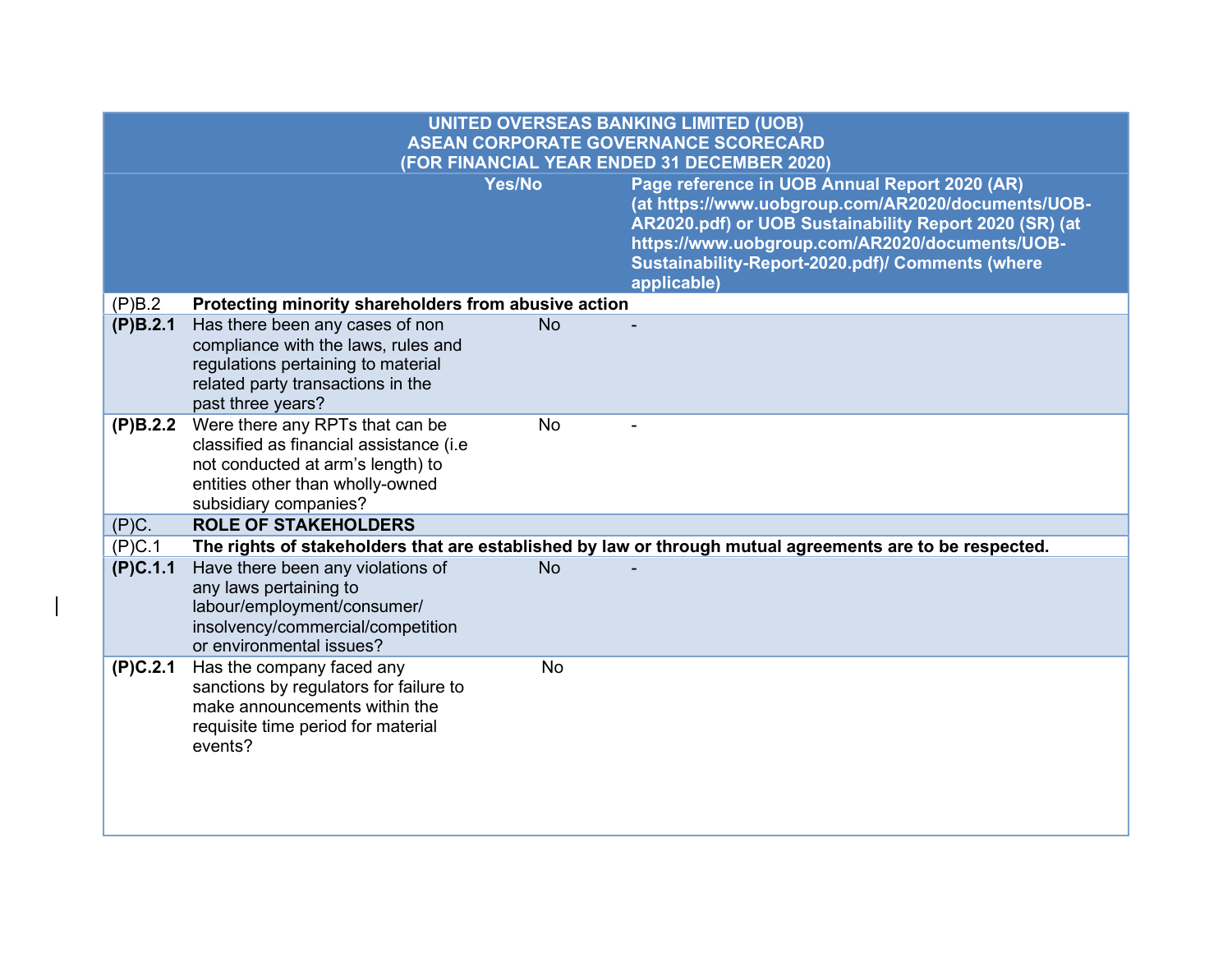|          | <b>UNITED OVERSEAS BANKING LIMITED (UOB)</b>                                                                                                             |           |                                                                                                                                                                                                                                   |  |  |  |
|----------|----------------------------------------------------------------------------------------------------------------------------------------------------------|-----------|-----------------------------------------------------------------------------------------------------------------------------------------------------------------------------------------------------------------------------------|--|--|--|
|          | <b>ASEAN CORPORATE GOVERNANCE SCORECARD</b>                                                                                                              |           |                                                                                                                                                                                                                                   |  |  |  |
|          | (FOR FINANCIAL YEAR ENDED 31 DECEMBER 2020)<br>Yes/No<br>Page reference in UOB Annual Report 2020 (AR)                                                   |           |                                                                                                                                                                                                                                   |  |  |  |
|          |                                                                                                                                                          |           | (at https://www.uobgroup.com/AR2020/documents/UOB-<br>AR2020.pdf) or UOB Sustainability Report 2020 (SR) (at<br>https://www.uobgroup.com/AR2020/documents/UOB-<br>Sustainability-Report-2020.pdf)/ Comments (where<br>applicable) |  |  |  |
| (P)D.    | <b>DISCLOSURE AND TRANSPARENCY</b>                                                                                                                       |           |                                                                                                                                                                                                                                   |  |  |  |
| (P)D.1   | Sanctions from regulator on financial reports                                                                                                            |           |                                                                                                                                                                                                                                   |  |  |  |
| (P)D.1.1 | Did the company receive a<br>"qualified opinion" in its external<br>audit report?                                                                        | <b>No</b> |                                                                                                                                                                                                                                   |  |  |  |
| (P)D.1.2 | Did the company receive an<br>"adverse opinion" in its external<br>audit report?                                                                         | <b>No</b> |                                                                                                                                                                                                                                   |  |  |  |
| (P)D.1.3 | Did the company receive a<br>"disclaimer opinion" in its external<br>audit report?                                                                       | <b>No</b> |                                                                                                                                                                                                                                   |  |  |  |
| (P)D.1.4 | Has the company in the past year<br>revised its financial statements for<br>reasons other than changes in<br>accounting policies?                        | <b>No</b> |                                                                                                                                                                                                                                   |  |  |  |
| (P)E.    | <b>RESPONSIBILITIES OF THE BOARD</b>                                                                                                                     |           |                                                                                                                                                                                                                                   |  |  |  |
| (P)E.1   | Compliance with listing rules, regulations and applicable laws                                                                                           |           |                                                                                                                                                                                                                                   |  |  |  |
| (P)E.1.1 | Is there any evidence that the<br>company has not complied with any<br>listing rules and regulations over the<br>past year apart from disclosure rules?  | <b>No</b> |                                                                                                                                                                                                                                   |  |  |  |
| (P)E.1.2 | Have there been any instances<br>where non-executive<br>directors/commissioner have<br>resigned and raised any issues of<br>governance-related concerns? | No        |                                                                                                                                                                                                                                   |  |  |  |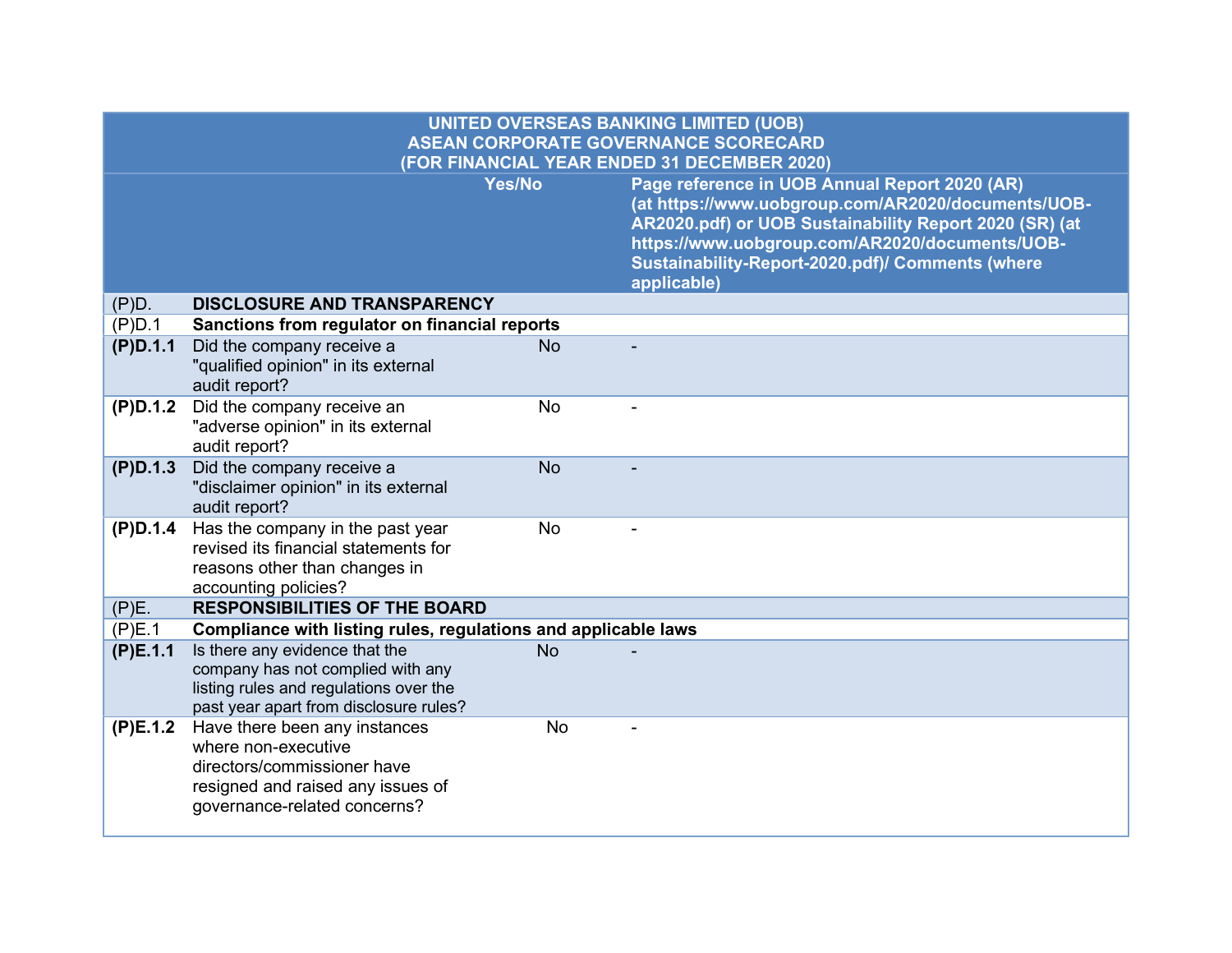| <b>UNITED OVERSEAS BANKING LIMITED (UOB)</b><br><b>ASEAN CORPORATE GOVERNANCE SCORECARD</b><br>(FOR FINANCIAL YEAR ENDED 31 DECEMBER 2020) |                                                                                                                                                                                                                                                                                                                                                                                                |           |                                                                                                                                                                                                                                                                                    |  |
|--------------------------------------------------------------------------------------------------------------------------------------------|------------------------------------------------------------------------------------------------------------------------------------------------------------------------------------------------------------------------------------------------------------------------------------------------------------------------------------------------------------------------------------------------|-----------|------------------------------------------------------------------------------------------------------------------------------------------------------------------------------------------------------------------------------------------------------------------------------------|--|
|                                                                                                                                            |                                                                                                                                                                                                                                                                                                                                                                                                | Yes/No    | Page reference in UOB Annual Report 2020 (AR)<br>(at https://www.uobgroup.com/AR2020/documents/UOB-<br>AR2020.pdf) or UOB Sustainability Report 2020 (SR) (at<br>https://www.uobgroup.com/AR2020/documents/UOB-<br>Sustainability-Report-2020.pdf)/ Comments (where<br>applicable) |  |
| (P)E.2                                                                                                                                     | <b>Board Structure</b>                                                                                                                                                                                                                                                                                                                                                                         |           |                                                                                                                                                                                                                                                                                    |  |
| (P)E.2.1                                                                                                                                   | Does the Company have any<br>independent directors/<br>commissioners who have served for<br>more than nine years or two terms<br>of five years <sup>1</sup> each (whichever is<br>higher) in the same capacity?<br><sup>1</sup> The five years term must be<br>required by legislation which pre-<br>existed before the introduction of<br>the ASEAN Corporate Governance<br>Scorecard in 2011 | <b>No</b> |                                                                                                                                                                                                                                                                                    |  |
| (P)E.2.2                                                                                                                                   | Did the company fail to identify who<br>are the independent director(s) /<br>commissioner(s)?                                                                                                                                                                                                                                                                                                  | <b>No</b> |                                                                                                                                                                                                                                                                                    |  |
| (P)E.2.3                                                                                                                                   | Does the company have any<br>independent directors/non-<br>executive/commissioners who serve<br>on a total of more than five boards<br>of publicly-listed companies?                                                                                                                                                                                                                           | <b>No</b> |                                                                                                                                                                                                                                                                                    |  |
| (P)E.3                                                                                                                                     | <b>External Audit</b>                                                                                                                                                                                                                                                                                                                                                                          |           |                                                                                                                                                                                                                                                                                    |  |
| (P)E.3.1                                                                                                                                   | Is any of the directors or senior<br>management a former employee or<br>partner of the current external<br>auditor (in the past 2 years)?                                                                                                                                                                                                                                                      | Yes       | Mr Steven Phan retired from Ernst & Young, the Company's<br>incumbent external auditor in June 2018. (Note: Mr Steven Phan<br>has been redesignated as an independent with effect from 5<br>August 2020).                                                                          |  |